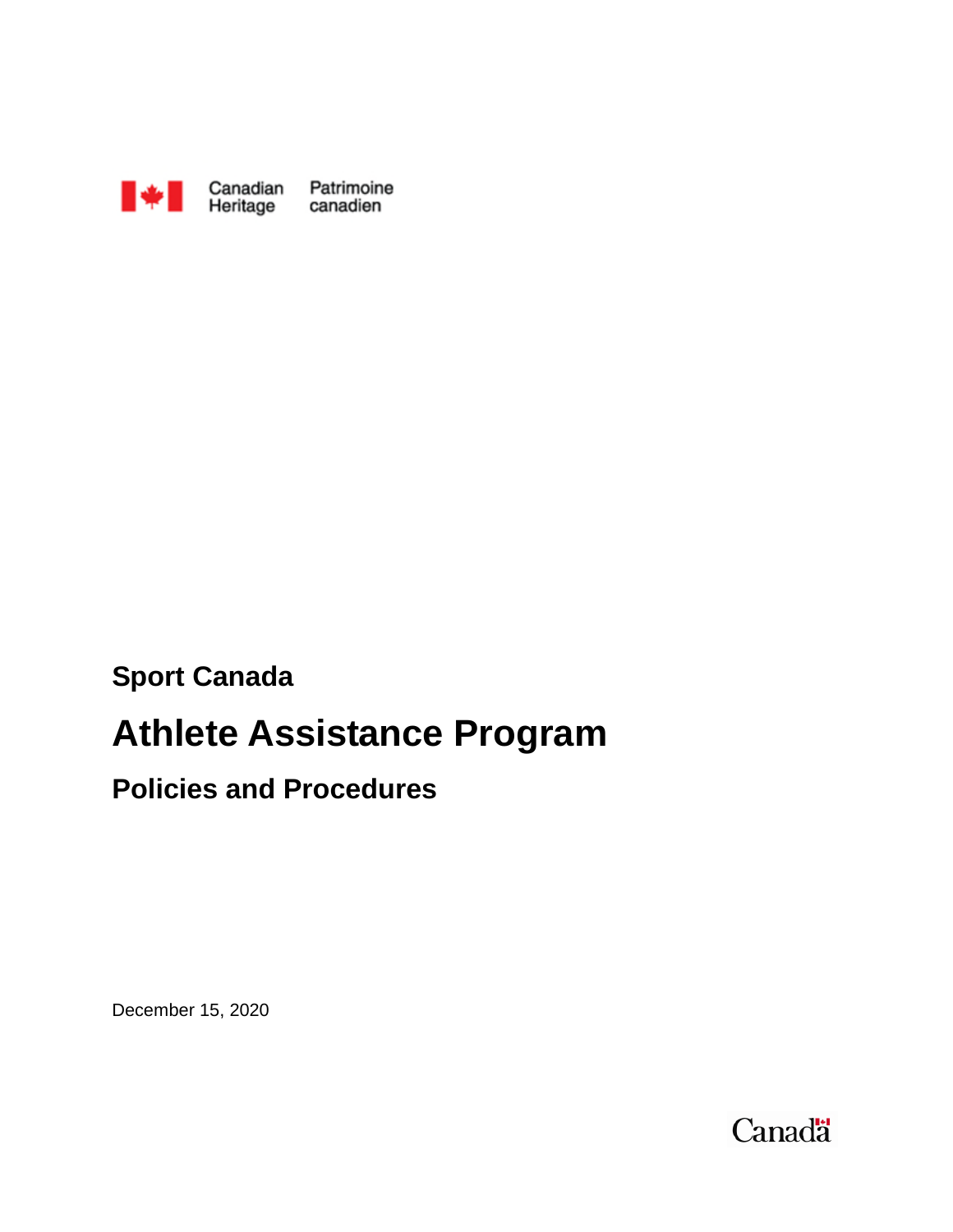© 2019 Public Works and Government Services Canada Catalogue No. CH24-11/2019E-PDF ISBN 978-0-660-31247-7

Ce document est aussi disponible en français.

In this text, use of the masculine is generic and applies to both men and women.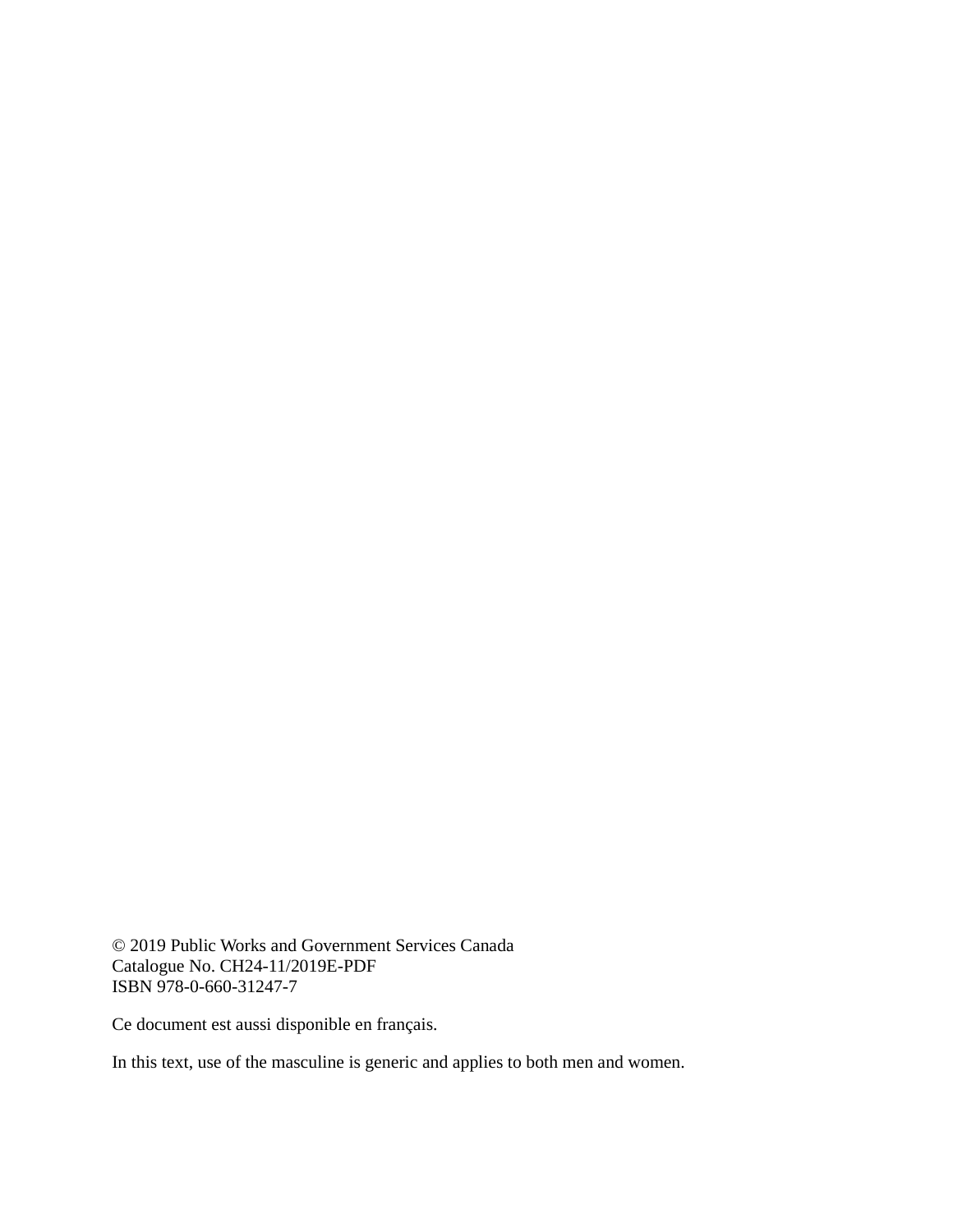## **Table of Contents**

| <b>Section 1</b>                |                                                    |                                                                                                                                                     |  |
|---------------------------------|----------------------------------------------------|-----------------------------------------------------------------------------------------------------------------------------------------------------|--|
| 1.1<br>1.2                      |                                                    |                                                                                                                                                     |  |
| <b>Section 2</b>                |                                                    |                                                                                                                                                     |  |
| 2.1<br>2.2<br>2.3<br>2.4<br>2.5 | 2.5.1<br>2.5.2<br>2.5.3                            | Athletes Receiving Athletic Scholarships from Foreign Post-Secondary Educational<br>Non-Carded Athletes Named to an Olympic or Paralympic Team2-3   |  |
|                                 | 2.5.4<br>2.5.5                                     | Upgrades for Carded Athletes Named to Olympic and Paralympic Teams2-4<br>Athletes in Olympic and Paralympic Sports that do not meet NSO Eligibility |  |
| <b>Section 3</b>                |                                                    |                                                                                                                                                     |  |
| 3.1<br>3.2<br>3.3               |                                                    |                                                                                                                                                     |  |
|                                 |                                                    |                                                                                                                                                     |  |
| 4.1<br>4.2                      | 4.2.1<br>4.2.2                                     |                                                                                                                                                     |  |
| <b>Section 5</b>                |                                                    |                                                                                                                                                     |  |
| 5.1<br>5.2<br>5.3<br>5.4<br>5.5 | 5.2.1<br>5.3.1<br>5.4.1<br>5.4.2<br>5.4.3<br>5.4.4 |                                                                                                                                                     |  |
| <b>Section 6</b>                |                                                    |                                                                                                                                                     |  |
| 6.1<br>6.2<br>6.3               |                                                    |                                                                                                                                                     |  |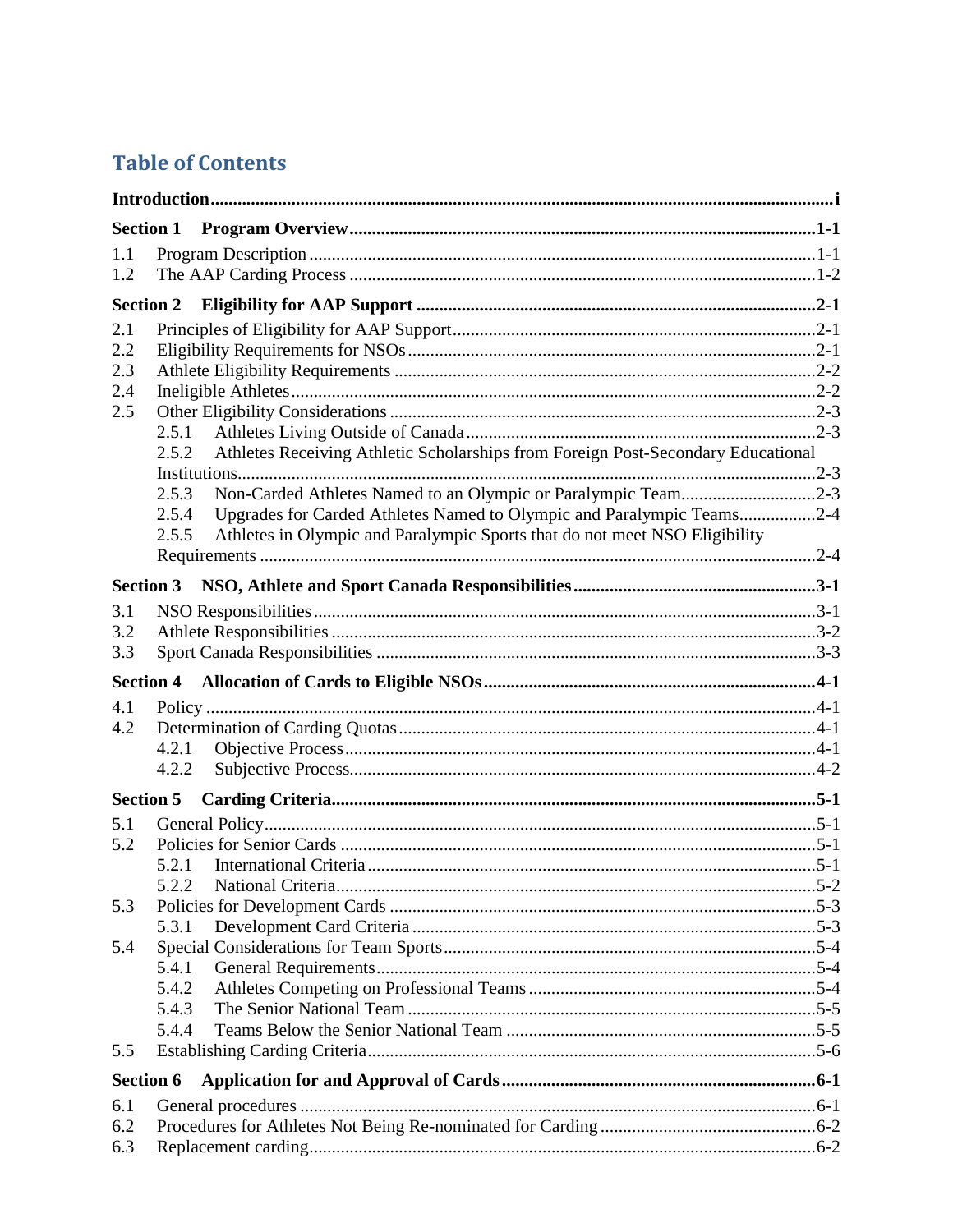| 6.4              |                  |                                                                                    |  |
|------------------|------------------|------------------------------------------------------------------------------------|--|
|                  | 6.4.1            |                                                                                    |  |
|                  | 6.4.2            |                                                                                    |  |
|                  | 6.4.3            |                                                                                    |  |
| <b>Section 7</b> |                  |                                                                                    |  |
| 7.1              |                  |                                                                                    |  |
| 7.2              |                  |                                                                                    |  |
| <b>Section 8</b> |                  |                                                                                    |  |
| 8.1              |                  |                                                                                    |  |
| 8.2              |                  |                                                                                    |  |
| 8.3              |                  |                                                                                    |  |
| 8.4              |                  |                                                                                    |  |
| <b>Section 9</b> |                  |                                                                                    |  |
| 9.1              |                  |                                                                                    |  |
|                  | 9.1.1            | Short-term Curtailment of Training and Competition for Health-Related Reasons  9-1 |  |
|                  | 9.1.2            | Long-term Curtailment of Training and Competition for Health-related Reasons9-1    |  |
|                  | 9.1.3            |                                                                                    |  |
|                  | 9.1.4            | Voluntary Withdrawal from Carded-Athlete Training and Competition for Health-      |  |
|                  |                  |                                                                                    |  |
|                  |                  | Section 10 Voluntary Withdrawal from the AAP or Declining AAP Support 10-1         |  |
| 10.1             |                  |                                                                                    |  |
|                  | 10.1.1           |                                                                                    |  |
|                  | 10.1.2.          |                                                                                    |  |
|                  |                  |                                                                                    |  |
|                  | 10.2.1           |                                                                                    |  |
|                  |                  |                                                                                    |  |
|                  |                  |                                                                                    |  |
| 11.2             |                  |                                                                                    |  |
|                  | 11.2.1           |                                                                                    |  |
|                  | 11.2.2           |                                                                                    |  |
|                  | 11.2.3           | The Athlete's Failure to Meet Responsibilities Outlined in AAP Policies 11-3       |  |
|                  | 11.2.4<br>11.2.5 |                                                                                    |  |
|                  | 11.2.6           |                                                                                    |  |
|                  |                  |                                                                                    |  |
|                  |                  |                                                                                    |  |
|                  |                  |                                                                                    |  |
|                  |                  |                                                                                    |  |
| 13.1             |                  |                                                                                    |  |
|                  |                  |                                                                                    |  |
|                  |                  |                                                                                    |  |
|                  |                  |                                                                                    |  |
|                  |                  |                                                                                    |  |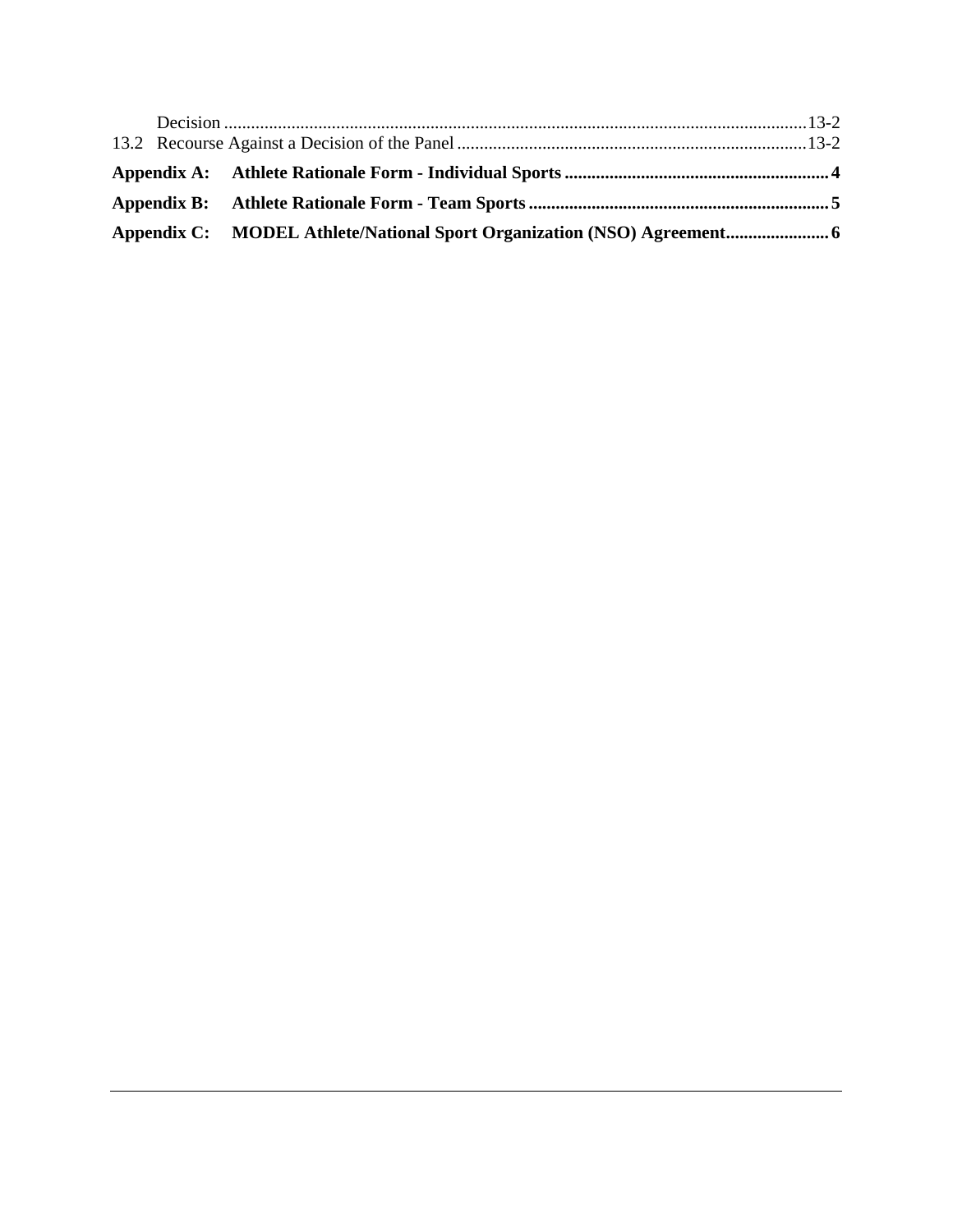# <span id="page-5-0"></span>**Introduction**

The purpose of this document is to present the policies and procedures of Sport Canada's Athlete Assistance Program (AAP). The target audiences for this document are the athletes, coaches and sport administrators who currently access or wish to access the program.

Sport Canada reserves the right to review and revise these policies and procedures.

Sport Canada hopes that provincial/territorial government agencies and provincial/territorial sport organizations will develop similar programs to assist athletes ranked just below those receiving AAP funding. Such support would provide an integrated pathway for the development of Canadian highperformance athletes.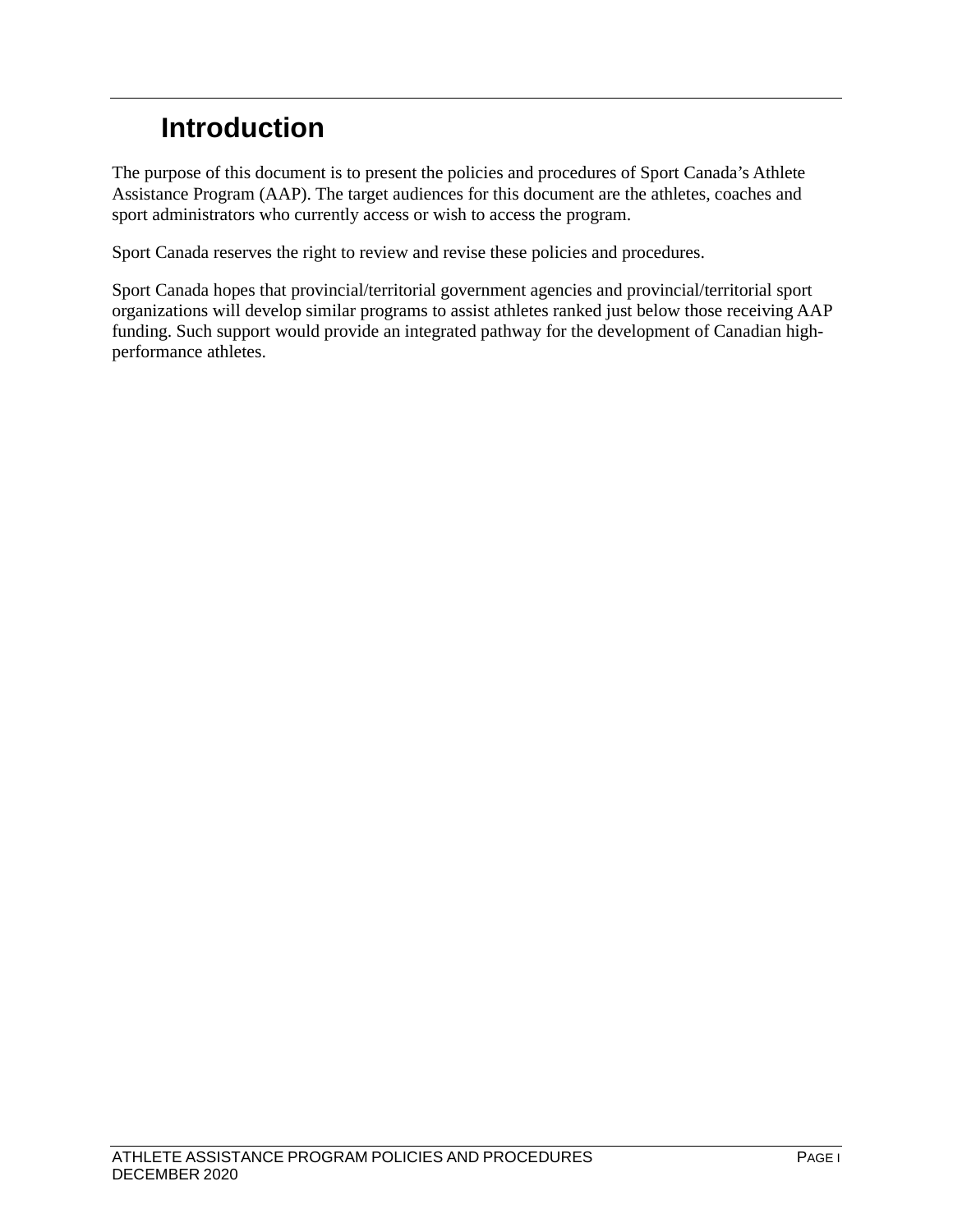# <span id="page-6-0"></span>**Section 1 Program Overview**

# <span id="page-6-1"></span>**1.1 Program Description**

The Athlete Assistance Program (AAP) is a federal government grant program that provides direct financial assistance to Canadian high-performance athletes and is one of three Sport Canada programs designed to assist in the development of high-performance sport. In particular, the AAP complements Sport Canada's Sport Support Program, which provides support to National Sport Organizations (NSOs) and Canadian Sport Centres for activities such as National Team training and competition, coach salaries and the provision of sport science and sport medicine services.

The AAP contributes toward improved Canadian performances at major international sporting events such as the Olympic/Paralympic Games and World Championships.

The AAP recognizes the commitment that athletes make to the National Team training and competitive programs provided by their NSO and seeks to relieve some of the financial pressures associated with preparing for, and participating in international sport. The AAP financial assistance provides support to athletes in the form of a living and training allowance, plus tuition and supplementary AAP support. The living and training allowance is intended to offset some, but not all, of the living and training expenses athletes incur as a result of their involvement in high-performance sport, while tuition support is intended to help athletes obtain a post-secondary level education. The AAP is the only Sport Canada program that provides direct financial support to athletes.

Eligible Athletes who are approved for funding and are financially supported through the AAP are referred to as *carded athletes*. AAP support is also known as *carding*.

Over 1,900 athletes in more than 90 sport disciplines are approved for AAP support each year.

AAP funding may be reduced or terminated at the Minister's discretion in response to the government's annual budget, a parliamentary, governmental or departmental spending decision, or a restructuring or re-ordering of the federal mandate and responsibilities that impact on the AAP.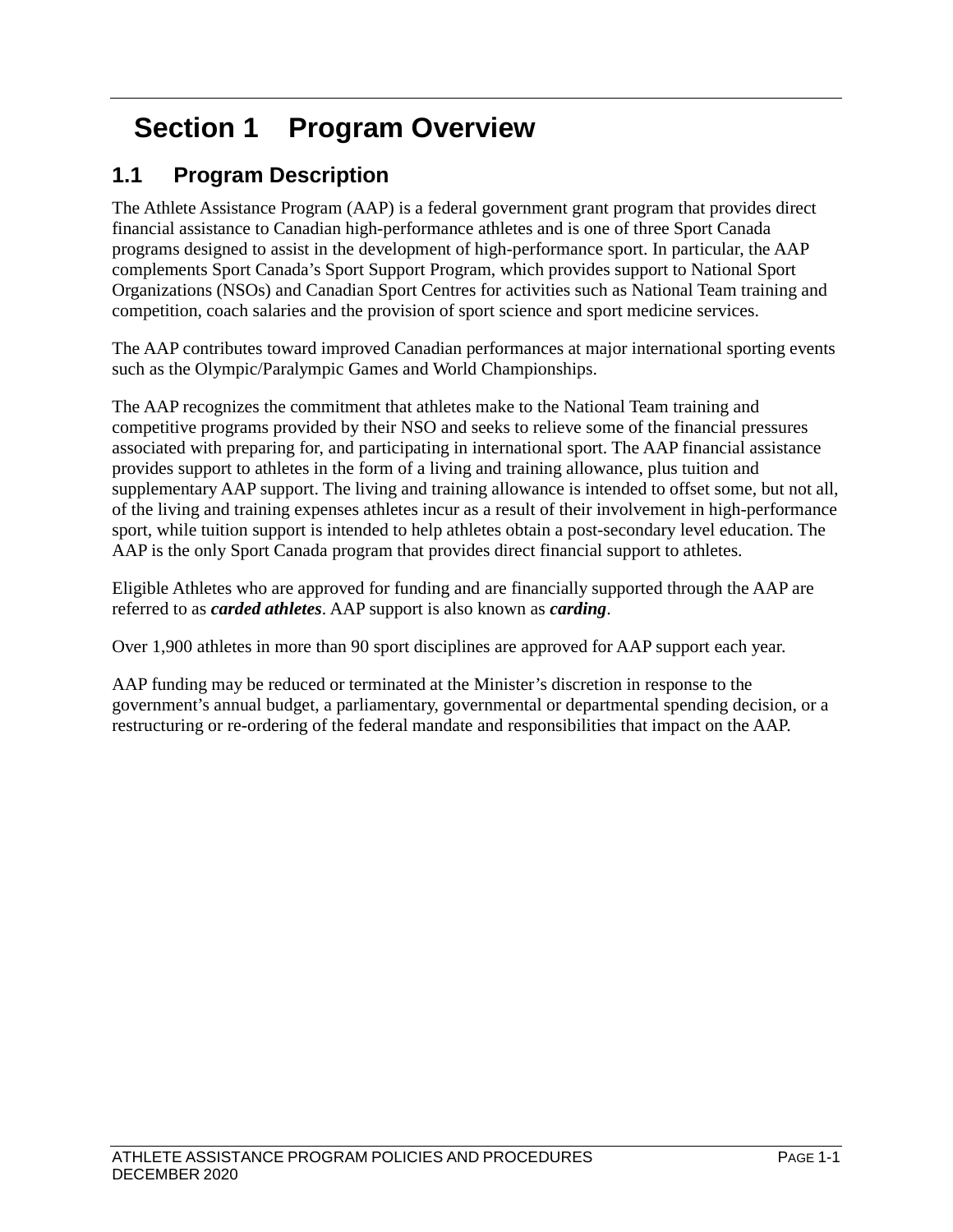# <span id="page-7-0"></span>**1.2 The AAP Carding Process**

NSOs, athletes and Sport Canada are all involved in the AAP carding process. Their respective responsibilities are described in Section 3 [\(NSO, Athlete and Sport Canada Responsibilities\)](#page-12-0). The table below summarizes the steps involved in the AAP carding process and refers you to the sections describing each part of the process in more detail.

| Sport Canada approves eligible NSOs for<br>funding                                                                                                   | <b>Minimum Eligibility Requirements for</b><br><b>NSOs</b>                                                       |
|------------------------------------------------------------------------------------------------------------------------------------------------------|------------------------------------------------------------------------------------------------------------------|
| Sport Canada allocates cards to eligible NSOs                                                                                                        | <b>Allocating Cards to Eligible NSOs</b>                                                                         |
| NSOs develop AAP-compliant, sport-specific<br>carding criteria that athletes must meet to be<br>nominated for AAP support                            | <b>Carding Criteria</b>                                                                                          |
| NSOs nominate or re-nominate Eligible<br>Athletes for AAP support according to the<br>sport-specific carding criteria                                | <b>Minimum Eligibility Requirements for</b><br><b>Athletes</b><br><b>Application for and Approval of Cards</b>   |
| Sport Canada reviews and approves<br>nominations based on the NSO's published,<br>AAP-compliant, sport-specific carding criteria<br>and AAP policies | <b>Application for and Approval of Cards</b>                                                                     |
| Athletes complete the AAP application form<br>provided by their NSO, as provided by Sport<br>Canada, and sign an Athlete/NSO Agreement               | <b>Application for and Approval of Cards</b><br><b>Athlete/NSO Agreement</b>                                     |
| Eligible Athletes approved for carding receive<br>benefits during the period of time for which<br>they are approved                                  | <b>Financial Benefits</b><br><b>Illness</b> , Injury or Pregnancy                                                |
| AAP funding may be withdrawn as a result of<br>1) voluntary withdrawal from the AAP, or<br>2) withdrawal of carded status                            | Voluntary Withdrawal from the AAP<br><b>Withdrawal of Carded Status</b><br>Policy on Anti-doping and AAP Support |
| Athletes may appeal a Sport Canada AAP<br>Decision (as defined under Section 13).                                                                    | <b>Appeals Policy</b>                                                                                            |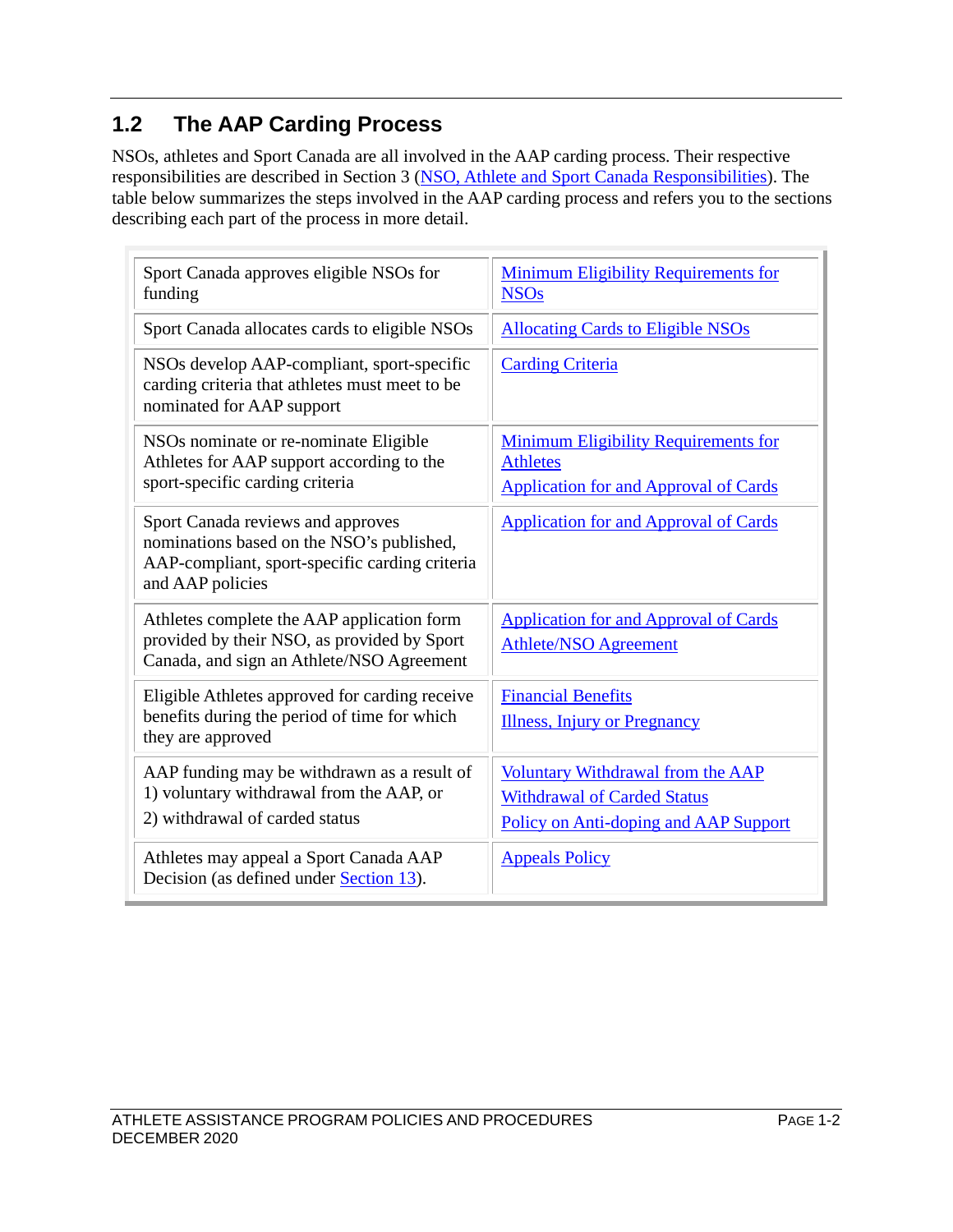# <span id="page-8-0"></span>**Section 2 Eligibility for AAP Support**

# <span id="page-8-1"></span>**2.1 Principles of Eligibility for AAP Support**

The Athlete Assistance Program (AAP) financial support is limited to athletes in sports whose highperformance (HP) programs are financially supported by Sport Canada following successful completion of the Sport Funding and Accountability Framework (SFAF) process.

In Olympic/Paralympic sports supported by Sport Canada, only events that are on the program of the upcoming Olympic/Paralympic Games are eligible for AAP support.

# <span id="page-8-2"></span>**2.2 Eligibility Requirements for NSOs**

Only NSOs that comply with the SFAF Eligibility Elements and receive financial contributions for their national team program from Sport Canada's Sport Support Program may apply for eligibility under the Athlete Assistance Program.

#### **NOTE: The above is subject to change pending the completion and approval of the Sport Canada – Sport Funding Framework.**

The NSO must also meet the following requirements to the satisfaction of the AAP in order to be deemed eligible for AAP support:

- The sport discipline must have a World Championship or equivalent championship sanctioned by the sport's international federation that is held at least every other year;
- The NSO must have a clearly articulated national team program based on year-round training principles that include appropriate training and competitive opportunities, both domestic and international, for each of the proposed carded athletes;
- The NSO must develop and publish AAP-compliant, sport specific carding criteria for the purpose of AAP nominations;
- The NSO must ensure that each athlete who is eligible and has been nominated for AAP support has an individualized annual training program based on year-round training principles that include significant daily training activities and appropriate competition opportunities;
- $\bigcirc$  The NSO must have a plan in place that will allow for the formal monitoring of each carded athlete's training and competitive program and progress made. At a minimum, this would require monthly contact with each carded athlete. The NSO must designate a national coach or a person with appropriate qualifications and leadership status (e.g., High Performance Director) to perform this monitoring task;
- The NSO must conduct a formal process for selecting athletes to national teams. Selection rules and procedures must be published and made known to all concerned, along with procedures for appealing decisions. These appeal procedures must include access to independent dispute resolution through the Sport Dispute Resolution Centre of Canada (SDRCC);
- The NSO must have in place an Athlete/NSO Agreement that is consistent with the information found in [Section 7](#page-27-0) of this document. Each carded athlete must sign this agreement;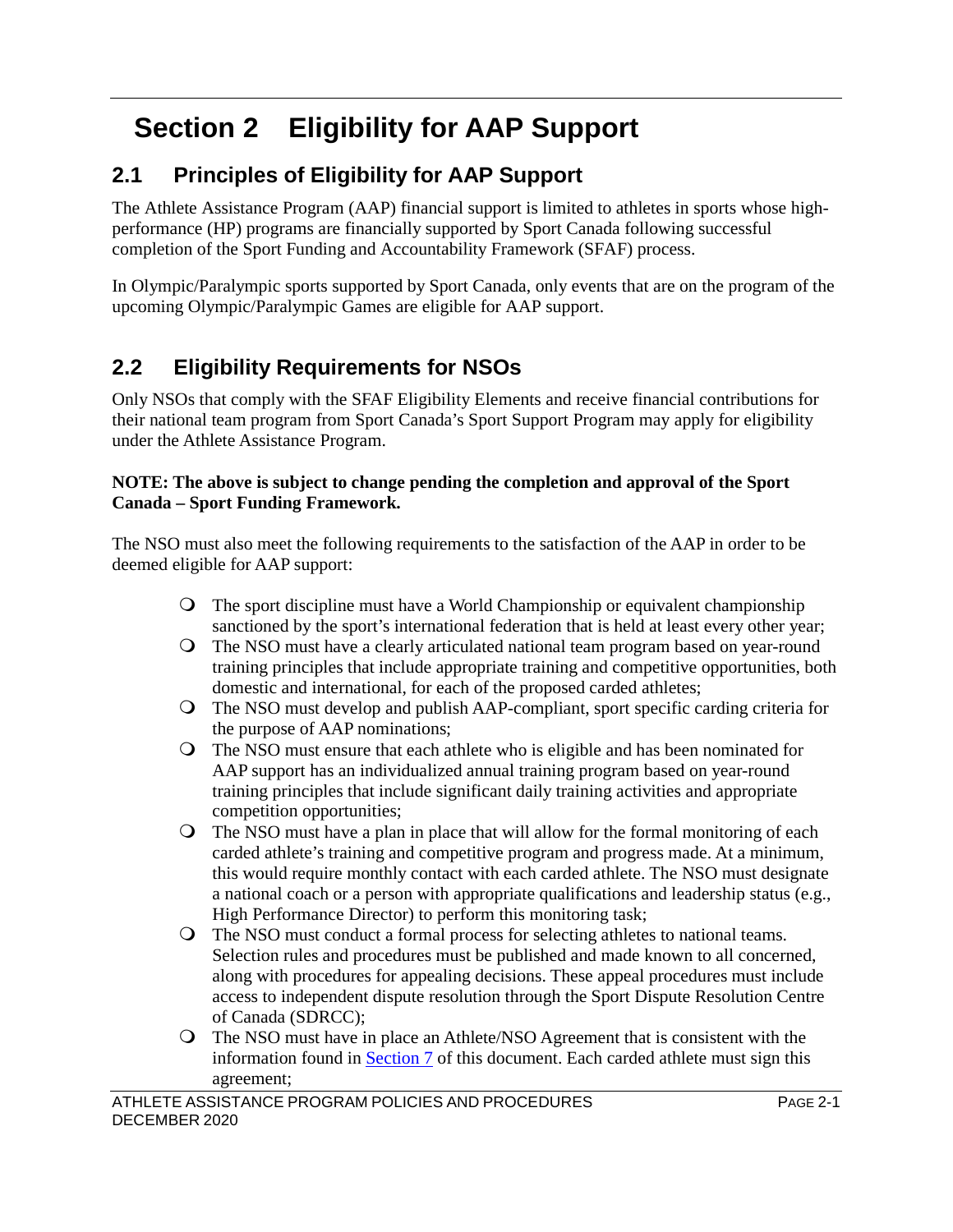- No new sport disciplines will be added to AAP eligibility in the middle of a "quota" cycle, except in the following circumstances;
	- New Olympic and Paralympic sports whose national team program is targeted by "Own The Podium" (OTP) will be eligible for AAP card quotas as determined by Sport Canada. The maximum card quota will be based on the number of athletes required to compete in their Olympic/Paralympic events. This does not apply to sports for which OTP targets individual athletes only.

# <span id="page-9-0"></span>**2.3 Athlete Eligibility Requirements**

- The athlete's NSO must meet the minimum requirements listed in Sub[-Section 2.2;](#page-8-2)
- The athlete must be a **Canadian citizen** or **permanent resident of Canada** at the beginning of the carding cycle for which the athlete is being nominated. Permanent residents must live in Canada for the full year preceding the carding cycle for which the athlete is being considered for AAP support;
- Under the eligibility requirements of the sport's International Federation (IF) as it pertains to citizenship or residency status, the athlete must be eligible to represent Canada at major international competitions, including World Championships, at the beginning of the carding cycle for which the athlete is being nominated;
- The athlete must participate in national team preparatory and annual training programs during the time period in which they are qualifying for AAP support;
- The athlete must be available to represent Canada in major international competitions, including World Championships, Olympic Games and Paralympic Games;
- For athletes in Olympic or Paralympic sports who have been permanent residents of Canada for three years or more, continued eligibility to receive AAP support is contingent on the athlete becoming eligible to represent Canada at the Olympic or Paralympic Games;
- The athlete must meet the published NSO-approved, AAP-compliant sport-specific carding criteria;

**Note**: It is recommended that the above information be included in the NSO carding criteria.

# <span id="page-9-1"></span>**2.4 Ineligible Athletes**

Athletes **ineligible to be nominated** for AAP support include:

- Athletes who do not meet the published NSO-approved and AAP-compliant carding criteria;
- $\Omega$  Athletes who do not meet the eligibility requirements set out in  $\frac{\text{Sub-Section 2.3}}{\text{2.3}}$  above;
- Athletes who have been ruled ineligible to participate in sport for two years or more as a result of an anti-doping rule violation and who have not, in the case of pre-2004 violations, subsequently been reinstated;
- Athletes who are serving an anti-doping rule violation sanction of less than two years of sport ineligibility at the start of the carding cycle;
- Athletes who meet the carding criteria while competing as members of another country's national team; and
- Athletes who have made a false application and have been declared ineligible for AAP benefits by Sport Canada.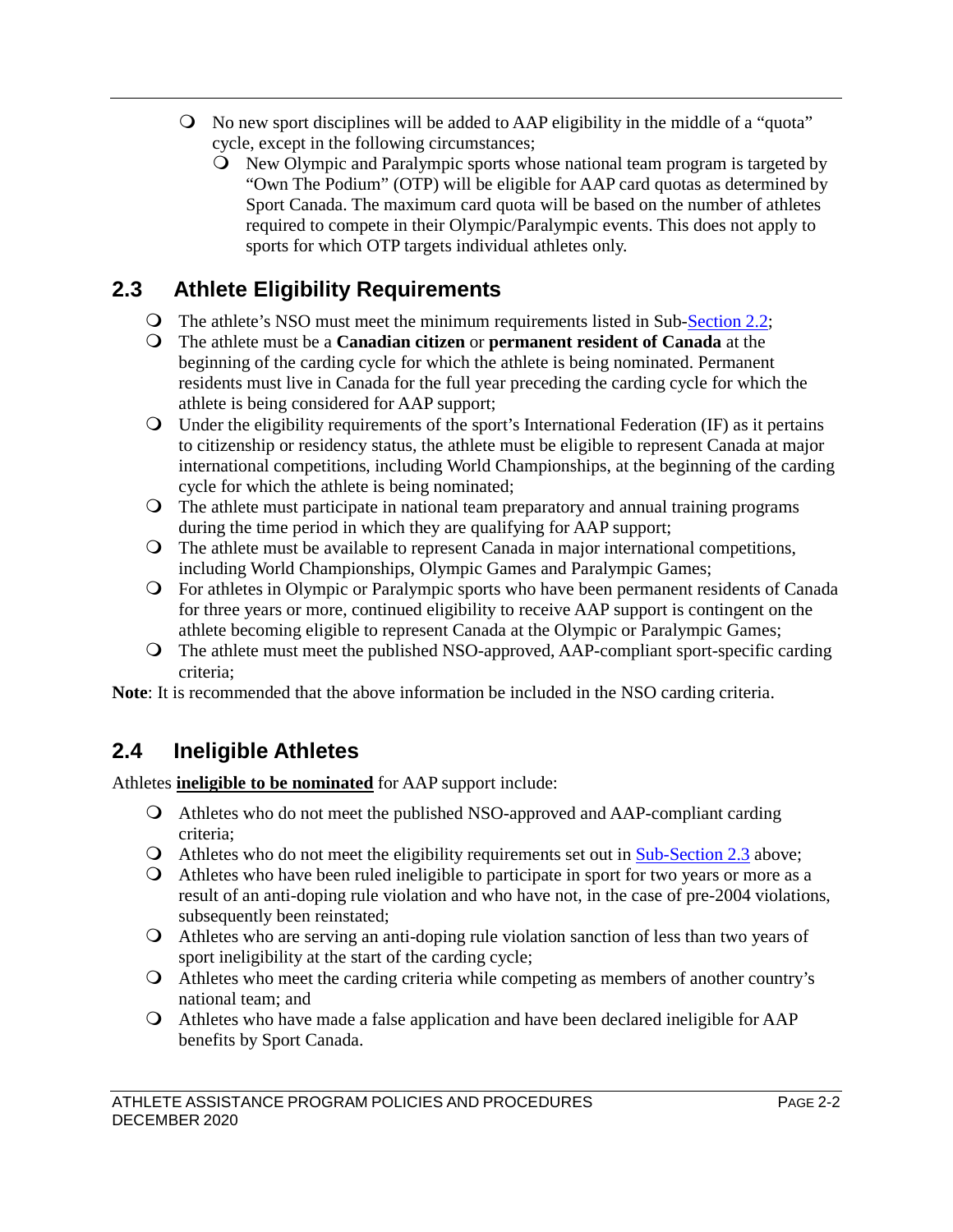Athletes in Olympic/Paralympic sports are eligible to be nominated for AAP support based on their participation and training for events that are on the Olympic/Paralympic program. Athletes in Olympic/Paralympic sports competing in World Championship events that are not on the Olympic/Paralympic program are not eligible for carding based strictly on performances in those events. Results achieved at World Championships in Olympic/Paralympic Games years will not be used for awarding Senior International cards  $(S<sub>R1</sub>)$ , or for awarding Supplementary Excellence Assistance.

# <span id="page-10-0"></span>**2.5 Other Eligibility Considerations**

## **2.5.1 Athletes Living Outside of Canada**

<span id="page-10-1"></span>Athletes living outside of Canada are not normally eligible for AAP support. Any exceptions to this requirement must be approved by Sport Canada. An athlete leaving Canada should be fully aware that an exception will be made only through special submissions to Sport Canada by their NSO. Athletes living outside of Canada for athletic or academic purposes must demonstrate to the satisfaction of Sport Canada that appropriate training programs are in place and are being monitored by their NSO. Athletes who have been living full-time outside of Canada for more than two successive years will not normally be considered eligible for AAP benefits. However, if these athletes are competing within the Canadian sport system and representing Canada at international competitions as a member of the NSO National Team, carding may be considered on a case-by-case basis.

#### **2.5.2 Athletes Receiving Athletic Scholarships from Foreign Post-Secondary Educational Institutions**

<span id="page-10-2"></span>Athletes who are attending any foreign post-secondary educational institution, including National Collegiate Athletic Association (NCAA) institutions, and are receiving an athletic scholarship in any sport, are *not eligible* to receive AAP support for the months in which they are attending the foreign post-secondary educational institution. These athletes may be nominated by the NSO for AAP support during the months they are involved in national team training and competition activities and not attending the foreign post-secondary institution. Athletes cannot defer tuition during the carding cycle during which they are receiving an athletic scholarship from a foreign post-secondary institution.

### **2.5.3 Non-Carded Athletes Named to an Olympic or Paralympic Team**

<span id="page-10-3"></span>Athletes who are not carded but who are named to the Canadian Olympic or Paralympic team by the Canadian Olympic Committee (COC) or Canadian Paralympic Committee (CPC) will be carded by Sport Canada at the senior national level  $(S<sub>R</sub>)$  for a period of four months prior to the beginning of the Olympic/Paralympic Games.

Such athlete funding may be approved before the COC/CPC names its Olympic/Paralympic Team if the following requirements are met: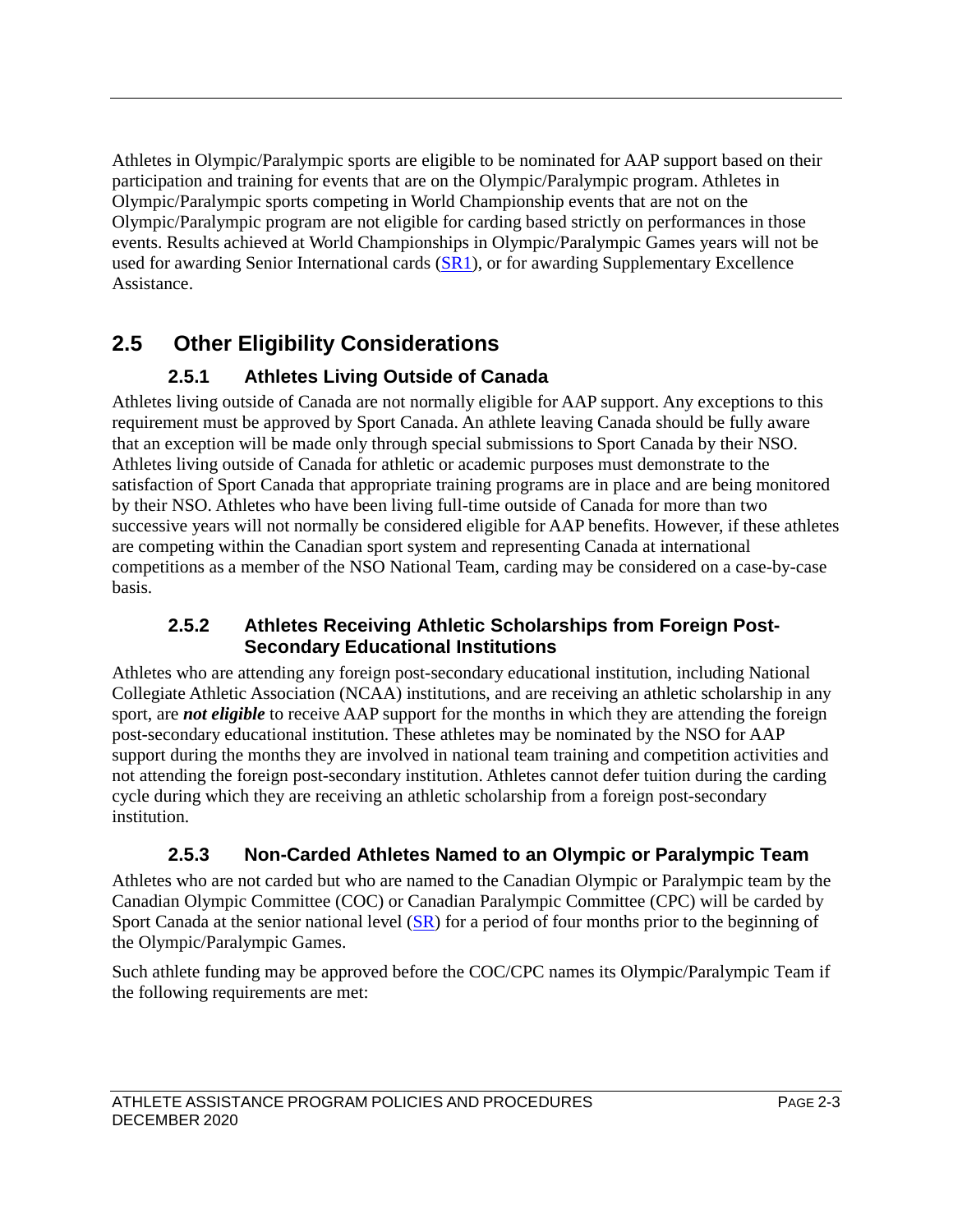- The NSO demonstrates that the athlete has met all the requirements for participation in the upcoming Olympic/Paralympic Games including the:
	- $\triangleright$  International Federation (IF) eligibility criteria;
	- $\geq$  COC/CPC eligibility criteria; and
	- $\triangleright$  NSO team selection criteria.
- The NSO confirms in writing that the athlete will be nominated for Olympic/Paralympic Team selection; and
- The COC/CPC confirms in writing that, if nominated, the athlete meets all criteria for team selection and would, barring unforeseen circumstances, be named to the Olympic/Paralympic Team.

#### **2.5.4 Upgrades for Carded Athletes Named to Olympic and Paralympic Teams**

<span id="page-11-0"></span>Athletes already carded at the Development  $(D)$  or first year senior  $(C1)$  level who are then named to the Canadian Olympic or Paralympic team by the COC or CPC will be upgraded to a senior national card by Sport Canada, effective the same month as the four-month card described in 2.5.3, and continuing to the end of that NSO's current AAP carding cycle.

#### **2.5.5 Athletes in Olympic and Paralympic Sports that do not meet NSO Eligibility Requirements**

<span id="page-11-1"></span>Athletes who compete in an event on the program of the upcoming Olympic or Paralympic Games and whose sport does not meet the AAP eligibility requirements for NSOs are eligible to be nominated for carding for two consecutive years at the senior level (SR/C1) if they place in the Top16 and Top half of the field (absolute) at the Olympic or Paralympic Games or World Championships. The athlete may be carded under this provision for a maximum of four years.

Athletes who meet the Senior International level (SR1/SR2) requirements of Top 8 and Top half, at the World Championships or Olympic/Paralympic Games will be entitled to additional years under section 2.5.5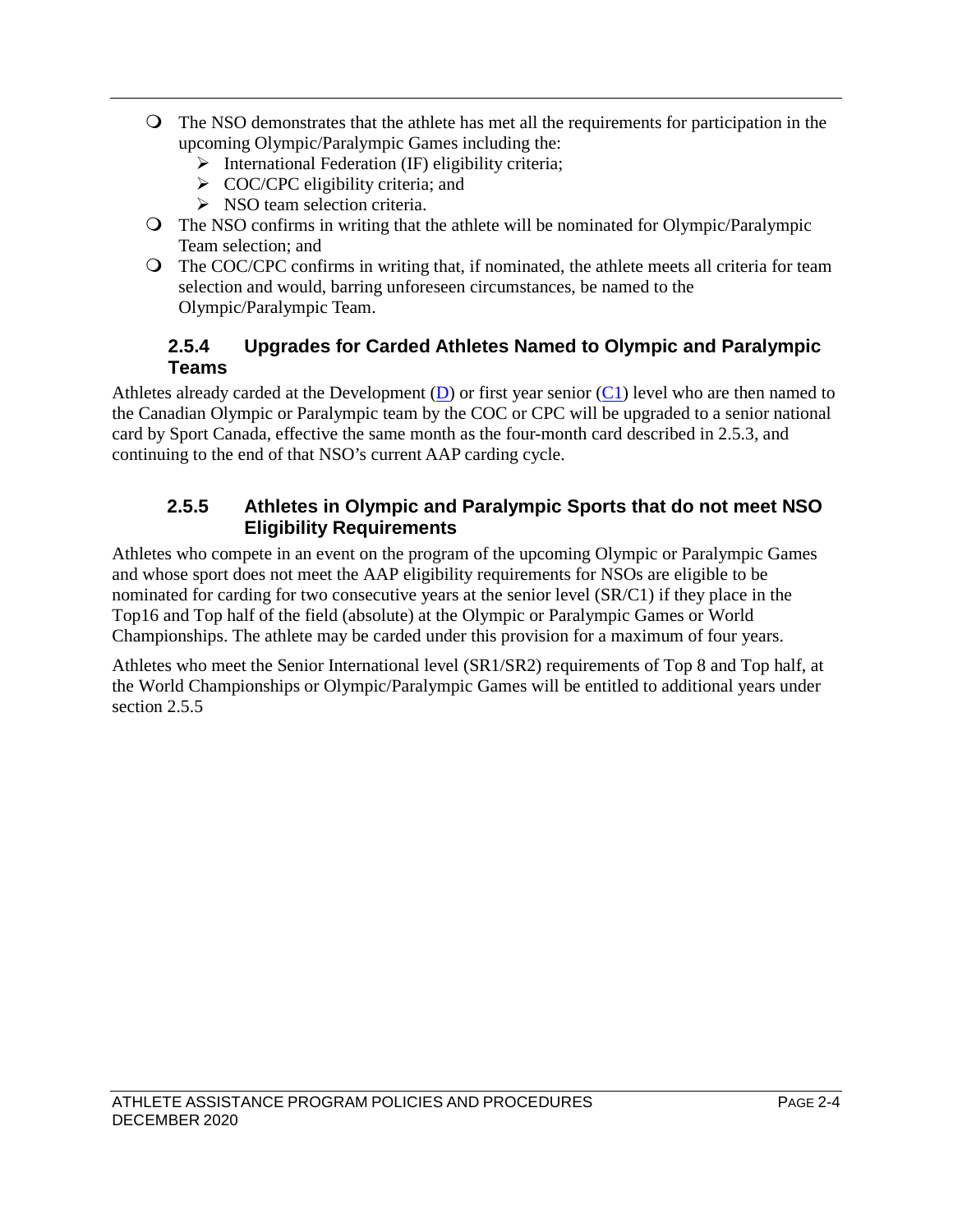# <span id="page-12-0"></span>**Section 3 NSO, Athlete and Sport Canada Responsibilities**

When National Sport Organizations (NSOs) nominate Eligible Athletes (as defined in [section 6\)](#page-23-0) who then apply for Athlete Assistance Program (AAP) support, they agree to carry out certain responsibilities. Similarly, when Sport Canada approves nominations for AAP support, it agrees to undertake specific responsibilities. This section provides a detailed description of these responsibilities.

# <span id="page-12-1"></span>**3.1 NSO Responsibilities**

NSOs are responsible for nominating eligible athletes for AAP support. In making these annual nominations, the NSO agrees to:

- Maintain compliance with AAP eligibility requirements as outlined in [Sub-Section 2.2;](#page-8-2)
- Develop and submit carding criteria to Sport Canada for an AAP compliance review;
- Publish, in a timely [manner,](#page-22-0) for purposes of AAP nominations, the NSO-approved, AAPcompliant carding criteria;
- Schedule the annual review meeting with the appropriate AAP personnel;
- Prepare the annual AAP application package and provide all required documentation to AAP personnel in advance of the annual review meeting;
- Communicate to national team athletes and NSO members in a timely manner, the published NSO-approved AAP-compliant carding criteria that will be used to determine which athletes are eligible to be nominated for AAP support;
- O Nominate only [Eligible Athletes](#page-23-1) for AAP support;
- Communicate with athletes both orally and in writing in the official language of their choice (English or French);
- Produce and make available to each athlete, the NSO's set of documents related to National Team activities, in the official language of the athlete's choice. The documents provided must include *at least* the following:
	- $\triangleright$  NSO-approved, AAP-compliant carding criteria to be used for nominating Eligible Athletes for AAP support;
	- $\triangleright$  Description of the NSO's carding nomination procedure;
	- $\triangleright$  Criteria and procedures for selection to National Team competitive opportunities and training camps;
	- $\triangleright$  Discipline and appeals procedures; and
	- Recognition of the Government of Canada for the funding provided to athletes and NSOs through Sport Canada.
- Submit nominations of Eligible Athletes for carding to Sport Canada at least three weeks before the beginning of the NSO's carding cycle (see [Sub-Section 6.1\)](#page-23-1);
- Provide each Eligible Athlete with all of the forms required for the AAP;
- Develop and provide each carded athlete with an Athlete/NSO Agreement that complies with AAP policies; (See **Section 7** for details);
- Develop discipline and appeal procedures based on due process that include access to independent dispute resolution services offered through the Sport Dispute Resolution Centre of Canada (SDRCC);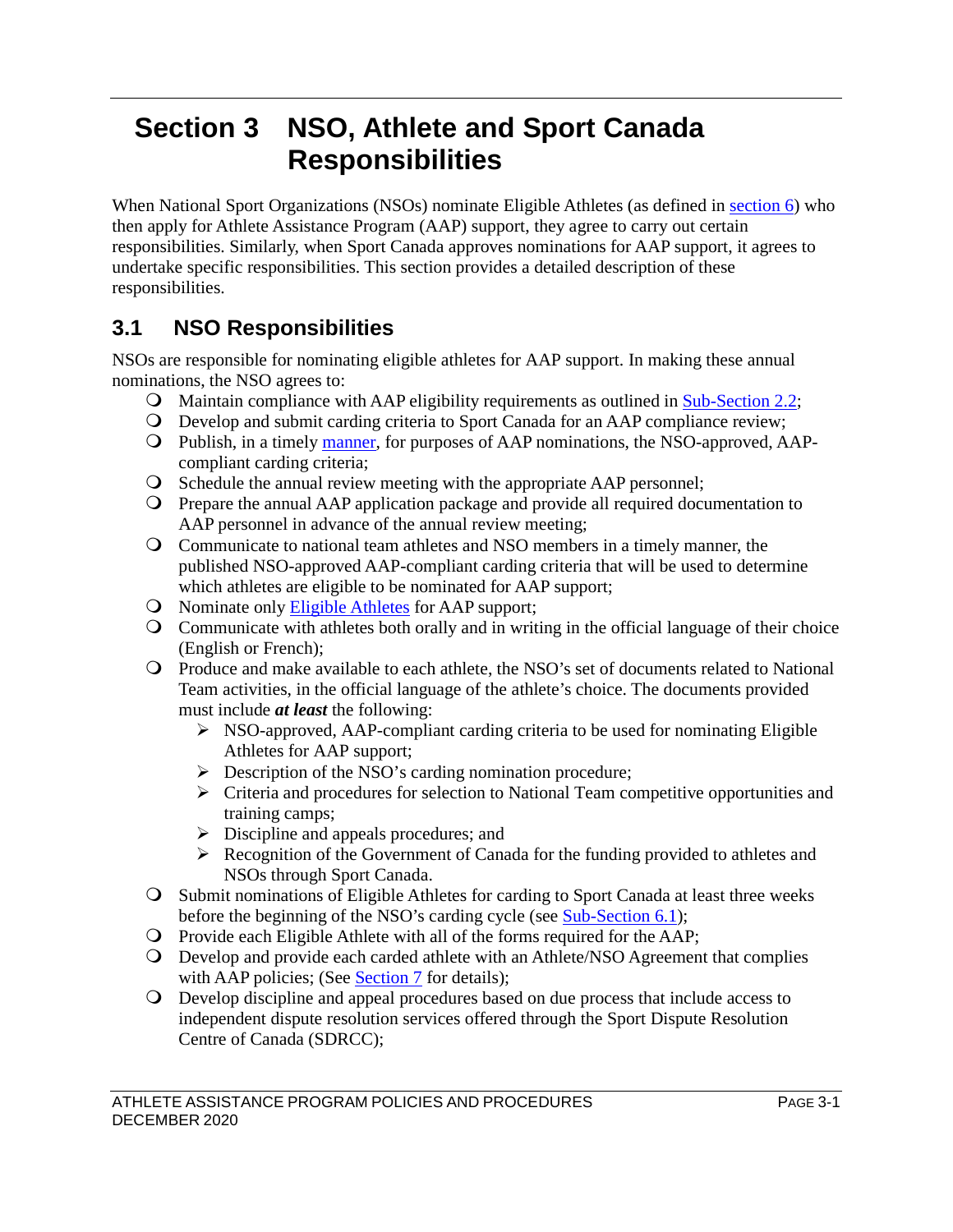- Review requests for supplemental support assistance and deferred tuition as required by Sport Canada in [Section 8;](#page-29-0)
- Ensure that each carded athlete adheres to the NSO-approved competition and training plan throughout the carding cycle. At a minimum, this requires monthly contact with each athlete by the NSO [\(see sub-section 2.2\)](#page-8-2);
- Inform a Sport Canada AAP staff member immediately if a carded athlete fails to honour his or her AAP commitments, retires or withdraws from the AAP;
- Inform Sport Canada's AAP Manager of all assertions of anti-doping rule violations resulting from international testing upon notification from the testing body;
- Provide Sport Canada with written confirmation that all carded athletes have signed their Athlete/NSO Agreement within two (2) months of the start of the NSO's carding cycle;
- Comply with AAP policies and procedures, including those dealing with Sport Canada AAP Decisions as described in [Section 13 o](#page-46-0)f this document;
- Provide a voice for athletes and ensure that they are informed and able to provide input into matters affecting them, particularly in the areas of national team programming. This input may be achieved through a variety of means, but opportunities must be planned and announced, not determined on an ad hoc basis; and
- Actively participate in all AAP program evaluation activities. NSOs and their staff will cooperate fully in any evaluation that may be conducted by the Minister or anyone authorized to act on the Minister's behalf. The NSO will also provide such data considered necessary for the proper conduct of the evaluation.

The NSO is responsible for facilitating the return to Sport Canada of any overpayment made to an athlete due to late notification of the athlete's retirement or withdrawal from the AAP. The NSO is also responsible for facilitating the return of any funding that was provided to an athlete as the result of a false application or fraudulent misrepresentation on the part of the athlete or the NSO.

# <span id="page-13-0"></span>**3.2 Athlete Responsibilities**

Athletes applying for AAP support commit to the following responsibilities:

- Adherence to the competitive and training program and administrative requirements specified by their NSO throughout the cycle for which they are carded;
- Refund any financial assistance provided if their carding status changes or is withdrawn. Such refunds are payable to the "Receiver General for Canada". See Sections [10](#page-39-0) and [11](#page-41-0) for more details;
- Respect and comply with the Canadian Anti-Doping Program of the Canadian Centre for Ethics in Sport;
- Complete the CCES True Clean Sport 101 online anti-doping education course, including the Sport Canada module, at the beginning of each new carding cycle. Failure to do so will result in AAP payments being withheld until requirements are completed;
- Respect and abide by any other policy of the Government of Canada that may be developed from time to time related to sporting contacts with other countries;
- Participate in sport-related promotional activities on behalf of the Government of Canada. Sport Canada usually makes the request for participation, and the athlete's NSO generally makes the detailed arrangements. Unless supplementary compensation is arranged, these activities do not normally involve more than two working days per athlete per year;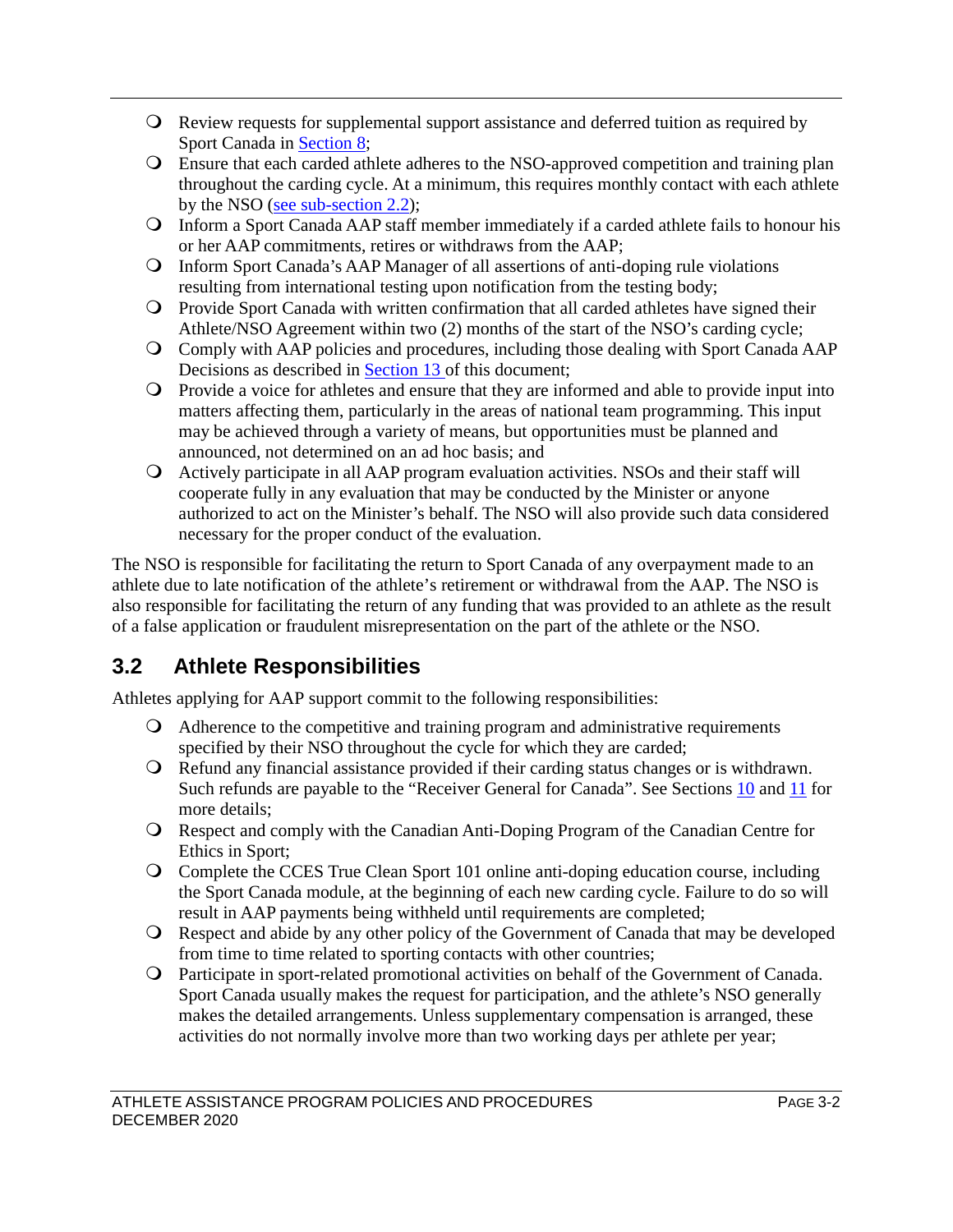- Communicate regularly with their NSO using the reporting mechanism specified in the NSO's athlete monitoring plan. Communication may occur directly or through the athlete's personal coach;
- Notify the NSO of any injury that may prevent the athlete's participation in the National Team program;
- Immediately notify Sport Canada, through their NSO, of any change of address (mailing or electronic). This is required to ensure timely receipt of AAP program information;
- Initiate any nomination appeals directly with their NSO;
- Comply with AAP policies and procedures, including those dealing with Sport Canada AAP Decisions as described in [Section 13;](#page-46-0)
- Actively participate in all Sport Canada program evaluation activities including the Status of the Athlete Study. Athletes will cooperate fully in any evaluation that may be conducted by the Minister or anyone authorized to act on the Minister's behalf. Athletes will also provide such data as considered necessary for the proper conduct of the evaluation;
- Provide true statements in their application and supporting documentation and validate these statements if requested to do so by Sport Canada;
- Indicate whether they are current or former federal government employees. If so, athletes must confirm that they are in compliance with the Values and Ethics Code for the Public Service or the Conflict of Interest and Post-Employment Code for Public Office Holders.

# <span id="page-14-0"></span>**3.3 Sport Canada Responsibilities**

In delivering the AAP, Sport Canada agrees to do the following:

- Communicate with NSOs and athletes both orally and in writing in the official language of their choice (English or French);
- Determine the card quotas for eligible NSOs and sport disciplines;
- Review each NSO-approved carding criteria for compliance with the AAP policies and procedures;
- Review all nominations of Eligible Athletes for AAP support made by the NSO;
- Approve nominations in accordance with AAP policies and the published NSO-approved, AAP-compliant carding criteria;
- Arrange payments in accordance with AAP policies and procedures;
- Provide each NSO with all necessary AAP materials (application forms, etc...);
- Provide carded athletes with AAP tuition vouchers upon request;
- Provide previously carded athletes with the deferred tuition application package upon request;
- Provide carded athletes with application forms for the following Supplementary AAP Support: Excellence Living and Training Allowance; Child Dependent Allowance; Training and Competition Allowance for Paralympic athletes with high support needs; Relocation Assistance, Child Care Assistance and Retirement Assistance.
- Provide a review procedure to athletes and NSOs on any Sport Canada AAP operational decisions identified in, and in accordance with [Section 13;](#page-46-0)
- Upon request, provide information to NSOs and athletes regarding the development of carding criteria, athlete agreements, appeal procedures, due process, athlete monitoring, and other areas concerning athlete assistance and related services.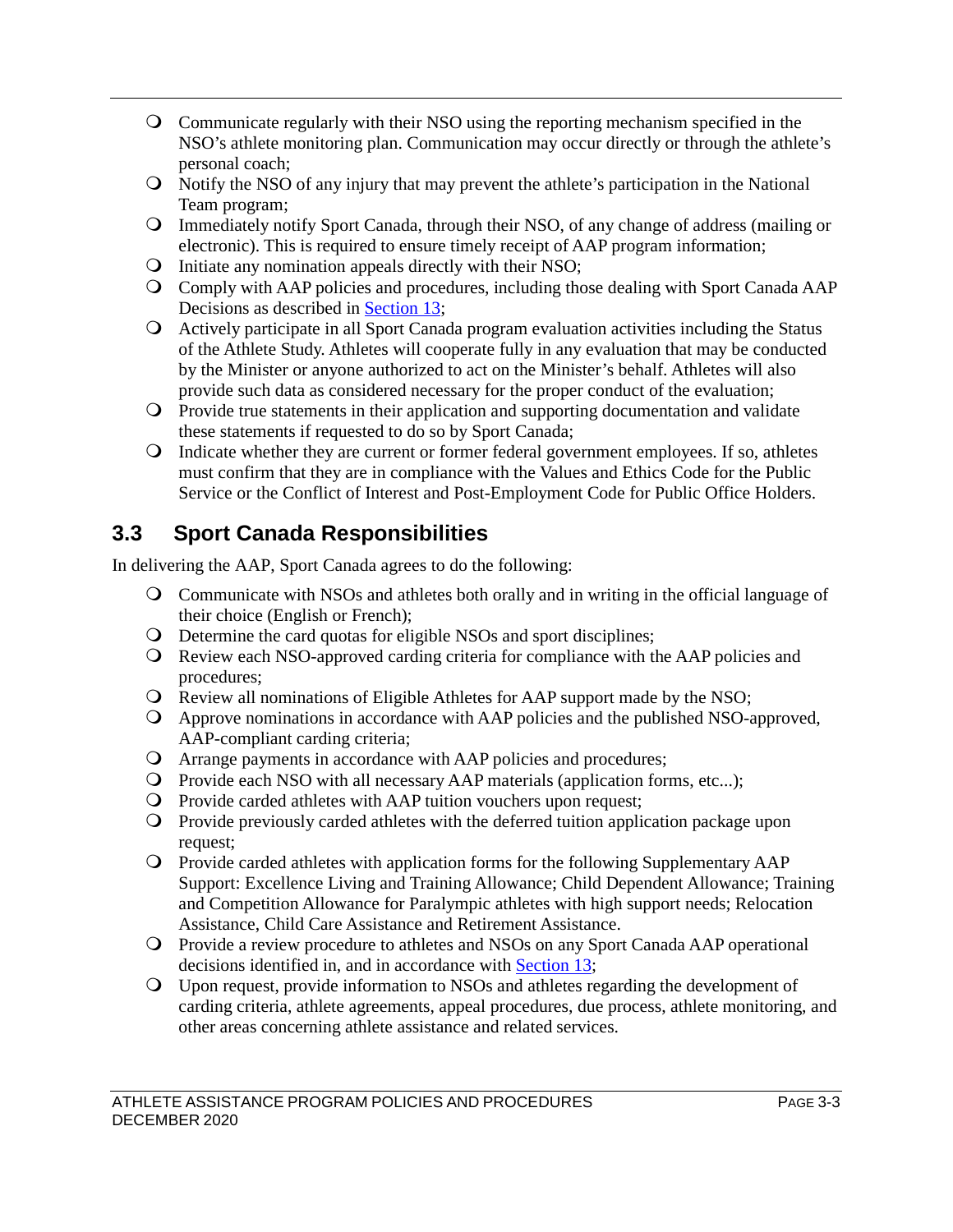# <span id="page-15-0"></span>**Section 4 Allocation of Cards to Eligible NSOs**

This section describes the policy and procedures Sport Canada follows to allocate cards to eligible [National Sport Organizations](#page-8-2) (NSOs).

# <span id="page-15-1"></span>**4.1 Policy**

The Athlete Assistance Program (AAP) cards are allocated to the following types of sports:

- Olympic sports
- Paralympic sports
- Non-Olympic sports

The AAP has three kinds of cards:

- Senior International Cards (SR1 and SR2 Cards) (see [5.2.1\)](#page-17-3)
- Senior National Cards (SR and C1 Cards) (see [5.2.2\)](#page-18-0)
- Development Cards (D Cards) (see [5.3.1\)](#page-19-1)

Card quotas are allocated to NSOs or their respective sport disciplines on the basis of a number of Senior Cards (International or National).

NSOs may nominate Eligible Athletes for senior or development cards according to their published NSO-approved, AAP-compliant carding criteria up to the maximum of the monetary value of the senior card quota.

## <span id="page-15-2"></span>**4.2 Determination of Carding Quotas**

The allocation of AAP cards is determined by an objective process and a [subjective process.](#page-16-0)

### **4.2.1 Objective Process**

<span id="page-15-3"></span>The objective process used to allocate AAP cards to eligible NSOs takes the following into account:

- The team size of each sport or sport discipline set by Sport Canada to determine base points;
- The results of the Olympics/Paralympics and World Championships in the four-year period preceding the carding quota exercise to determine past-performance points;
- Results must be in the top-16 and the top half of the field; a maximum of three results per event are considered;
- Each athlete's best result will be used in the quota calculation each year. For example, if an athlete has a first place at the 2015 World Championships in one event and an eighth place result in another event, only the first place result will be used for the purpose of determining the sport quota.

Given Sport Canada's priority for sports that demonstrate podium potential at the Olympic and Paralympic Games, as well as the differences between team and individual sports, different approaches and mathematical factors are used within the objective quota process to determine the base and past-performance points.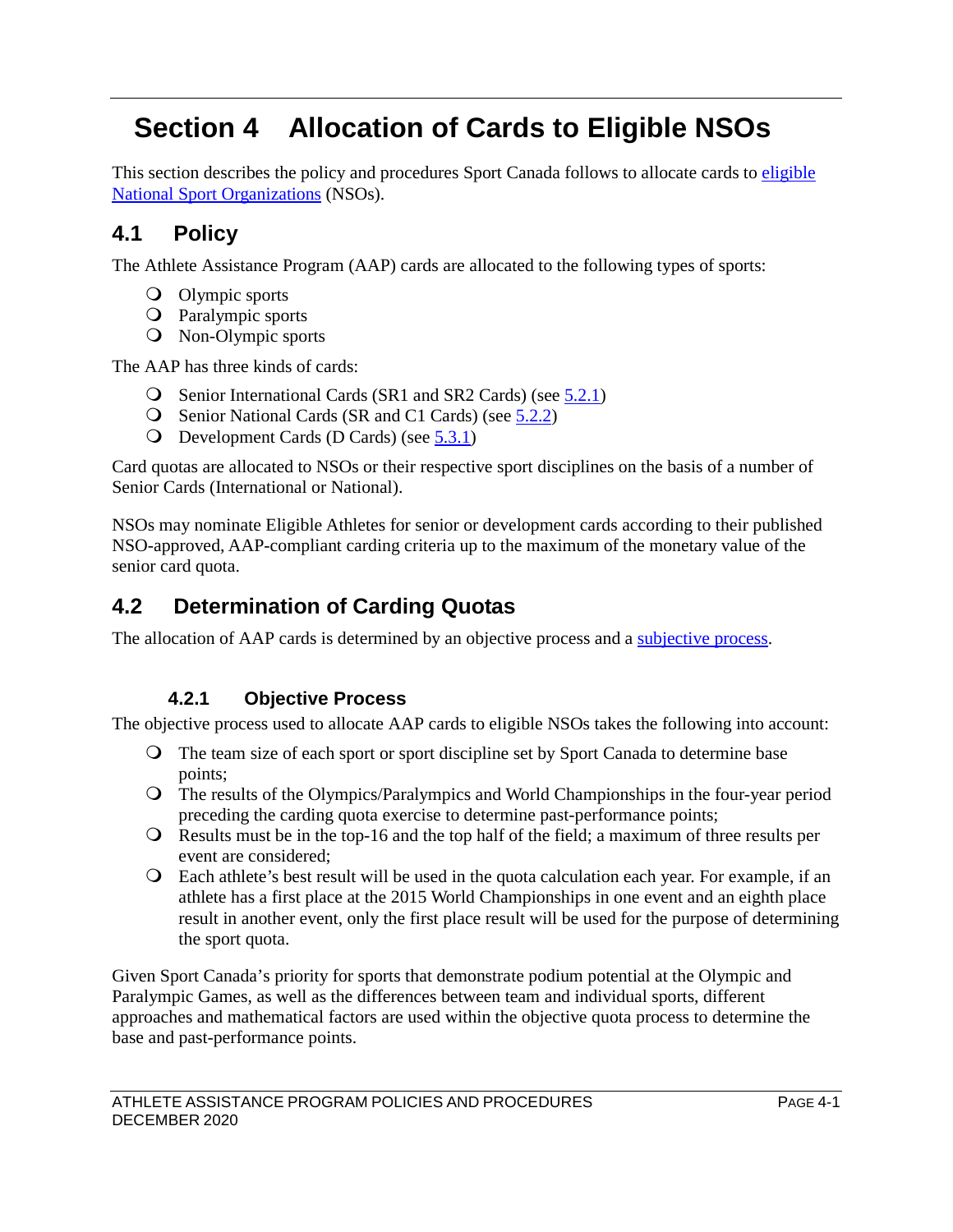### **4.2.2 Subjective Process**

<span id="page-16-0"></span>The subjective process takes into consideration factors that the objective process cannot adequately capture. The subjective process will allocate cards set aside by Sport Canada for this purpose. This will allow Sport Canada to review and assess sport performances periodically and re-allocate AAP resources to deserving sports as required.

Each eligible NSO is reviewed to determine whether it should receive more or fewer AAP cards than the objective process alone would suggest. In team sports, the men's and women's programs are considered separately. The review consists of an assessment that may include, but is not limited to, the following:

- Targeting AAP resources to those sports or sport disciplines that have been identified by Own the Podium (OTP) as having podium potential at the upcoming Olympic/Paralympic Games;
- The quality of national team programming based on an assessment of the training and competition programs, as well as the athlete monitoring process;
- Based on Sport Canada's experience during the annual AAP review process with each sport including the NSO's adherence to published AAP-compliant, sport-specific carding criteria, the NSO's track record in managing carding nominations and the NSO's general demonstrated adherence to its responsibilities under the AAP; and
- The degree to which the NSO's governance structure commits to high-performance sport excellence.

In determining the amount of AAP support for Olympic/Paralympic/non-Olympic sport disciplines, Sport Canada will consider the level of Sport Support Program funding to the sport discipline's National Team Program.

The allocation of cards through the subjective process may also be based on the recommendations of OTP and non-AAP Sport Canada staff.

Sport Canada makes the final decision on the allocation of cards via the subjective process.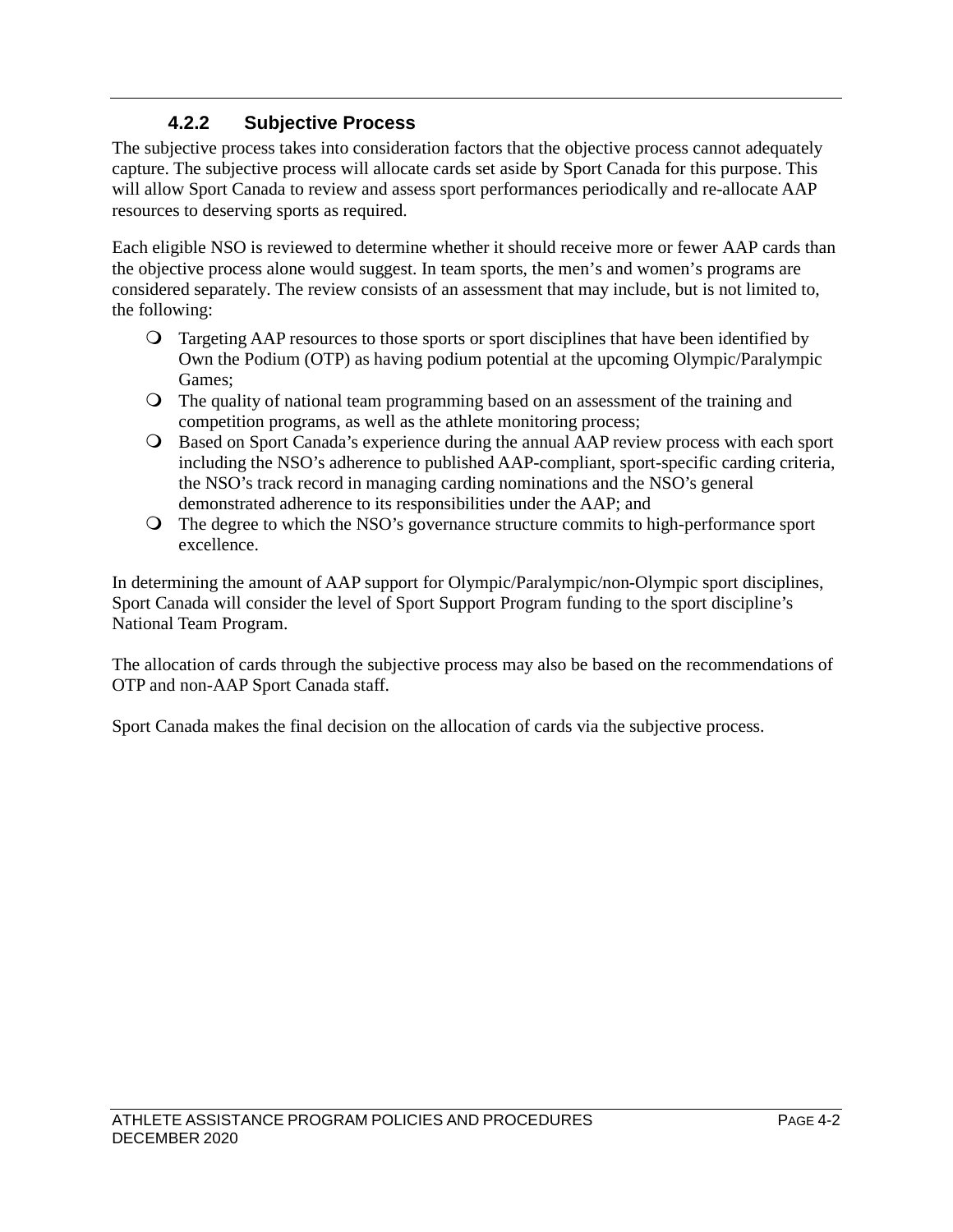# <span id="page-17-0"></span>**Section 5 Carding Criteria**

This section describes the criteria that athletes must meet in order to be eligible for nomination for Athlete Assistance Program (AAP) support at a given level.

# <span id="page-17-1"></span>**5.1 General Policy**

The AAP cards are awarded on the basis of published NSO-approved, AAP-compliant carding criteria.

Senior cards are awarded on the basis of either International or National Criteria.

Development cards are awarded on the basis of sport-specific criteria.

There are special considerations for team sports. See [Sub-Section 5.4](#page-20-0) for details.

Carding cycles are normally twelve months long. Occasionally, factors such as the timing of major events may require that the carding cycle be shorter or longer than twelve months, in which case a NSO may negotiate a shorter or longer carding cycle with Sport Canada. Under such circumstances, athletes nominated for that NSO's full carding cycle would be carded for a corresponding period of more or fewer than twelve months.

Nominations of athletes for cards at any level and by any NSO will not be considered for a period that is fewer than four months.

# <span id="page-17-2"></span>**5.2 Policies for Senior Cards**

### **5.2.1 International Criteria**

<span id="page-17-3"></span>International Criteria recognize and reward Canadian athletes for outstanding performance at World Championships or the Olympic/Paralympic Games. In Olympic and Paralympic sports, only results from events that are on the program of the upcoming Olympic/Paralympic Games will be considered for carding under the International Criteria.

Athletes who meet the International Criteria are eligible to be nominated by their NSO for two consecutive years; the first year card is referred to as SR1; the second, SR2. Eligibility for an SR2 card is contingent on the athlete maintaining a training and competitive program approved by the NSO, on being re-nominated by the NSO, on signing an Athlete/NSO Agreement and completing an AAP Application Form for that year.

Sport Canada establishes the performance standards for International Criteria used to determine eligibility to be nominated for senior cards. The following are the current standards for international criteria.

- Finish in the top eight, counting a maximum of three entries per country; and
- Finish in the top half of the field.

In Olympic/Paralympic years, new Senior Cards based on the international criteria will be awarded in Olympic/Paralympic sports only on the basis of results achieved in the Olympic/Paralympic Games. Results achieved at World Championships in Olympic/Paralympic Games years will not be used for awarding SR1 cards, or for awarding Supplementary Excellence Assistance.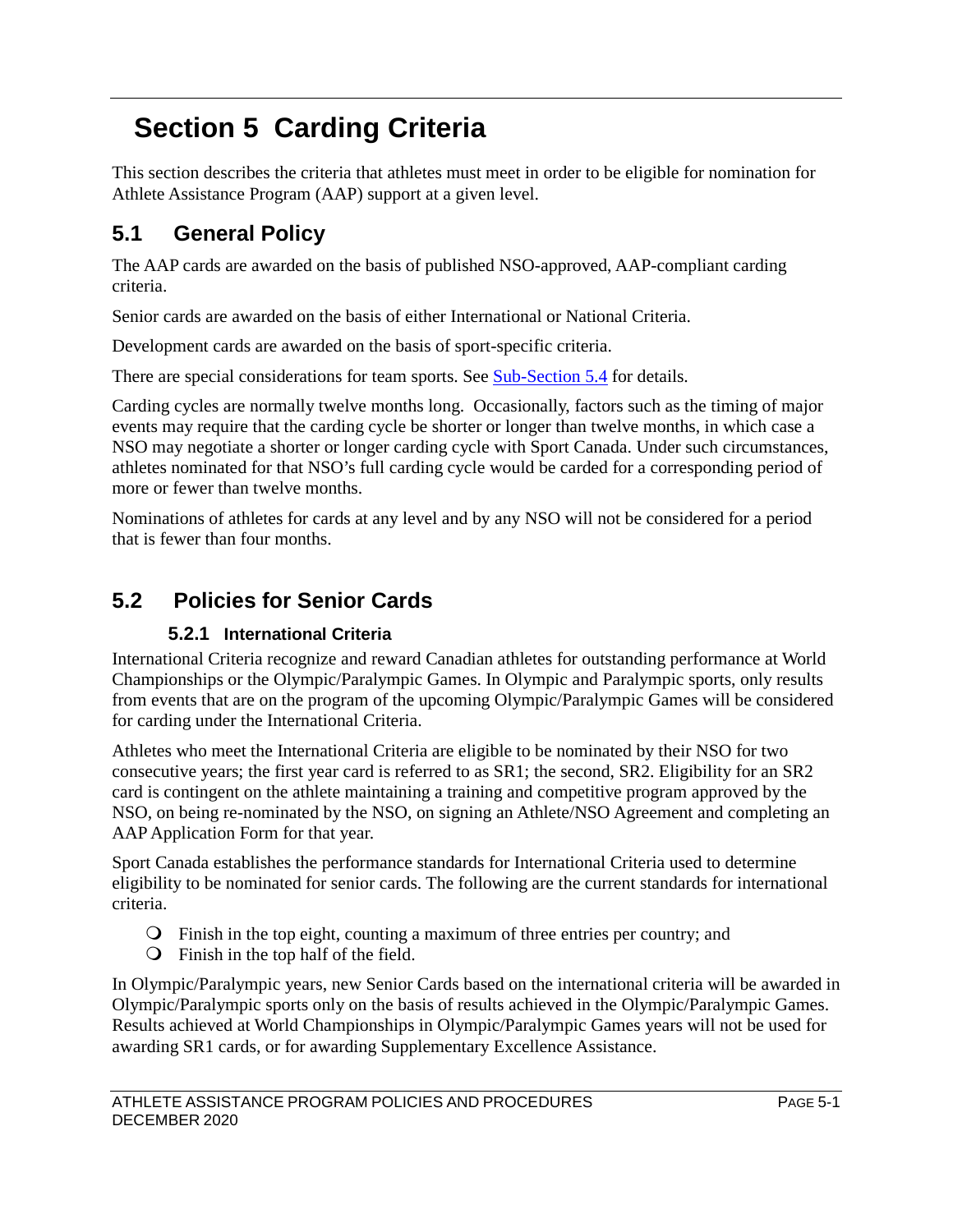A NSO may adjust a criterion or include sport specific requirements to the senior international criteria specific to their sport in order to strengthen the criteria. Any additional requirements imposed by the NSO must be consistent with Sport Canada policies and be approved by Sport Canada.

**Note:** In cases where the Olympic/Paralympic or World Championship field is restricted by the sport's International Federation (IF), the International Olympic Committee (IOC), or the International Paralympic Committee (IPC) as a result of qualification processes or other types of entry restrictions, the requirement regarding the top half of the field may be waived by Sport Canada.

In team, crew, pair events, or relay type events, the performance must be achieved by Canadian athletes only. A performance that is the result of teaming up or pairing with athletes from other nations will not be considered for carding purposes.

#### **Can Senior Carding Based on International Criteria be Retroactive?**

An athlete may be carded at the Senior Card level for a two-year period retroactive to the beginning of the carding cycle in which the athlete is being nominated provided that:

- He or she achieves a Senior International card performance in a World Championship or Olympic/Paralympic Games within six months of the beginning of the carding cycle; and
- Both the NSO and Sport Canada agree at the annual AAP Review Meeting that athletes may be carded retroactively at the SR1/SR2 level and/or may be upgraded to SR1/SR2 based on the upcoming Worlds/Olympics/Paralympics.

#### **What if Athletes Compete in Relay Events or Team Type Events?**

In individual sports with team type or relay events, athletes who compete in the event may be awarded a Senior International Card (SR1/SR2) if they directly contributed to the top-8/top-half result.

### **5.2.2 National Criteria**

<span id="page-18-0"></span>National Criteria identify athletes who have the potential to achieve [International Criteria.](#page-17-3) Senior cards based on National Criteria are normally awarded for one year and are referred to as SR Cards. Cards for athletes who meet the National Criteria for the first time are referred to as C1 Cards.

National Criteria for Senior Cards are established by each NSO, and are reviewed every year by Sport Canada to ensure that they meet AAP policy requirements. The criteria should, wherever possible, be based on objective results achieved in designated competitions. The competitions that may be used are domestic competitions (preferably National Championships), international competitions, or a combination of both. The competitions used for the National Criteria should be accessible to the majority of the best athletes in Canada and be consistent with the sport's national team training and competitive program. The criteria may include elements of the NSO's Podium Pathway and/or Gold Medal profiles or equivalent, where appropriate and applicable.

An athlete is normally expected to improve each year to maintain a Senior Card based on the national criteria. Therefore, the NSO's Senior Card national criteria must either include incremental performance criteria, or stipulate a maximum number of years an athlete will be supported at this card level. The maximum number of years will vary from sport to sport and is negotiated between Sport Canada and each NSO.

### <span id="page-18-1"></span>**What is the Funding Level for a C1 Card?**

C1 carded athletes are funded at the development card level in the first year they meet the National Criteria for a Senior Card, even if they have been previously carded at the development (D) level.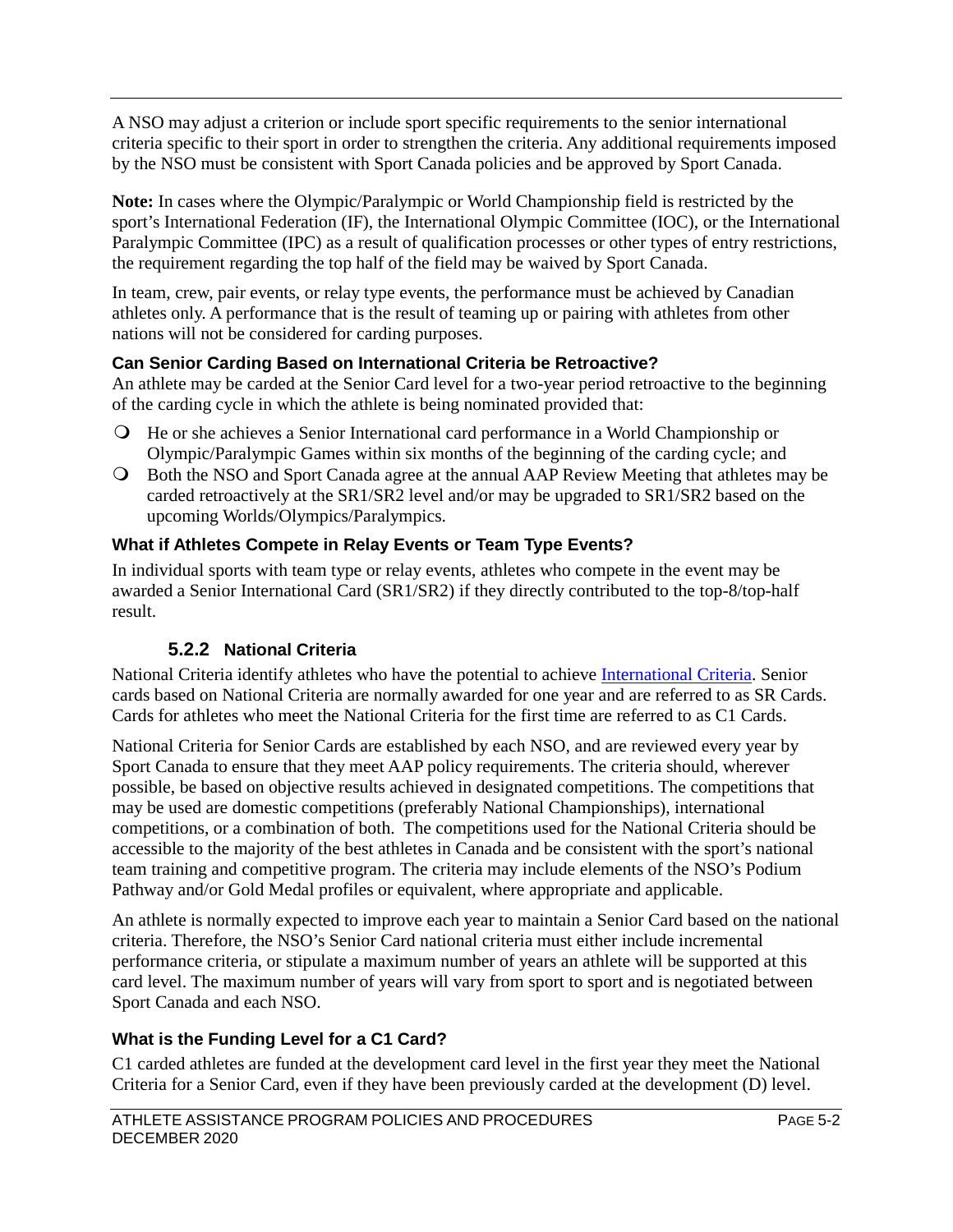If, however, the athlete has been previously carded at the SR1 or SR2 level, has been named to the national senior team, has competed in World Championships, or, in the case of team sports, World Championship (Cup) qualifiers, before meeting the National Criteria for the Senior Card for the first time, the athlete will be funded at the Senior Card (SR) level rather than at the Development Card level.

#### **What if an Athlete does not Reach Senior Card Level Based on International Criteria Within the Prescribed Number of Years?**

An athlete is expected to improve each year to maintain a Senior Card based on National Criteria and to eventually achieve the International Criteria. If an athlete, having reached the maximum number of years for support based on National Criteria, is nominated as a Senior Card based on National Criteria, the athlete's year-to-year improvement, progression toward the International Criteria and future potential will be reviewed. On the basis of this review, Sport Canada will, in discussion with the NSO, exercise its discretion in determining whether an additional year of support as a Senior Card based on National Criteria is warranted*.* 

## <span id="page-19-0"></span>**5.3 Policies for Development Cards**

Development Cards are intended to support the developmental needs of younger athletes who clearly demonstrate the potential to achieve the Senior Card International Criteria but are not yet able to meet the Senior Card criteria. Development Cards are normally awarded for one year and are referred to as D Cards.

The financial support provided through Development Cards helps enhance conditions for younger athletes who have not had the same training, coaching, and competitive experience as older athletes and are not yet able to meet the Senior Card criteria. The allocation of Development Cards is intended to ensure that financial support is provided to the athletes with the greatest potential.

As program funding may not always be available to cover the cost of athletes holding Development Cards, athletes may be asked to contribute to program costs from their Development Card funding.

Normally, an athlete previously carded at the Senior Card level (C1, SR, SR1, SR2) for more than two years cannot be nominated for a Development Card. An exception may be made, at Sport Canada's sole discretion, for an athlete carded at the Senior Card level for more than two years. For example, an athlete carded as a Senior Card for two or more years while still competing at the Junior international level may be eligible for a development card.

### **5.3.1 Development Card Criteria**

<span id="page-19-1"></span>Criteria for Development Cards are established by the NSO and are reviewed each year by Sport Canada for compliance with the AAP.

The criteria must be objective and clearly demonstrate that the athlete has high-performance potential. Normally, the NSO must establish a maximum number of years for which athletes can be carded at the development card level before achieving senior card status.

NSOs should consider using some or all of the following criteria areas in the development of their Development Card criteria:

- International and/or domestic results;
- Elements of the NSO Gold Medal profiles;
- Elements of the NSOs Podium Pathway profile;
- Full-time commitment to a NSO National Training Centre;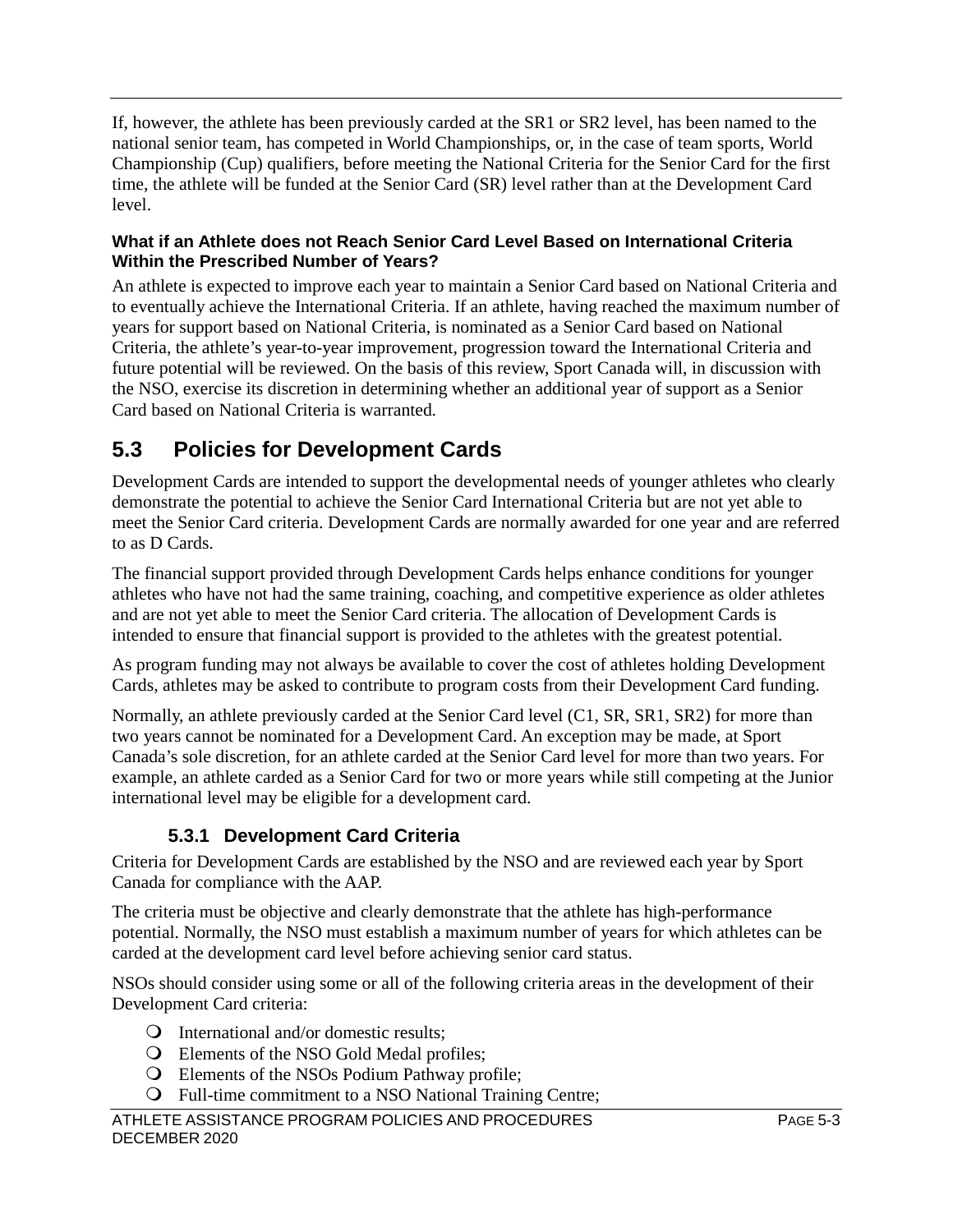- Elements of the sport-specific Long Term Athlete Development (LTAD) model;
- Age may be used as a criterion, but the age level must not be established arbitrarily and the purpose of such a criterion should be clearly articulated. Further, the NSO must be able to demonstrate through statistical evidence and expert opinion that there is a clear link between the age criterion, the performance criteria, and the potential to achieve the international criteria for Senior Cards. The NSO must also be able to demonstrate that it has no alternative to the use of age to identify developing athletes.

# <span id="page-20-0"></span>**5.4 Special Considerations for Team Sports**

Cards for team sports are available only to athletes required to be involved in competition and training programs under the auspices of the NSO for significant periods during the carding year. The level of support to each athlete will vary depending on their time involvement with the program.

## **5.4.1 General Requirements**

<span id="page-20-1"></span>For athletes to be eligible to receive full funding at any carding level - 12 months of living and training allowance, and tuition support if applicable - a team sport must operate a National Team program of a minimum duration of sixty days.

Reduced support may be provided to athletes who participate in a National Team program for a minimum of thirty days, and who meet the requirements listed in [Sub-Section 2.2](#page-8-2) regarding an individualized annual training program and formal monitoring and evaluation. The number of months provided to athletes under such circumstances will be determined at the sole discretion of Sport Canada but will not be fewer than four months in a carding cycle. National Team approved training and competitive days may be calculated on a per month basis however, the months in which an athlete receives payment does not specifically relate to the months that they were involved with the National Team program.

During the carding cycle, NSOs may add months for athletes initially nominated for fewer than twelve months if team selection opportunities lead to further training and competitive days for that athlete. Nominations for such additional months must be made according to the NSO's sport-specific carding criteria.

Athletes will be advised by their NSO when additional months are added to their file. Sport Canada will automatically deposit the funding at the applicable time within the carding cycle.

## **5.4.2 Athletes Competing on Professional Teams**

<span id="page-20-2"></span>Athletes who are competing in the National Basketball Association (NBA), the National Hockey League (NHL), Major League Baseball (MLB) or 1<sup>st</sup> Division Soccer Leagues in Europe (men only), as determined by Sport Canada, are not eligible for AAP support. An athlete who has signed a contract in one of these leagues will be ineligible for AAP support effective the date the contract is signed through to the conclusion of the contract.

Athletes who are competing in professional leagues other than the NBA, the NHL, MLB or 1<sup>st</sup> Division Soccer Leagues (men only) in Europe may be considered for AAP support under the following circumstances:

 The NSO can demonstrate that each Eligible Athlete nominated for AAP support has an individualized annual training program that includes significant daily training activities and is based on year-round training principles; and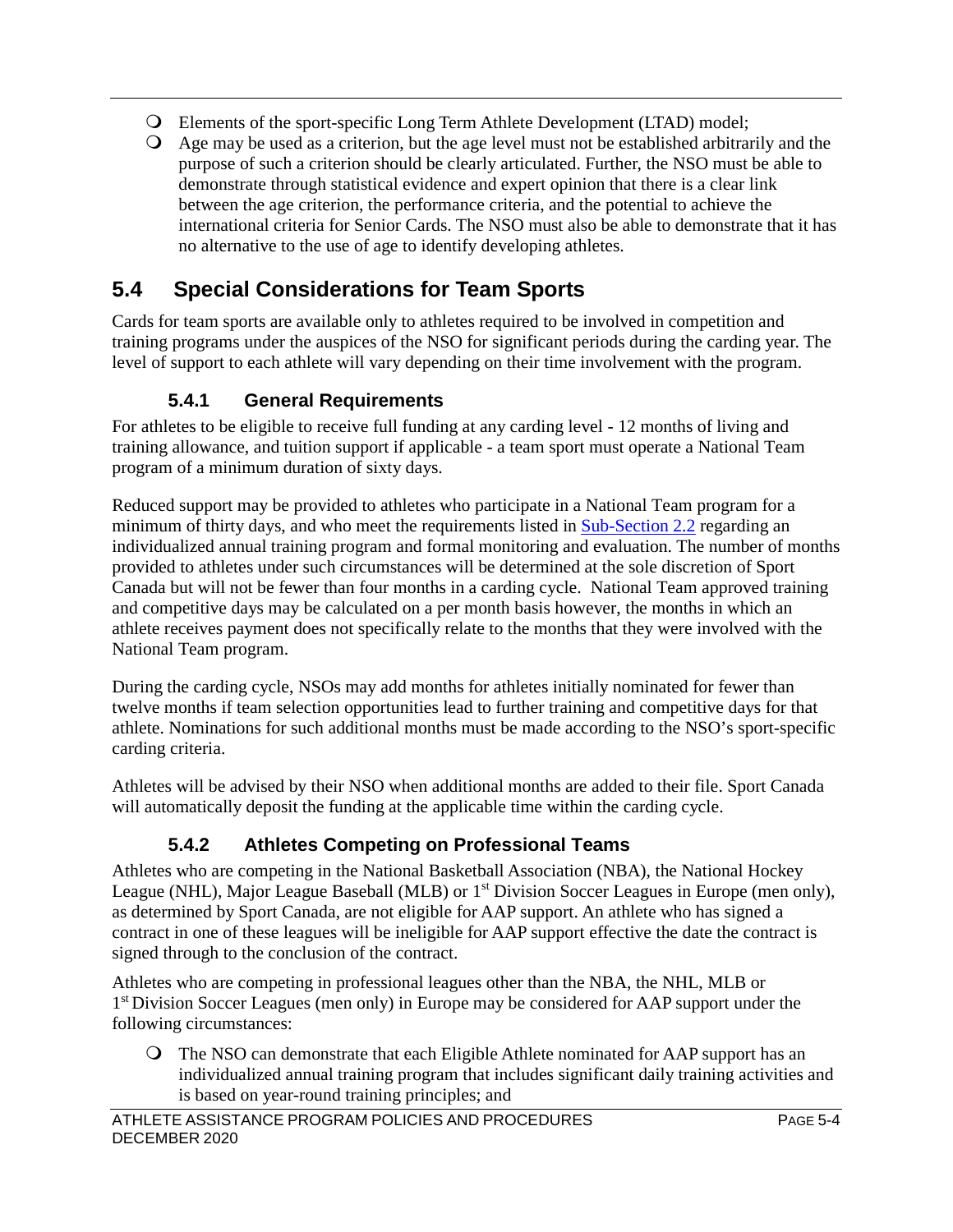The NSO formally monitors and evaluates each athlete's training and competitive programs while they are participating in the professional league. The NSO must designate a national coach or a person with equivalent qualifications and status (e.g. High Performance Director) to perform these tasks.

## **5.4.3 The Senior National Team**

<span id="page-21-0"></span>Both Senior and Development Cards can be assigned to athletes who are members of the Senior National Team. These cards are based on the team's performance and on the contribution of each athlete to that performance. Senior Cards based on International Criteria are awarded to Eligible Athletes who were members of National Teams that achieved the international performance criteria.

The level and number of months of an athlete's card will depend on their position on the depth chart and their time commitment to the National Team program.

In order to be eligible for full support - 12 months of Living and Training Allowance and Tuition if applicable - an athlete in a team sport should meet the following minimum standards:

- Participate for at least 60 days of formal training and/or competition as specified in the National Team program;
- Participate in a minimum of four hours of team practice or training daily;
- Participate as a member of the National Team program in a minimum of one tournament or four games of international competition during or following the 60 day training period.

Reduced support may be provided to athletes who participate in the National Team program for a minimum of thirty days and meet the requirements listed in [Sub-section 2.2](#page-8-2) regarding an individualized annual training program and formal monitoring. This provision would normally be applied to athletes training and competing outside Canada. The level and duration of the support will be considered by Sport Canada on a case-by-case basis but will start at four months, which is the minimum length of time that a card would be considered.

In its carding criteria document, the NSO must explain how the depth chart is determined and how it will be applied to nominate athletes for carding. This explanation should describe how "role players" not among the top players in the team - but who fulfil a specific function on the team - will be placed on the depth chart.

### **5.4.4 Teams Below the Senior National Team**

<span id="page-21-1"></span>AAP support to athletes on teams below the Senior National Team level may be provided to eligible NSOs on the basis of their card quotas and the following:

- The demonstrated ability of the NSO to deliver comprehensive and quality programming;
- The scope and intensity of the programs offered at the various levels of the highperformance system;
- The scope and intensity of the individual athlete training and competitive demands; and
- The ability of the NSO to supervise and monitor the day-to-day training of its athletes on an annual basis.

An athlete at the development card (D) level who makes the Senior National Team for a major event during the carding year, and who is eligible to be nominated for a Senior National Card the following year, will normally be carded and funded at the SR level for the next carding year rather than at the C1 level.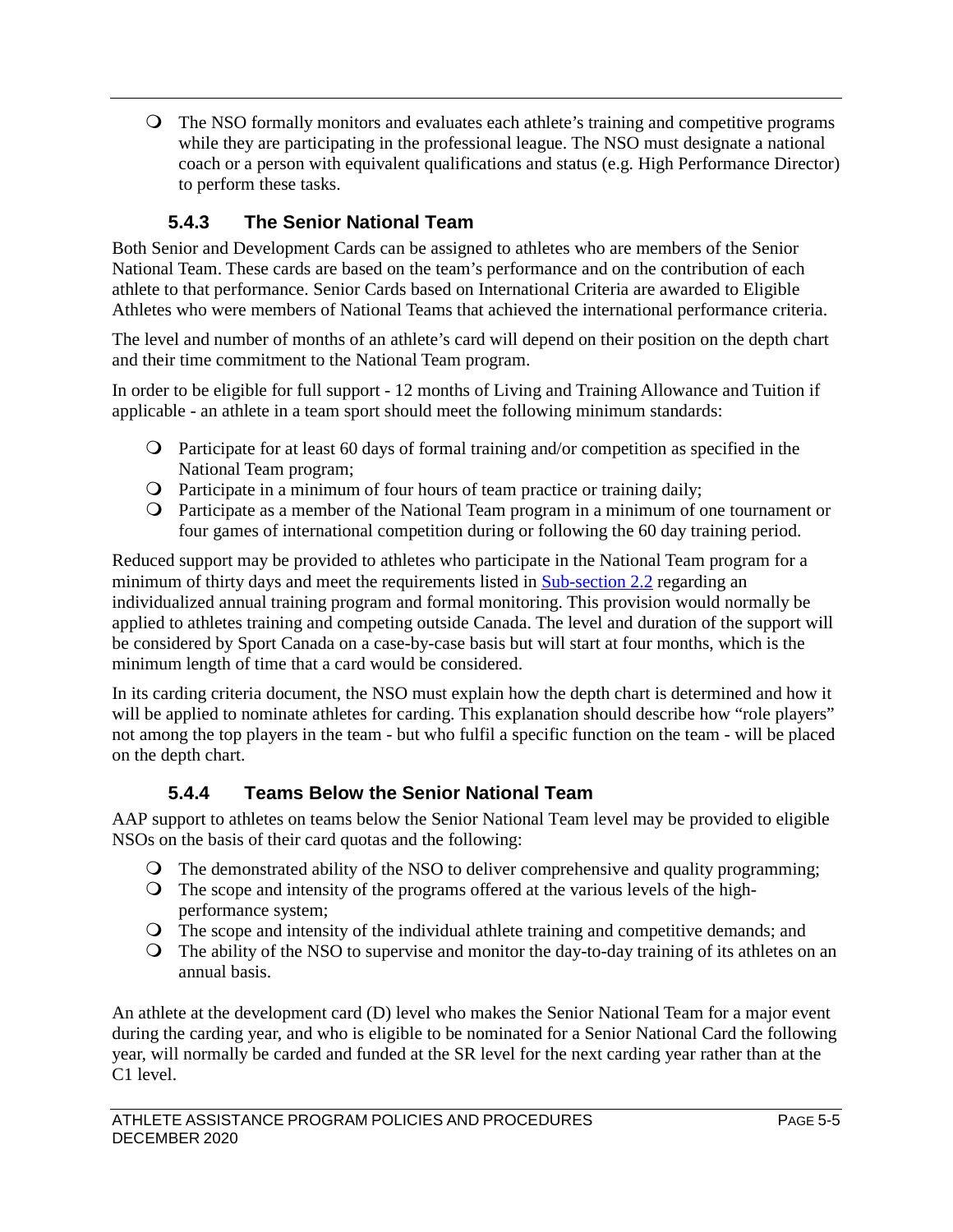In years when the programs for teams below the Senior National Team level are limited, carding support for athletes in these programs may not be available.

# <span id="page-22-0"></span>**5.5 Establishing Carding Criteria**

It is the NSO's responsibility to develop the carding criteria for National level Senior Cards and Development Cards, as well as the criteria that apply to injured athletes as described in [Section 9.](#page-37-0) Wherever possible, the carding criteria should be based on objective measures.

Opportunities to meet carding requirements should be consistent with a sport's national training or competitive program and should be accessible to the majority of the best Canadian athletes. Carding criteria should normally be linked to National Team selection criteria and the National Team depth chart for team sports.

The NSO may choose its suite of criteria from the following areas:

- Elements of the Podium Pathway;
- Elements of the Gold Medal profiles;
- International and/or domestic results;
- Full-time commitment to an NSO National Training Centre; and
- Elements of the sport specific LTAD model.

The development and approval of the NSO's carding criteria must include the following steps:

- The NSO Head Coach, High Performance Director, National Team Committee or appropriate body within the NSO develops the proposed carding criteria;
- The Athlete Representative and appropriate NSO decision-making body review the proposed criteria and make recommendations regarding the criteria;
- The Board of Directors or appropriate decision-making body reviews and approves the criteria for submission to Sport Canada;
- Sport Canada reviews the criteria to ensure that they comply with the AAP polices; and
- Under normal circumstances, NSOs distribute these criteria 8 to 10 months before the beginning of the sport's carding cycle. NSO-approved, AAP-compliant carding criteria should be published no later than the beginning of the competition cycle for the upcoming carding period.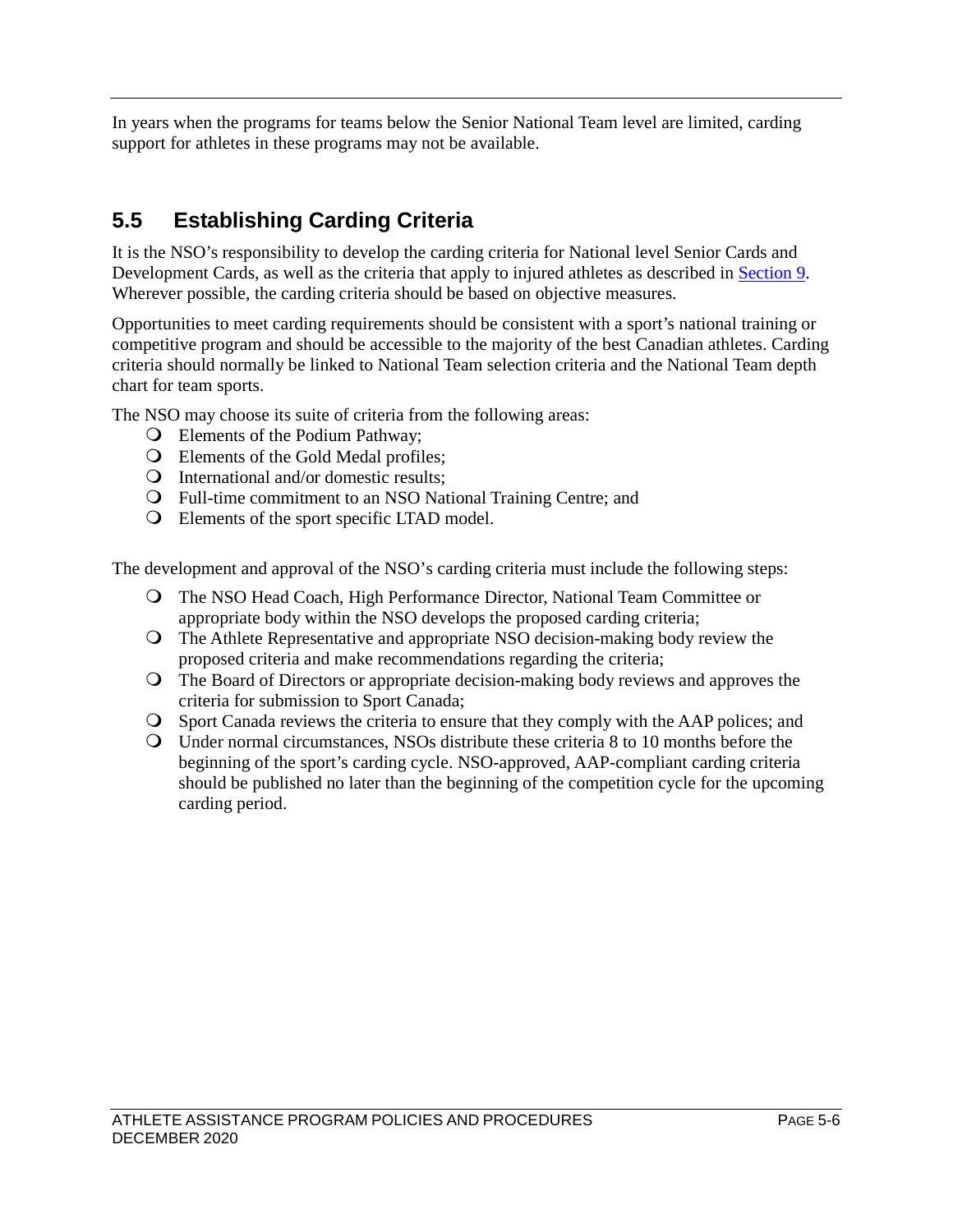# <span id="page-23-0"></span>**Section 6 Application for and Approval of Cards**

This section describes the overall procedure for obtaining Sport Canada approval of National Sport Organization (NSO) carding nominations of Eligible Athletes. It also describes in detail how to prepare an application package for Athlete Assistance Program (AAP) support.

"Eligible Athlete" means an athlete who has met all requirements of the AAP **and** the published NSO approved, AAP compliant carding criteria.

Only nominations of Eligible Athletes will be considered by Sport Canada for carding.

"Irregular Nominations" means a nomination of an athlete who has not met the requirements of the AAP **or** the published NSO approved, AAP compliant [carding criteria.](#page-22-0)

Irregular Nominations will not be considered by Sport Canada and will be returned to the NSO which will be responsible to communicate this to the affected athlete(s) along with the rationale.

The policy of returning to the NSO Irregular Nominations is guided by Sport Canada's commitment to ensuring transparency and accountability in its allocation of funding support. The administrative process of returning an Irregular Nomination is not an AAP Decision under [Section 6](#page-23-0) and cannot be appealed under [Section 13](#page-46-0) of the AAP.

## <span id="page-23-1"></span>**6.1 General procedures**

- In applying its approved, AAP-compliant, published carding criteria, the NSO determines who is eligible to be nominated or [re-nominated f](#page-24-2)or AAP support at a given carding level;
- From that pool of Eligible Athletes, the NSO determines which athletes it will nominate for AAP support based on the NSO-approved and published AAP-compliant carding criteria;
- Q The NSO prepares an application package for review by Sport Canada. See [Sub-Section 6.4](#page-25-4) for a description of the contents of the application package;
- Sport Canada reviews and may approve nominations of Eligible Athletes or return Irregular Nominations, based on the NSO-approved and published AAP-compliant carding criteria and the policies and procedures of the AAP;
- A NSO may take a returned Irregular Nomination and it may bring forth a new nomination at a later date or at the time of the review. In either case, the NSO will need to submit the nomination in writing including the rationale and supporting documentation for the nomination prior to it being approved. For example, a nomination for more months than an athlete is eligible to receive based on their planned adherence to the athlete responsibilities and to the minimum national team programming criteria as set out in section 5 of this document might be returned as an "Irregular Nomination". The NSO needs to review that athlete's eligibility and submit an eligible nomination. Alternatively, the NSO could provide another nomination in its place to use the quota space only if the NSO has an athlete who has met the criteria;
- With the exception of Irregular Nominations that are returned to the NSO, if Sport Canada does not approve an NSO carding nomination and there are valid reasons for an appeal pursuant to [Section 13](#page-46-0) of this document, the Eligible Athlete or the NSO may request a review of this decision by following the appeal procedures in [Section 13;](#page-46-0)
- Sport Canada will confirm in writing, the approved list of athletes with the NSO following the review meeting. Sport Canada will then also inform, in writing, those Eligible Athletes whose nominations have been approved following the NSO's review meeting. NSOs will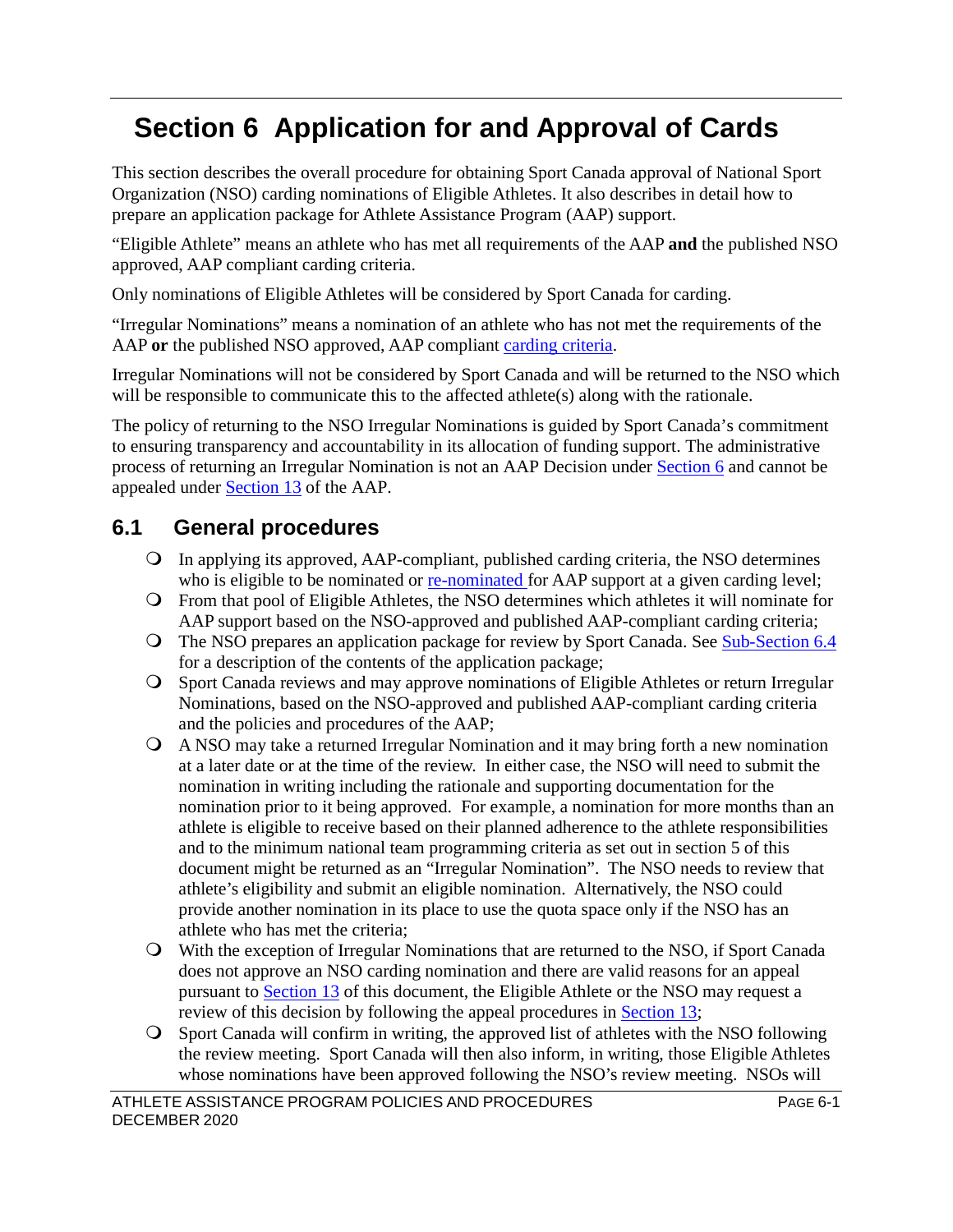be expected to communicate and respond to any questions from the athlete pertaining to the approved nomination.

- The NSO will provide an AAP application form and a direct deposit form to each Eligible Athlete whose nomination has been approved. A request by the NSO to complete and return an AAP application form is not confirmation that the athlete has been approved for carding if the form is provided prior to the nominations being approved;
- The Eligible Athlete fills in the AAP Application Form and the direct deposit form and submits them to the NSO which in turn submits them to Sport Canada;
- **Notes:** 1. In order for carding status and funding to be granted and processed, Sport Canada must receive the completed AAP Application and direct deposit forms, confirmation that the athlete has signed the Athlete/NSO Agreement and that the athlete has completed the online anti-doping education courses within the carding cycle for which the AAP nomination has been approved.

 2. In the case of underage athletes, (the age of majority is 18 OR 19 depending on the province of residence at the time of completing the application form) the AAP Application form must be signed by the athlete's parent or legal guardian.

## <span id="page-24-0"></span>**6.2 Procedures for Athletes Not Being Re-nominated for Carding**

<span id="page-24-2"></span>Maintaining carded status depends on:

- The NSO re-nominating a carded athlete based on the athlete meeting the published NSOapproved AAP-compliant carding criteria;
- Sport Canada approving the re-nomination during the NSO's annual AAP Review Meeting.

If the NSO does not re-nominate a carded athlete for carding support for the new carding cycle, the NSO must:

- Advise the athlete in writing that they have not been re-nominated. The reason(s) for the decision must be included in the notice;
- Advise the athlete who is not being re-nominated about opportunities that are available, such as National Team program activities (camps, competitions, etc.) or AAP retirement support;
- Ensure that all athletes who are not nominated or re-nominated have access to an appeal process culminating with the right for the athlete to refer the issue to the Sport Dispute Resolution Centre of Canada (SDRCC);
- Notify Sport Canada, following the completion of the NSO appeal procedure, of the outcome of any appeal and make its recommendation to Sport Canada.

Following the annual AAP Review Meeting, Sport Canada will inform, in writing, those athletes who have not been re-carded.

# <span id="page-24-1"></span>**6.3 Replacement carding**

"Replacement" carding to fill vacant positions caused by retirement, departure from a National Team program, or de-carding during the carding cycle may be provided during the course of the carding year should there be a minimum of four months of carding support remaining in the NSO card quota allocation. The "replacement" athlete must have met the carding criteria and be ranked by the NSO as the next athlete to receive AAP support in the annual AAP review process.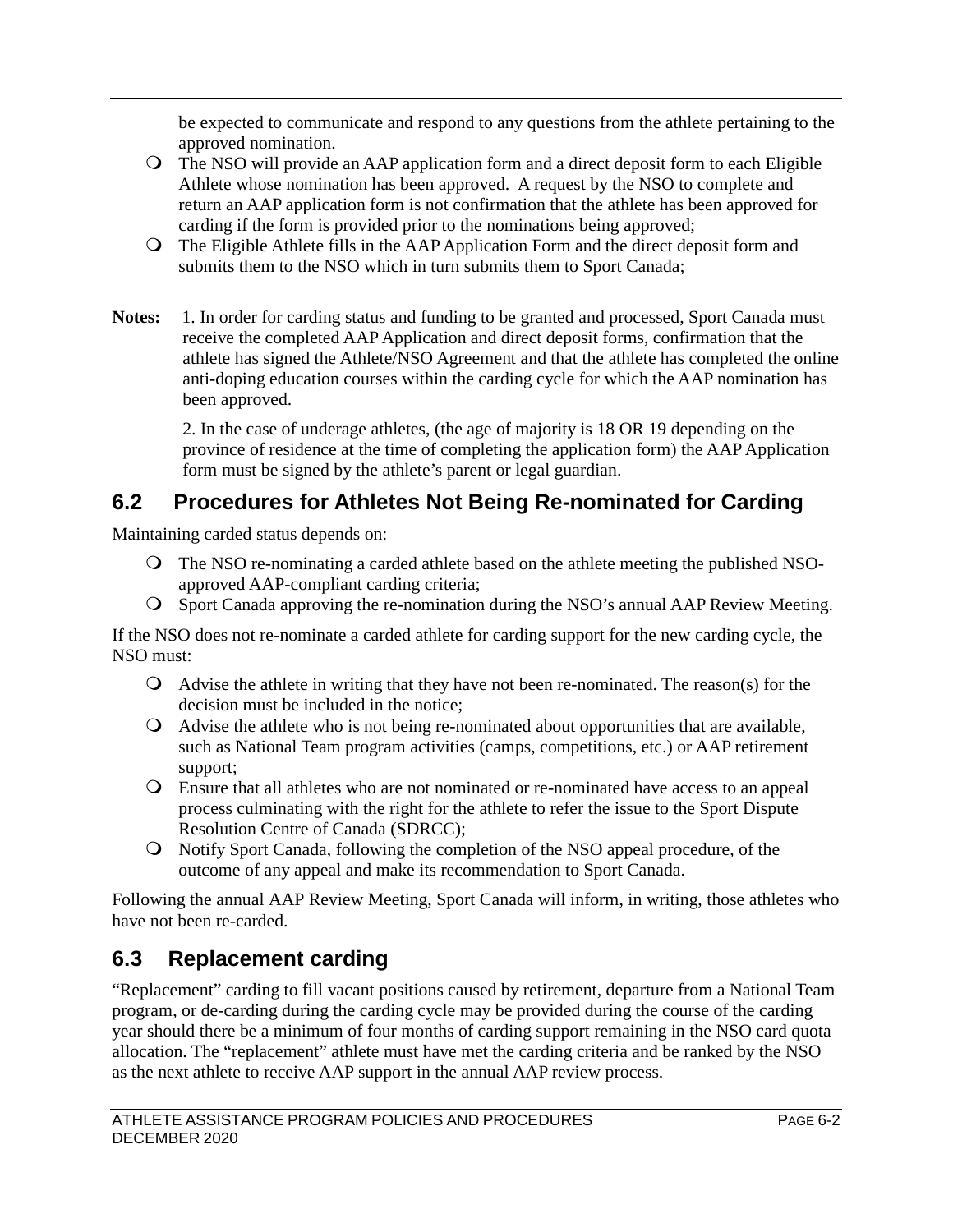## <span id="page-25-4"></span><span id="page-25-0"></span>**6.4 NSO Application Package and Review Meeting**

It is the NSO's responsibility to prepare an application package and to submit this package to Sport Canada. To ensure that funding to carded athletes is not interrupted, the review meeting should be scheduled at least three weeks before the end of the NSO's carding cycle.

NSOs must send a copy of the entire application package to Sport Canada *no later than five working days* before the annual AAP Review Meeting. NSOs are encouraged to provide their application package to Sport Canada electronically.

## **6.4.1 Application Package for Individual Sports**

<span id="page-25-1"></span>The application package for individual sports must contain the following:

- **O** Covering letter;
- List of Eligible Athletes being nominated for carding by carding level;
- Athlete rationale forms for each athlete recommended for carding (see [Appendix A\)](#page-49-0);
- Names of athletes who were carded in the previous year and are not being re-nominated for carding by the NSO;
- Outline of the National Team's competition and training program;
- Annual individual training and competition plan from at least one senior and one development carded athlete. These documents must contain the detailed training activities for one micro-cycle in the pre-competition phase;
- Q Recommendations for changes to carding criteria;
- Recommendations for changes in carding-cycle dates (if applicable);
- Athlete/NSO Agreement;

### **6.4.2 Application Package for Team Sports**

<span id="page-25-2"></span>The application package for team sports must contain the following:

- **Q** Covering letter;
- List of Eligible Athletes being nominated for carding by carding level and the number of months for each athlete;
- Summary of the team's results;
- National Team depth chart, overall and by position, including the working documents or data used to develop the depth chart;
- Athlete rationale forms for each athlete recommended for carding (see [Appendix B\)](#page-50-0);
- Names of athletes who were carded in the previous year and are not being re-nominated for carding by the NSO;
- Outline of the National Team's competition and training program, including the number of days for each activity in the program;
- Annual individual training and competition plan from at least one senior and one development carded athlete. These documents must contain the detailed training activities for one micro-cycle in the pre-competition phase;
- Q Recommendations for changes to carding criteria;
- Recommendations for changes in carding-cycle dates (if applicable);
- Athlete/NSO Agreement;

### **6.4.3 Details of Application Package**

#### <span id="page-25-3"></span>**Covering Letter**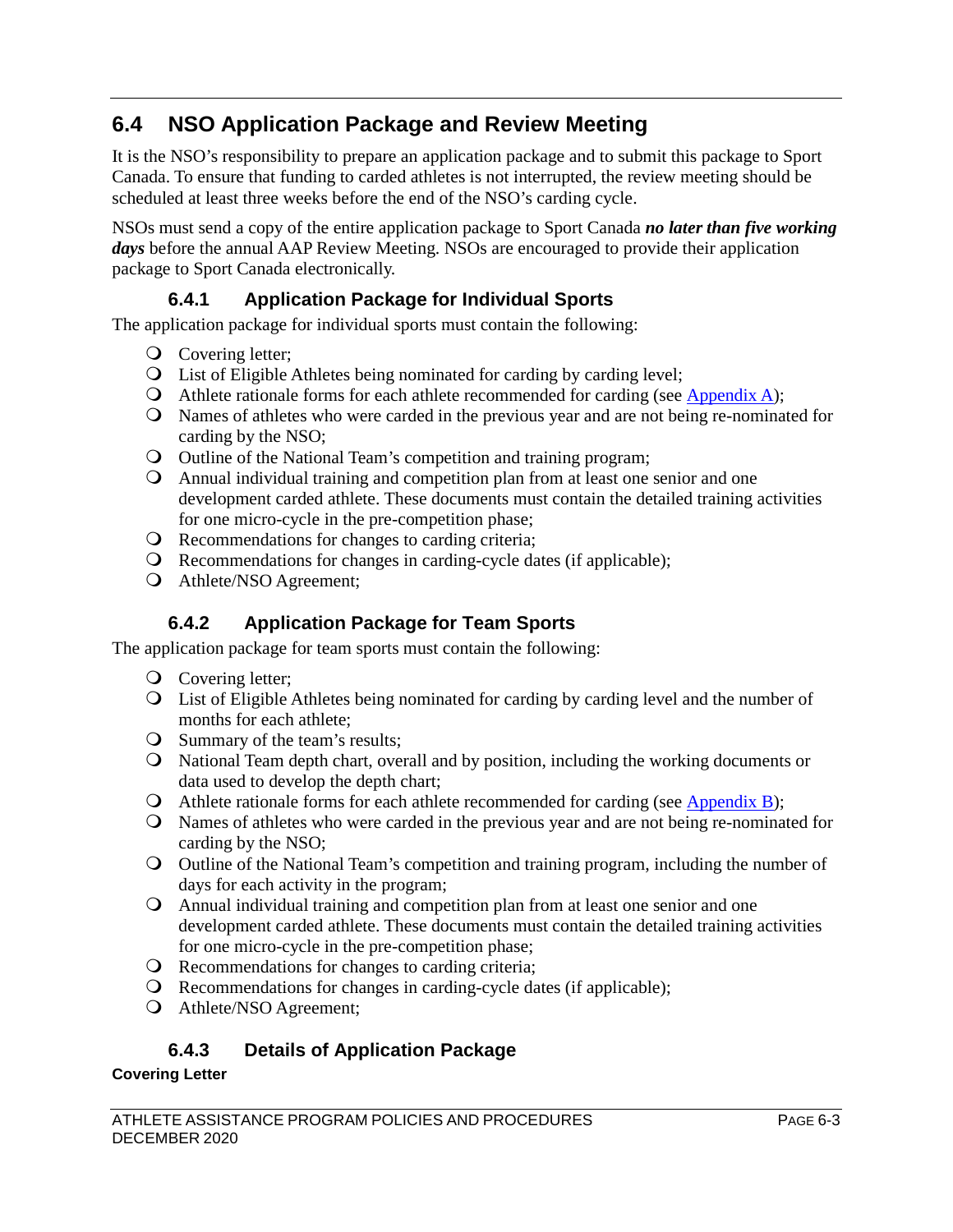- Prepared by the NSO contact responsible for managing the NSO's carding criteria and process.
- Indicates any changes from previous submissions (changes in carding criteria, requests for changes in carding-cycle dates, etc.).
- Outlines any AAP issues that could be contentious in the upcoming year.

#### **Summary of Athletes' Results – Team Sports**

- Includes results of all Canadian athletes at World Championships (Senior, Junior, or Espoir) and major games whether or not the athletes are members of the National Team or nominees for carding.
- May include results of other major international events.

#### **Rationale Form for Each Athlete Nominated**

 $\overline{O}$  See samples in Appendices  $\underline{A}$  and  $\underline{B}$ .

#### **National Team Depth Chart - Team Sports**

- Provides a depth chart of the National Team by position that includes all athletes selected to the National Team and nominated for carding.
- Includes the data used to select the athletes and a ranking summary.

#### **List of Athletes Not Being Re-nominated for Carding**

 Lists all athletes who were carded in the previous year and are not being re-nominated for carding, as well as the reason(s) for these decisions (failure to meet the published NSOapproved, AAP-compliant carding criteria, retirement, etc...).

#### **Outline of the National Team's Competitive and Training Program**

 Includes a detailed outline of the National Team's competition and training program for the next year for each group.

#### **Individual Athlete Plans**

- Includes the annual individual training and competition plan from at least one Senior and one Development carded athlete. These documents must contain the detailed training activities for one micro-cycle in the pre-competition phase.
- Specifies how each athlete's training and competition program will be monitored.

#### **Changes to Carding Criteria**

 Includes all changes to carding criteria for the next carding cycle, along with the rationale for these changes.

#### **Recommendations for Changes in Carding-Cycle Dates – if applicable**

 Includes all recommendations for changes in the dates of the next carding cycle, along with the rationale for these changes.

#### **Athlete/NSO Agreement**

 Includes the current Athlete/NSO Agreement, including any changes in the Agreement as approved by the appropriate NSO committee and endorsed by the athletes' designated representative.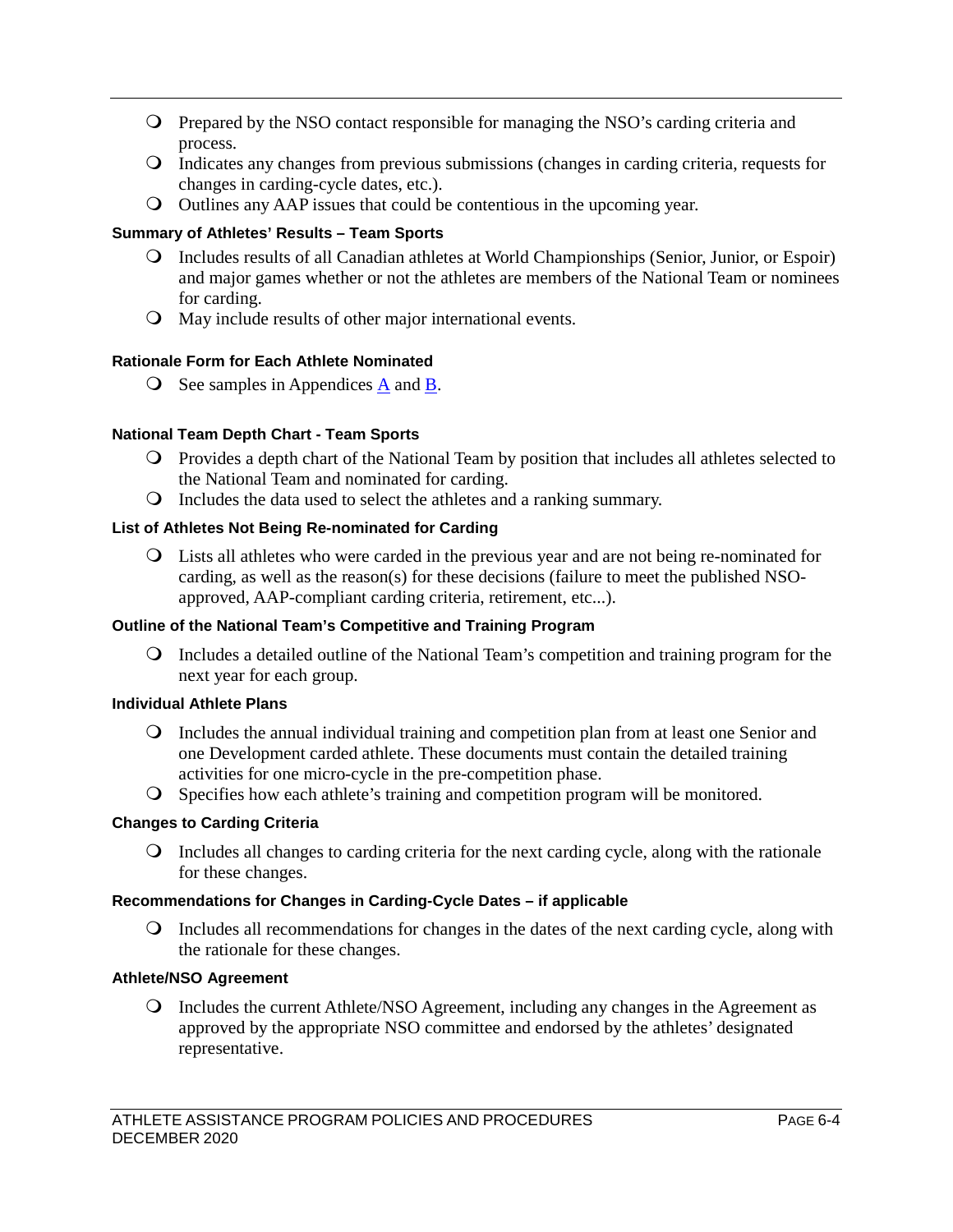# <span id="page-27-0"></span>**Section 7 Athlete/NSO Agreement**

All athletes approved for Athlete Assistance Program (AAP) funding and their National Sport Organization (NSO) must sign an Athlete/NSO Agreement each carding cycle. This section describes the policies and procedures associated with this agreement.

# <span id="page-27-1"></span>**7.1 Policy**

The purpose of the Athlete/NSO agreement is to set out in writing, the rights, responsibilities and obligations of the athlete and the NSO.

The Agreement must clearly specify the following:

- **O** Benefits available to the carded athlete through their NSO;
- The NSO's obligations;
- The athlete's obligations, including a commitment to follow an agreed-upon training and competitive program;
- Any other commitments to the NSO that the carded athlete is required to make (for instance; time, promotional activities or financial commitments);
- The Agreement's duration (not to exceed one carding cycle);
- Specific Sport Canada and Federal Government policies that NSOs and carded athlete must comply with, including the following:
	- $\triangleright$  The Canadian Anti-Doping Policy;
	- $\triangleright$  Completion of the AAP anti-doping education module(s) as requested and available on the Canadian Centre for Ethics in Sport web site;
	- $\triangleright$  The AAP policies and procedures (this document); and
	- $\triangleright$  The Federal government sport policy regarding competitions where participation is not permitted;
	- The Federal Government Official Languages Act.
- The hearing and appeal procedure that will be used in any dispute between the carded athlete and the NSO. This procedure must conform to natural justice and procedural fairness principles and include access to the Sport Dispute Resolution Centre of Canada (SDRCC);
- Details, if applicable, of the carded athlete's trust fund;
- The lead time for the publication of the NSO-approved, AAP-compliant carding criteria (i.e., how far ahead of the next carding cycle the selection criteria will be published);
- Respect and compliance with the Canadian Anti-Doping Program of the Canadian Centre for Ethics in Sport.

Where an athlete and the NSO cannot agree to the terms of their Athlete/NSO Agreement, an athlete's carding will not be withheld if the athlete agrees to all the terms required by Sport Canada. The athlete and the NSO may avail themselves of the mediation services of the SDRCC.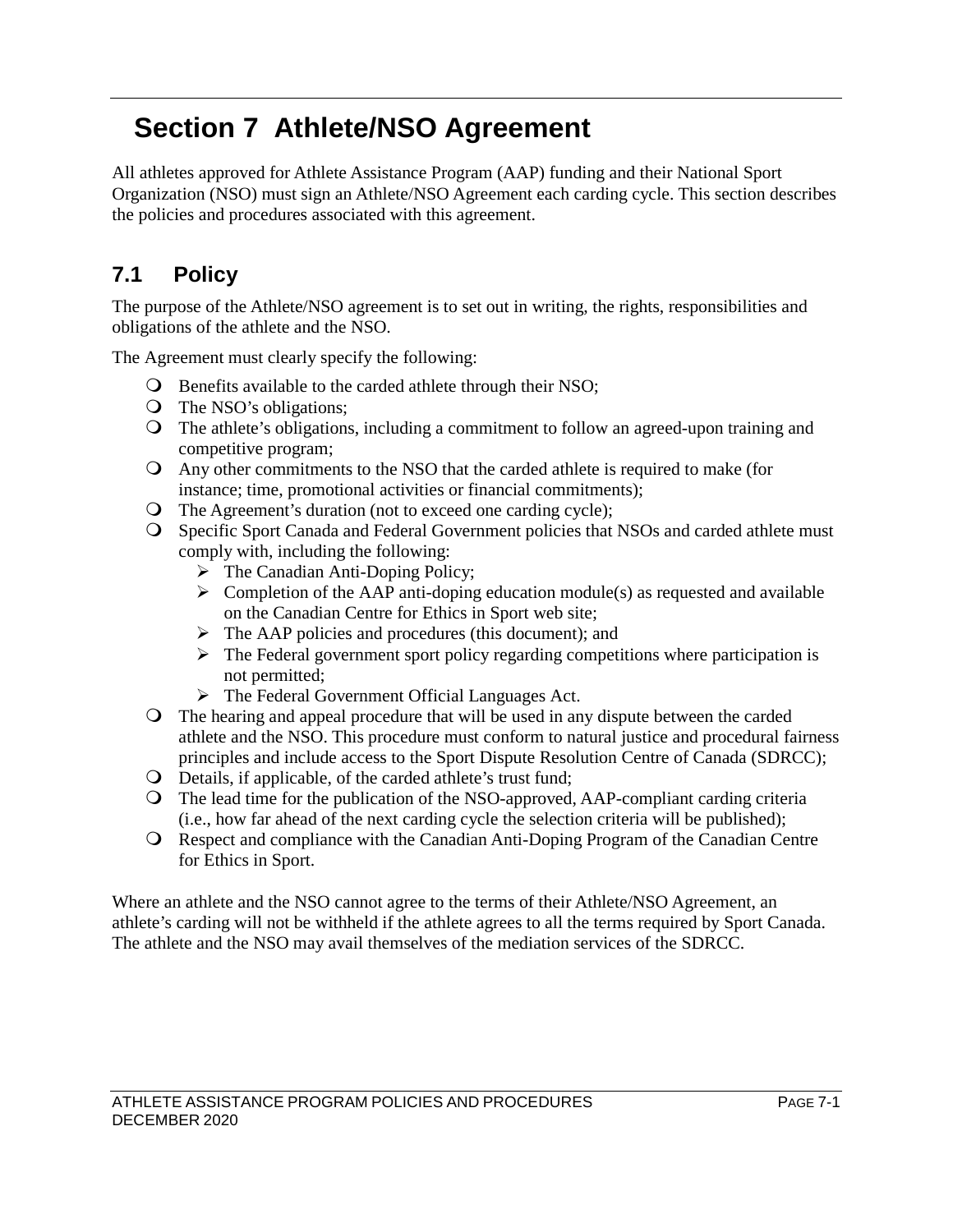The Athlete/NSO Agreement is not considered signed if any sections have been unilaterally deleted or altered in any way. Athletes for whom Sport Canada has not received confirmation of signing from the NSO may have their AAP payments withheld until the NSO confirms in writing that the agreement has been signed. The decision to withhold the AAP payments of athletes who have not signed their Athlete/NSO agreement will be made in consultation with the NSO, and the NSO will inform Sport Canada of the reasons why the agreement has not been signed.

All clauses in the Athlete/NSO Agreement must clearly define the athlete's expected conduct.

The Agreement must be in plain, understandable language. Basic rights such as freedom of speech and confidentiality of medical records must be respected.

#### **IMPORTANT NOTICE TO ATHLETES AND NATIONAL SPORT ORGANIZATIONS**

Between 2015 and 2017, with financial support from Sport Canada, AthletesCAN facilitated a process where athlete and NSO leaders, together with marketing and legal experts (Athlete Agreement Working Group) created an Athlete/NSO Agreement Template upon which to build a fair and reasonable high-performance relationship. The model Athlete/NSO Agreement (Appendix  $\overline{C}$ ) is meant for use by athletes and NSOs as they come to a mutually beneficial, reciprocal agreement to foster the performance relationship.

The process also yielded a model Athlete/NSO Commercial Agreement designed to further develop the high-performance relationship and support both parties in their marketing and athletic objectives. Access to international events or the AAP or "carding" should not be suspended solely over a failure or delay in the NSO and Athlete coming to an agreement over mutual commercial obligations.

Separating the athlete / NSO commercial aspects from the performance relationships and including in separate agreements is strongly recommended by the AthletesCAN group of experts, athletes and NSO leaders as a foundation of a respectful, high-performance partnership.

Before signing the Athlete/NSO Agreement, carefully review it to ensure that all terms and conditions agreed upon have been incorporated, and that it is fully understood. To assist in this process, the model agreement is provided with annotations. Please raise any questions or concerns with the designated NSO Contact. For further support, please contact AthletesCAN.

Sport Canada requires that Carded Athletes and their NSO consign their commercial interests in a document separate from the Athlete/NSO Agreement required by AAP Policies. As a best practice, Sport Canada would invite non-carded athletes to do the same.

## <span id="page-28-0"></span>**7.2 Procedures**

An Athlete/NSO agreement must be approved by the NSO and the athletes' representative.

The model agreement may be modified as required to accommodate specific situations. For example, individual athletes may need to modify or negotiate specific clauses to fit their situation.

<span id="page-28-1"></span>To facilitate the development of fair and comprehensive Athlete/NSO Agreements, Sport Canada has developed the Model agreement which also includes specific clauses required by Sport Canada (see Appendix [C\)](#page-51-0). It should be noted that this model agreement goes beyond the Sport Canada requirements for the specific purposes of carding. Some items in the model agreement are not applicable to all sports, and some items important to specific sports may be missing.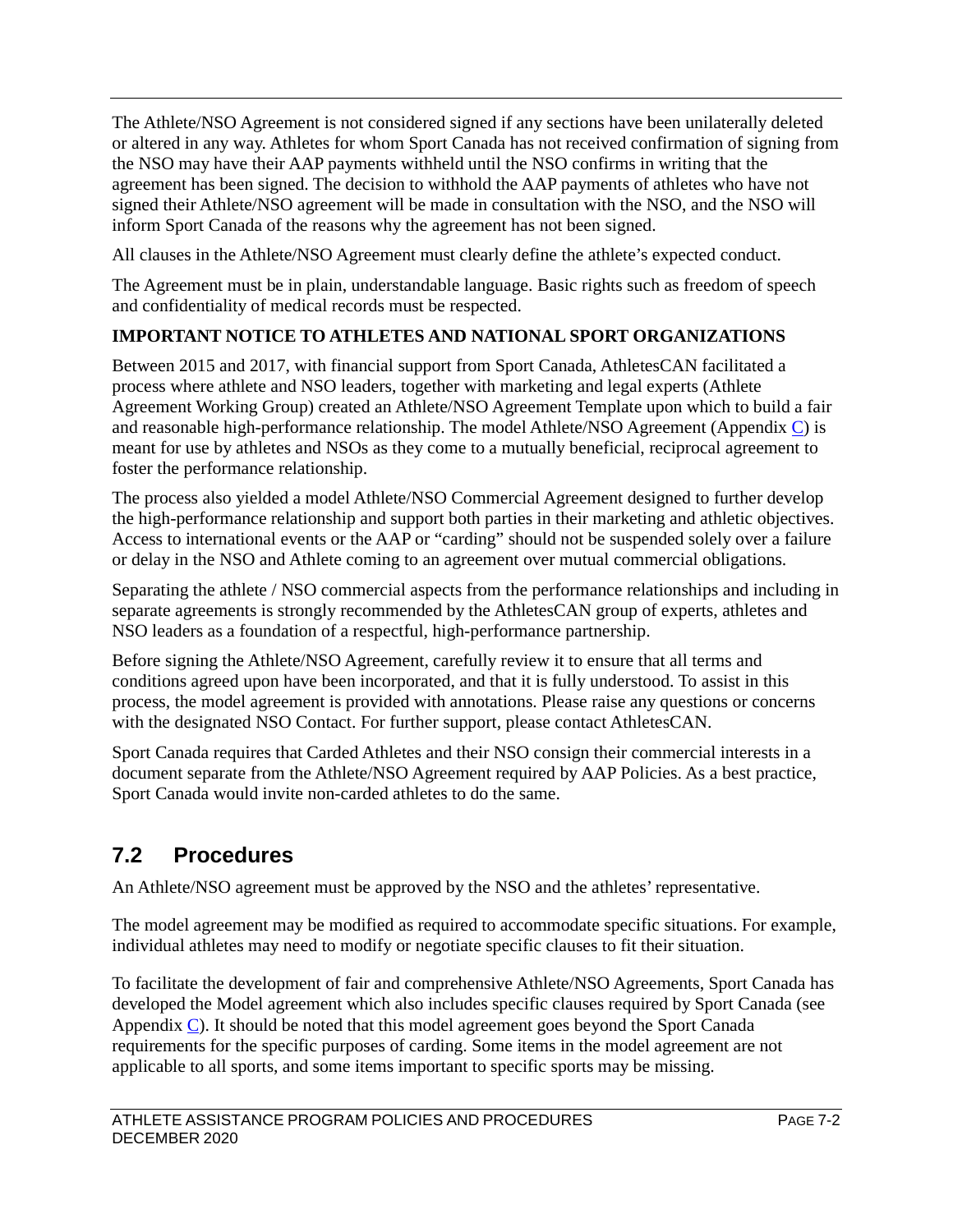# <span id="page-29-0"></span>**Section 8 Financial Benefits**

This section sets out the policies and procedures associated with Athlete Assistance Program (AAP) financial benefits.

# <span id="page-29-1"></span>**8.1 Policy**

Under the AAP, Eligible Athletes have access to the following benefits:

- Living and training allowance
- Tuition and deferred tuition support
- Supplementary AAP support

Eligible Athletes approved for carding by Sport Canada will have their AAP payments deposited directly into their Canadian bank account. Direct deposit instructions are included in the AAP application form.

## <span id="page-29-2"></span>**8.2 Living and Training Allowance**

Eligible Athletes approved for carding by Sport Canada will receive a monthly living and training allowance according to carding status. This allowance is usually paid in advance every two months.

| <b>Carding Status</b>            | <b>Monthly Allowance</b> |  |  |
|----------------------------------|--------------------------|--|--|
| Senior Card (SR1, SR2, SR)       | \$1,765                  |  |  |
| Senior Card Injury/Illness (SRI) | \$1,765                  |  |  |
| First Year Senior Card (C1)      | \$1,060                  |  |  |
| Development Card (D)             | \$1,060                  |  |  |

## <span id="page-29-3"></span>**8.3 Tuition Support**

#### **General Tuition Policies**

Tuition support is intended to help carded athletes who meet high-performance training and competitive requirements obtain a post-secondary level education.

The maximum amount payable is \$5,500 per carding cycle up to a lifetime maximum

Note: The lifetime maximum was \$25,000, but starting in 2017, this amount was increased by \$500, and will continue to increase by \$500 each year until the lifetime maximum reaches \$27,500.

Tuition support comes in two forms:

- **1. Tuition** for carded athletes.
- **2. Deferred tuition support** for athletes who are no longer carded.

Tuition support is available for courses at Canadian Universities or Colleges that are publiclysupported. Other Canadian educational institutions may be considered for tuition support on a caseby-case basis and **must be pre-approved by the AAP Manager.** 

Full-time or part-time degree, diploma, or certificate programs at eligible schools qualify for tuition support. Degree programs may be undergraduate, graduate, post-graduate or professional.

National Coaching Certification Program (NCCP) courses taken at a National Coaching Institute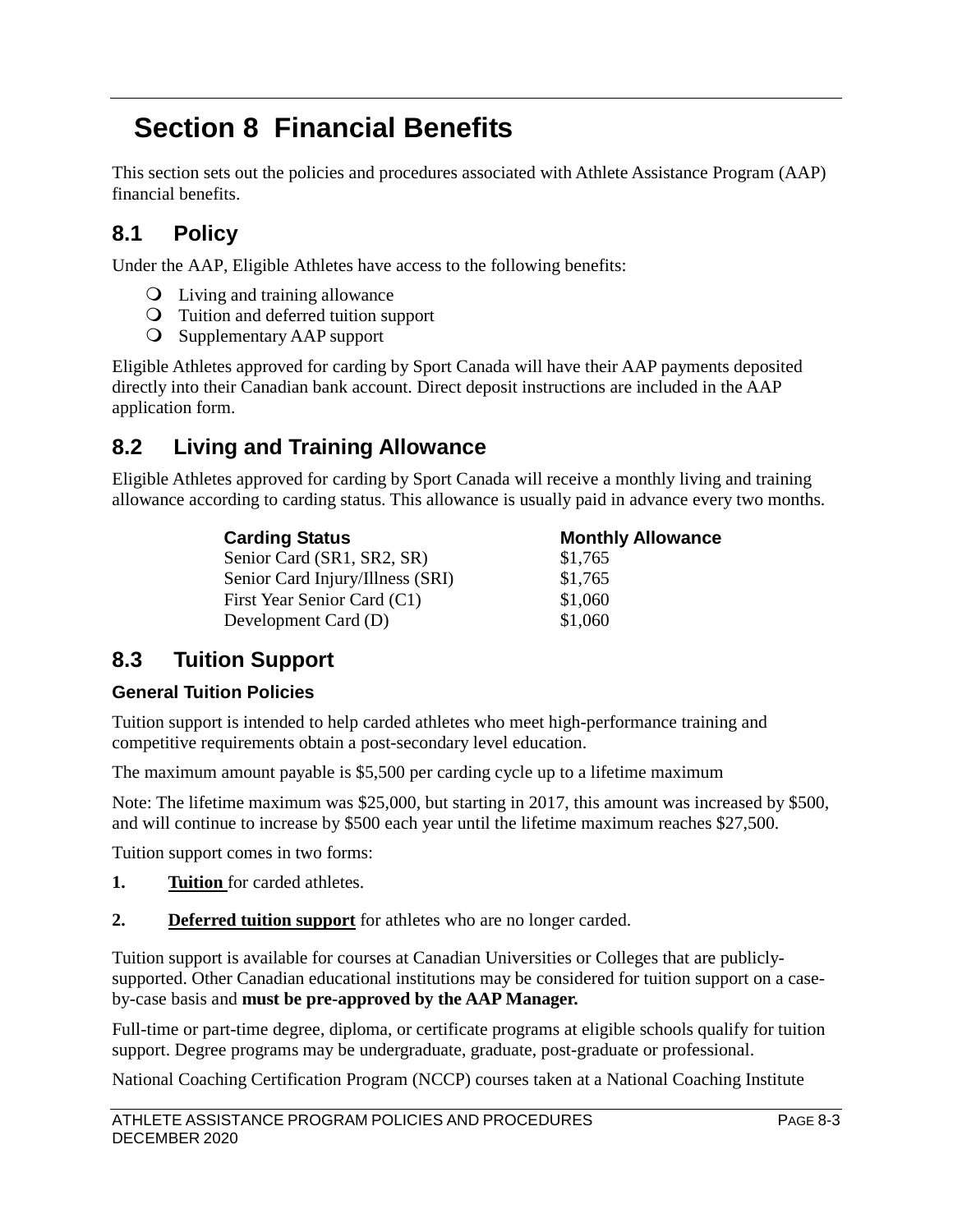(NCI) or through another avenue qualify for tuition support. These courses may be taken on a fulltime or part-time basis.

Courses that are recognized for credits toward apprenticeships in trades or professions and correspondence/on-line courses leading to a degree, diploma, or certificate, as determined by the AAP, may also qualify for tuition support.

AAP will cover a carded athlete's tuition fees up to a maximum of \$5,500 per carding cycle, for courses/semesters that either start or end within their carding cycle.

Under the deferred tuition policies, the AAP will cover tuition fees of athletes who are no longer carded up to a maximum of \$5,500 per fiscal year, for courses/semesters that either started, ended or were paid within the fiscal year (between April 1 and March 31)

The following ancillary fees are not supported by the AAP:

- Medical, health and dental plan
- **O** Bus passes
- Q Parking
- Q Interest charges
- Q Late fees
- Taxes (GST, for example)
- Textbooks, materials, (e.g., computers)
- Q Donations
- Any other optional fees.

Athletes must claim tuition fees in the year they are attending school or within one year from the date of payment or completion of the course.

Athletes eligible for Tuition Support who are awarded financial support from a Canadian postsecondary institution remain eligible for Tuition Support if the award does not offset full tuition fees.

#### **Schools Outside of Canada**

Carded athletes who are attending a post-secondary institution outside of Canada, including on-line courses, **are not eligible** for Tuition Support or to defer tuition credits during that carding cycle. In addition, tuition will not be paid to schools outside Canada.

#### **Payment Procedures**

#### **Payment Procedures for Canadian Publicly Supported Educational Institutions**

Carded athletes who are attending a Canadian, publicly-supported educational institution may request a tuition voucher from the AAP. A tuition voucher will not be provided to a carded athlete attending a private educational institution.

The following procedures apply:

- Carded athletes request a tuition voucher from the AAP;
- The AAP may approve the tuition support based on AAP policies and procedures;
- The AAP completes the first part of the tuition voucher and then provides the tuition voucher to the eligible carded athlete;
- The carded athlete completes the second part of the tuition voucher and submits it to the eligible educational institution;
- The educational institution completes the tuition voucher and lists the courses being taken or attaches an official school registration form with a list of courses being taken;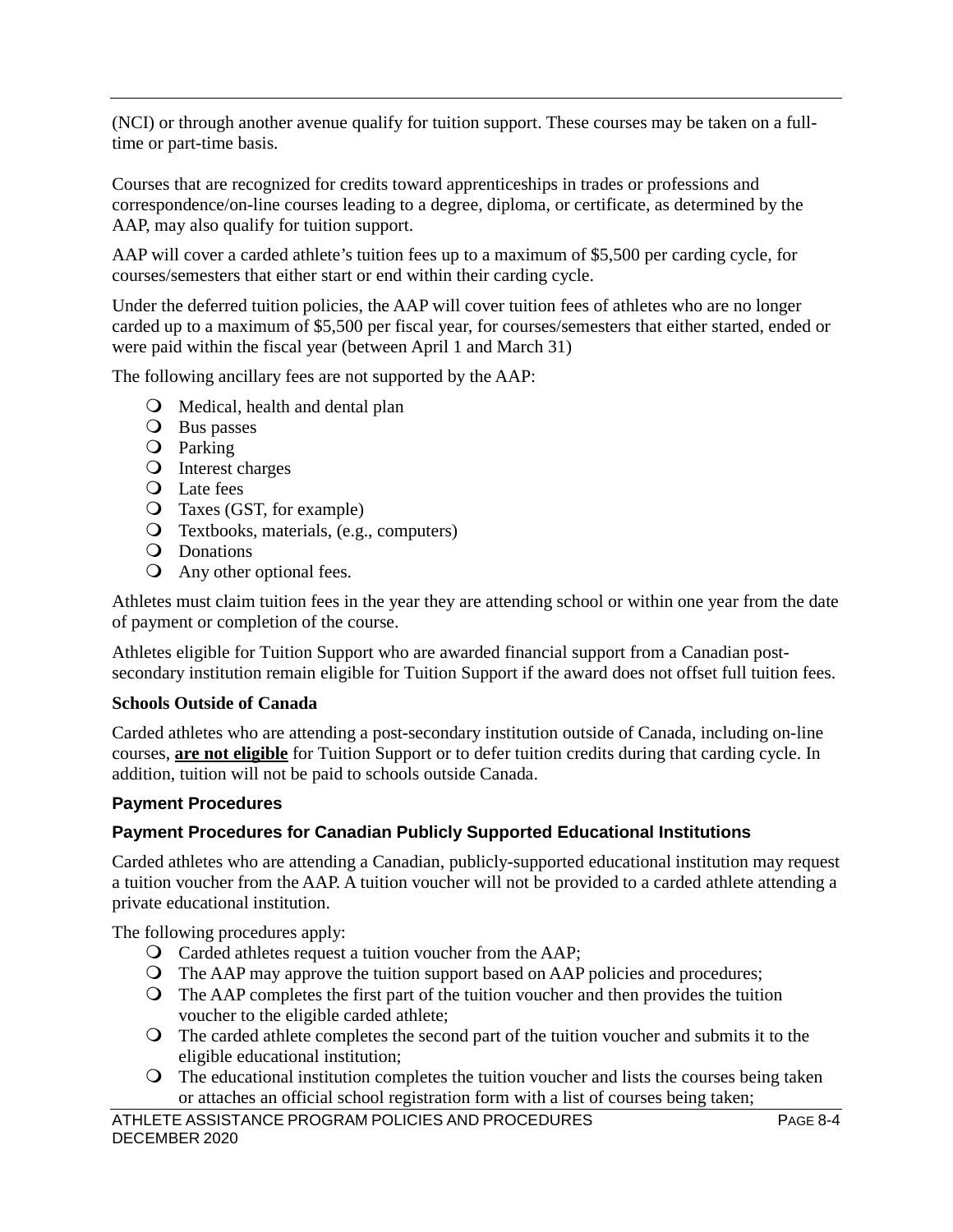- The educational institution sends an invoice along with a copy of the completed tuition voucher and a breakdown of incidental costs to the AAP.
- $\Omega$  In order for the AAP to pay tuition support directly to the school, the school must have completed the application process for direct deposit of payments into the appropriate school bank account.

If it is not possible for AAP to pay Tuition Support directly to the carded athlete's educational institution, the carded athlete will be reimbursed directly. To be reimbursed, the carded athlete must send an official receipt of payment to the AAP. This may be an invoice stamped by the institution indicating payments made or a written receipt of payment on official educational institution letterhead. The receipt must include a breakdown of the fees paid.

Upon completion of the course/program, the carded athlete must provide proof of course completion (e.g., Official student transcript or official letter from the Canadian institution).

**NOTE:** Acquiring official transcripts is at the athlete's expense.

Upon receipt of proof of course completion, the AAP reimburses the carded athlete directly for the approved tuition request up to the maximum of \$5,500 per carding cycle.

### **Deferred Tuition Eligibility and Payment Procedures**

### **Eligibility**

Deferred tuition is available to assist athletes who were unable to pursue full-time post-secondary education while carded because of their involvement in high-performance sport.

Athletes must be eligible to attend a post-secondary educational institution during the year they are carded in order to accumulate deferred tuition.

Athletes who are attending post-secondary institutions outside of Canada are not eligible to accumulate deferred tuition during any carding cycle that they are attending school outside of Canada.

Athletes may defer a maximum of \$5,500 per carding cycle when carded, for a maximum of five carding cycles.

Note: The lifetime maximum was \$25,000, but starting in 2017, this amount was increased by \$500, and will continue to increase by \$500 each year until the lifetime maximum reaches \$27,500. Athletes have five years from their last date of carding to use any accumulated deferred tuition.

### **Payment Procedures**

The AAP reimburses the athlete directly; it does not make deferred tuition payments to the Canadian educational institutions.

The following procedures apply:

- The athlete must contact the AAP in order to determine his/her eligibility;
- The AAP reviews the athlete's file and approves deferred tuition for which the athlete is eligible based on AAP policies and procedures;
- The AAP informs the athlete of the amount of deferred tuition available and the eligibility of the school;
- The athlete must submit a completed deferred tuition form (available from the AAP);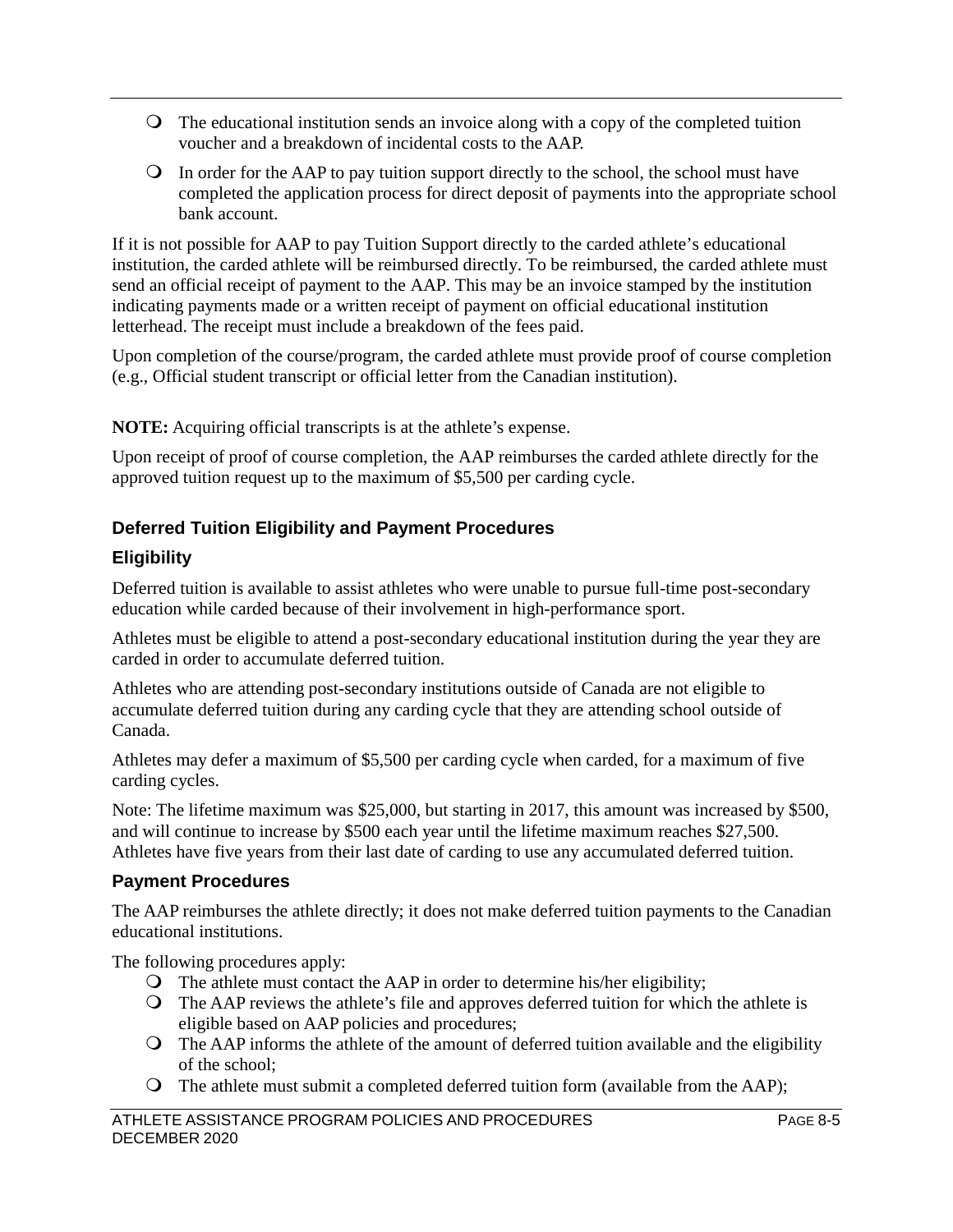- The athlete must submit an official receipt of payment to the AAP. This may take the form of an invoice stamped by the institution indicating payments made or a written receipt of payment on official institution letterhead. The receipt must include a breakdown of the fees paid;
- Upon completion of the course/program the athlete must provide proof of course completion (e.g.: official student transcript or official letter from the Canadian institution).
- O Note: Acquiring official transcripts is at the athlete's expense;
- Upon receipt of proof of course completion, the AAP reimburses the athlete directly for the approved deferred tuition request up to the maximum of \$5,500 per fiscal year (April  $1 -$ March 31). **Note:** Athletes must claim tuition fees in the year they are attending school or within a period of one year from the date of payment or completion of the course.

# <span id="page-32-0"></span>**8.4 Supplementary AAP Support**

### **Policy**

Supplementary AAP Support is available to carded athletes in the following situations:

- Excellence Living and Training Allowance
- **Q** Child Dependent Allowance
- Training and Competition Allowance for Paralympic athletes with high support needs
- **Q** Relocation Assistance
- **Q** Child Care Assistance
- Retirement Assistance

Supplementary AAP Support requests for relocation, child care and retirement assistance must be reviewed by the NSO for accuracy and completeness.

Supplementary AAP Support is limited to a maximum of \$13,000 per carding cycle.

Supplementary AAP Support requests must be for the current carding year with the exception of Retirement Assistance, which must be requested within one year of the first day of their retirement.

### **Excellence Living and Training Allowance**

Athletes achieving a top 3 placing (medal must be awarded) at the most recent Olympic/Paralympic Games or World Championships in events on the program of the upcoming Olympic/Paralympic Games may be eligible for additional Living and Training Allowance. Only one medal result per Olympic/Paralympic Games or World Championship will be considered.

- The allowance will be paid a maximum of two successive carding cycles starting with the carding cycle immediately following the medal result at Olympic/Paralympics or World Championships; however, the carded athlete must apply and be approved for each carding cycle. The allowance will be paid only in the months during which the carded athlete is receiving a Living and Training Allowance;
- Eligible Carded athletes requesting the Excellence Living and Training Allowance will undergo an assessment of their yearly income. Total income will be calculated using the total income appearing on the Canada Revenue Agency's Notice of Assessment for the most recent taxation year plus AAP Living and Training Allowance support in the carding cycle for which the carded athlete is applying for supplementary AAP support.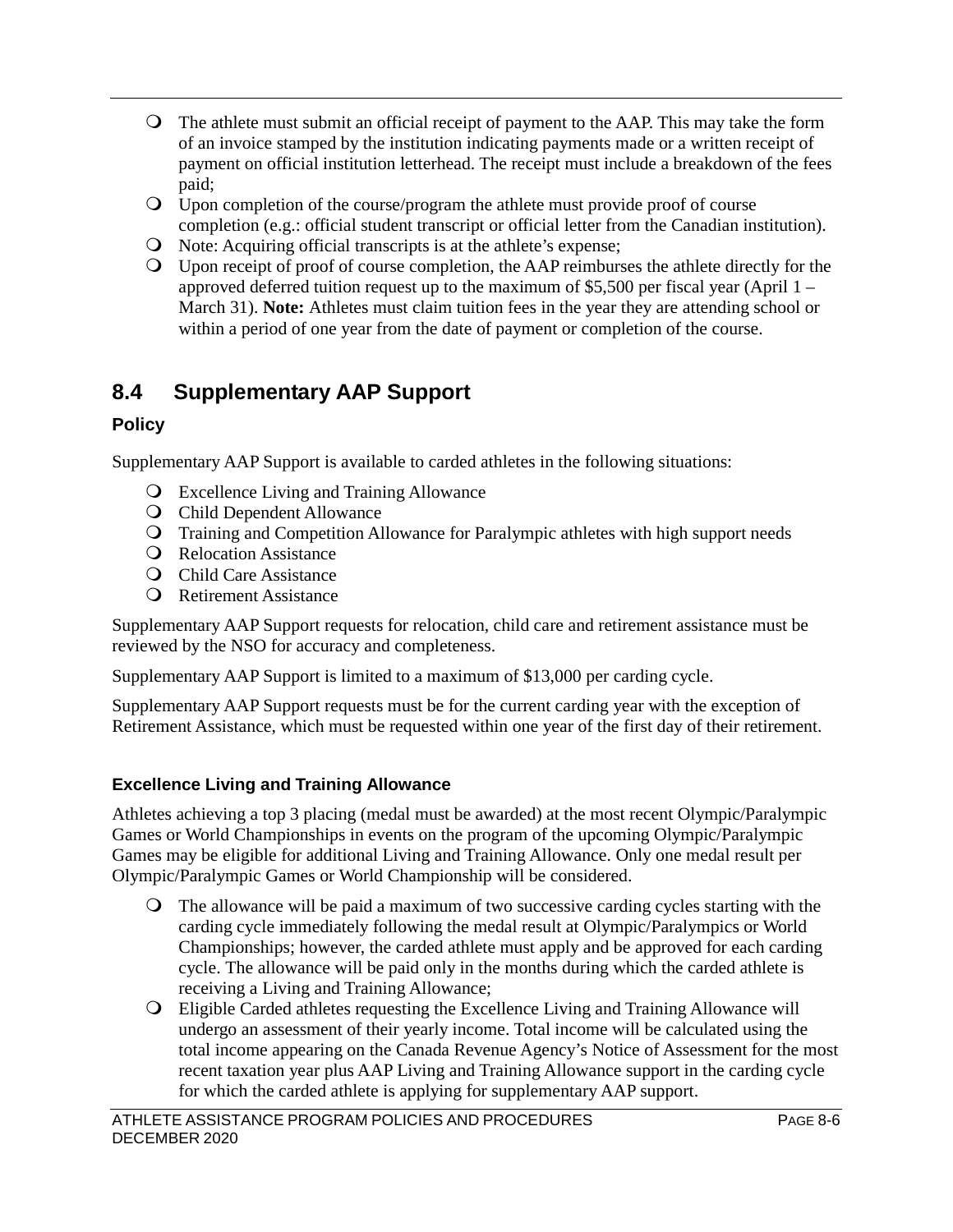A maximum Excellence Living and Training allowance of \$500 per month (normally \$6,000 per carding cycle) is available for eligible carded athletes whose income from all sources is less than \$55,000 per year. A lesser amount is available to carded athletes with income from all sources of \$55,000 to \$59,999 per year.

| Total income                          | Eligible Allowance amount |
|---------------------------------------|---------------------------|
| $$60,000+$                            | \$0                       |
| \$59,000 to \$59,999                  | \$1,000                   |
| \$58,000 to \$58,999                  | \$2,000                   |
| \$57,000 to \$57,999                  | \$3,000                   |
| $\triangleright$ \$56,000 to \$56,999 | \$4,000                   |
| \$55,000 to \$55,999                  | \$5,000                   |
| $\triangleright$ Lower than \$55,000  | \$6,000                   |

- The Excellence Living and Training Allowance will be paid only in the months during which the carded athlete is receiving a Living and Training Allowance. Carded athletes in a NCAA program should verify with their institution if they can receive this additional support under NCAA rules;
- Carded athletes applying for the Excellence Living and Training Allowance must provide:
	- $\triangleright$  A copy of the Canada Revenue Agency's Notice of Assessment for the most recent taxation year;
	- $\triangleright$  A completed Supplementary AAP Support application form, available through the AAP.

#### **Child Dependent Allowance**

Assistance is available to carded athletes in Olympic/Paralympic sports in supporting their "child dependents". To be eligible to apply for the Child Dependent Allowance, carded athletes must:

- $\Theta$  Be supporting a child or child dependent(s) under the age of 18 during the carding cycle in which the carded athlete is receiving the benefits;
- Undergo an assessment of their yearly income. Total income will be calculated using the total income appearing on the Revenue Canada Notice of Assessment for the most recent taxation year plus AAP Living and Training Allowance support in the carding cycle for which the athlete is applying for Supplementary AAP Support.
- A maximum Child Dependent Allowance of \$500 per month (normally \$6,000 per carding cycle) is available for eligible carded athletes whose income from all sources is less than \$65,000 per year. A lesser amount is available for eligible carded athletes with income from all sources of \$65,000 to \$69,999 per year

| Total income:                        | Eligible Allowance amount |
|--------------------------------------|---------------------------|
| $\geq$ \$70,000+                     | \$0                       |
| $\geq$ \$69,000 to \$69,999          | \$1,000                   |
| $\geq$ \$68,000 to \$68,999          | \$2,000                   |
| $\geq$ \$67,000 to \$67,999          | \$3,000                   |
| $\geq$ \$66,000 to \$66,999          | \$4,000                   |
| $\geq$ \$65,000 to \$65,999          | \$5,000                   |
| $\triangleright$ Lower than \$65,000 | \$6,000                   |
|                                      |                           |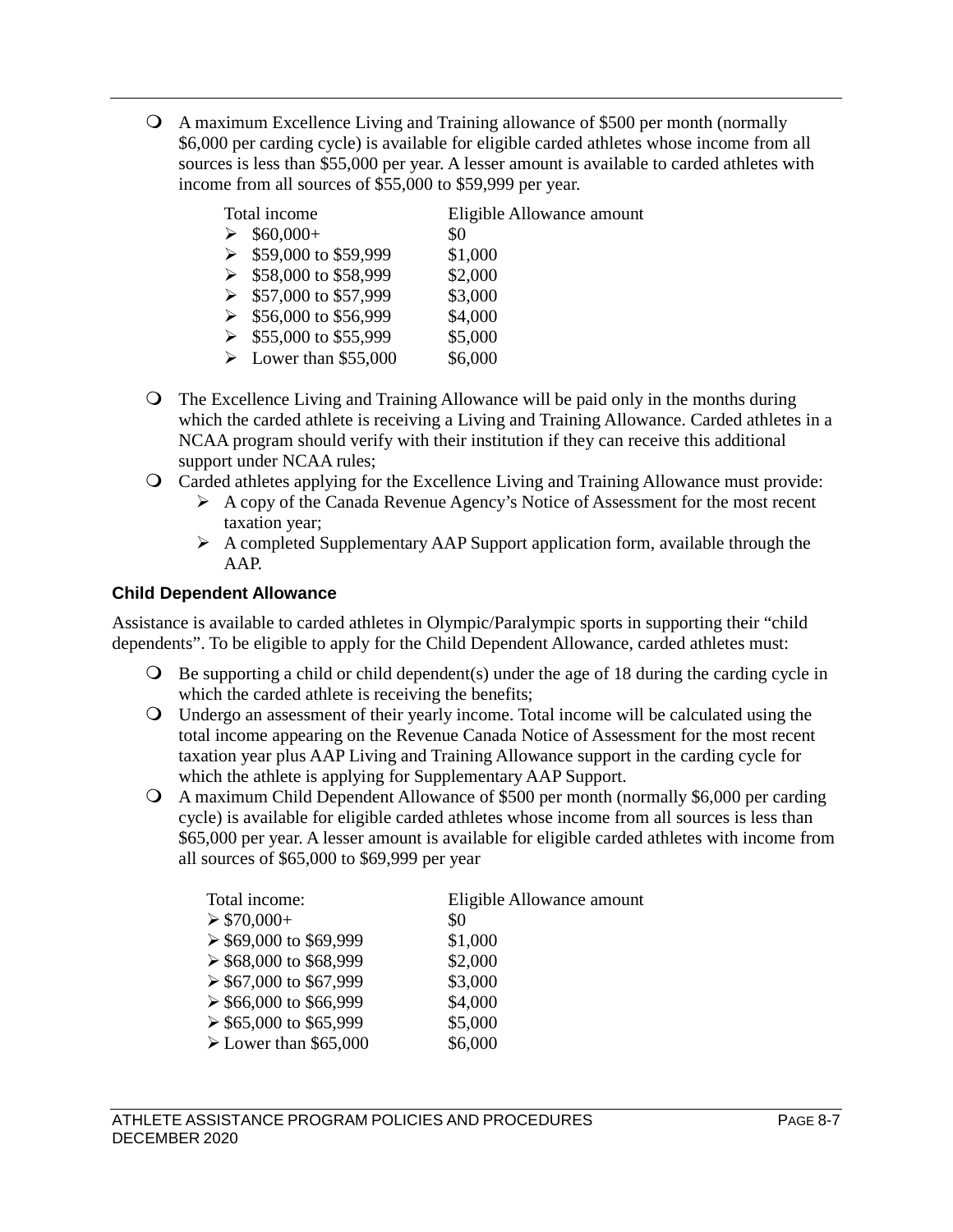- This allowance will be paid only in the months during which the carded athlete is receiving a Living and Training Allowance. Carded athletes in a NCAA program should verify with their institution if they can receive this additional support under NCAA rules.
- Carded athletes applying for the Child Dependent Allowance must provide;
	- $\triangleright$  A copy of the Canada Revenue Agency's Notice of Assessment for the most recent taxation year;
	- $\triangleright$  A completed Supplementary AAP Support application form, available through the AAP.

#### **Training and Competition Allowance for Paralympic Athletes with High Support Needs**

Carded Paralympic athletes with high support needs, as defined by the International Paralympic Committee (IPC), competing in the classification groups identified below, who meet the below criteria may apply for Supplementary AAP Support:

- $\bigcirc$  The carded Paralympic athlete has an international "Review" (R) or "Confirmed" (C) sport class status in one of the following IPC classifications. In these classes, the carded Paralympic athlete clearly requires one-on-one support to train and compete:
	- Alpine: B1, LW10
	- Archery: W1
	- Athletics: F11, T11, T 20, F20, T32, T33, F33, T51, T52, F51, F52, F53
	- Boccia: BC1, BC2, BC3 & BC4
	- Cross-Country Ski: B1, LW10
	- Q Cycling: B1, H1
	- Equestrian: Grade 1A, Grade 3 with Profile 36
	- Goalball: B1
	- Judo: B1
	- Rowing: B1
	- Rugby Para: .5, 1.0, 1.5, 2.0, 2.5, 3.0, 3.5
	- Soccer: (Football 5-a-side): B1
	- Q Sailing: Three person format B1, Two Person TP B, B1
	- Shooting: SH2B, SH2C
	- Swimming: S1, SB1, S2, SB2, S3, SB3, S11, SB11, SM1, SM2, SM3, SM11, S14, SB14
	- Q Table Tennis: TT1, TT2, TT11
	- Q Triathlon: PT5-B1
	- Tennis: Quad
- The carded Paralympic athlete's classification must be confirmed at the start of the carding cycle in order to qualify for full support. Paralympic athletes whose classification is confirmed during the carding cycle may apply for reduced support.
- Carded Paralympic athletes with "guides" who are carded are not eligible for this Training and Competition Allowance.
- Carded Paralympic athletes requesting the Training and Competition Allowance for Paralympic athletes with high support needs will undergo an assessment of their yearly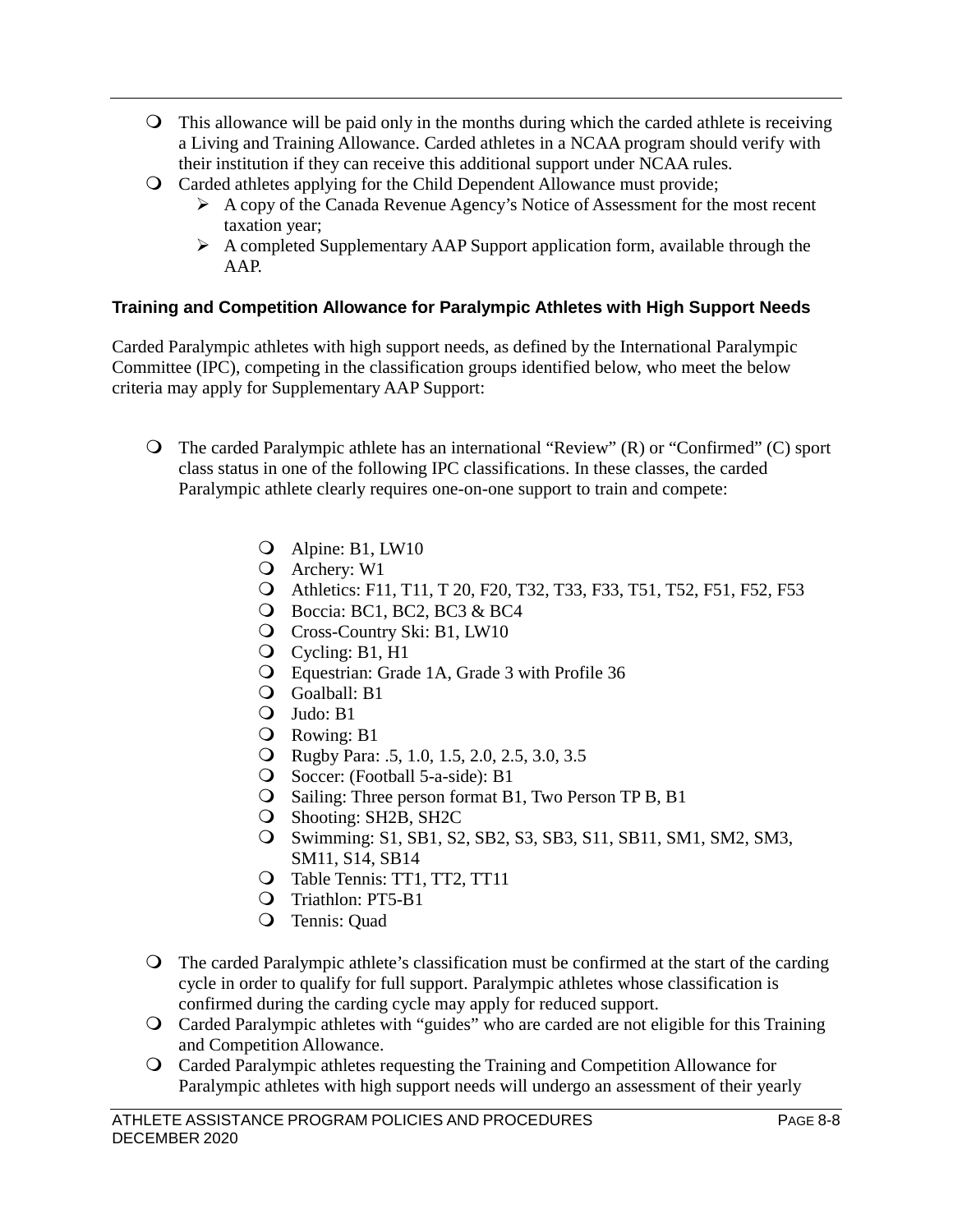income. Total income will be calculated using the total income appearing on the Canada Revenue Agency's Notice of Assessment for the most recent taxation year plus AAP support for the year in question.

 A maximum Training and Competition Allowance for athletes with a disability of \$500 per month (normally \$6,000 per carding cycle), is available for carded Paralympic athletes whose income from all sources is less than \$65,000 per year. A lesser amount is available for carded Paralympic athletes with income from all sources of \$65,000 to \$69,999 per year.

| Total income:                        | Eligible Allowance amount |
|--------------------------------------|---------------------------|
| $$70,000+$                           | \$0                       |
| \$69,000 to \$69,999                 | \$1,000                   |
| \$68,000 to \$68,999                 | \$2,000                   |
| \$67,000 to \$67,999                 | \$3,000                   |
| \$66,000 to \$66,999                 | \$4,000                   |
| \$65,000 to \$65,999                 | \$5,000                   |
| $\triangleright$ Lower than \$65,000 | \$6,000                   |
|                                      |                           |

 This allowance will be paid only in the months during which the carded Paralympic athlete is receiving a Living and Training Allowance. Carded Paralympic athletes in a NCAA program should verify with their institution if they can receive this additional support under NCAA rules.

#### Carded Paralympic athletes applying for the Training and Competition Allowance for athletes with a disability must provide:

- $\triangleright$  a copy of the Canada Revenue Agency's Notice of Assessment for the most recent taxation year;
- $\triangleright$  confirmation from the NSO of their permanent classification at the international level; and
- $\triangleright$  a completed Supplementary AAP Support application form available through the AAP.

#### **Note: The NSO must advise the AAP of any change of athlete classification.**

#### **Relocation Assistance**

When carded athletes move permanently to an NSO-designated National Team Training Centre to pursue their high-performance athletic career, the AAP may assist in offsetting some of the relocation costs. The AAP will support only two moves during a carded athlete's career, either from home to the training centre or from the training centre to the carded athlete's home, under the following conditions:

- The move must be confirmed by the NSO and must not be covered by support recommended by Own the Podium;
- Relocation Assistance is limited to one-half of actual transportation costs associated with relocation to a maximum of \$500 per move;
- The following expenses may be considered for reimbursement: transportation (flight, train, bus, car/truck rental, ferry), gas, food (meal(s) during travel time) and hotel room;
- Carded athletes applying for Relocation Assistance must provide original receipts for expenses associated with the relocation.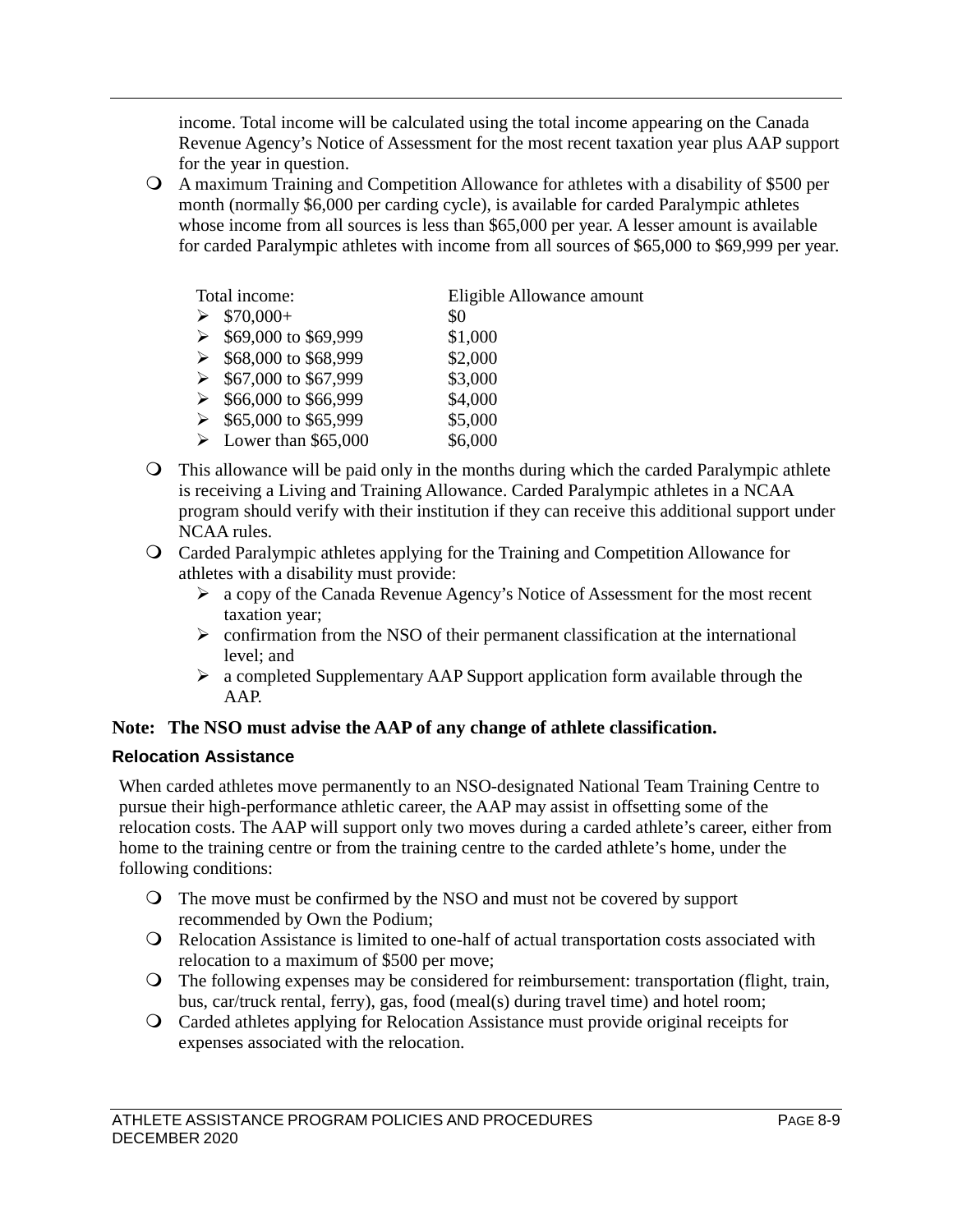#### **Child Care Assistance**

Carded athletes in non-Olympic and non-Paralympic sports who require the services of a child care provider in order to attend approved training or competitions may apply for Child Care Assistance up to a maximum of \$1,000 per carding cycle under the following conditions:

- The NSO certifies that the carded athlete must be absent from home to attend approved training or competition;
- No member of the family or other ongoing daycare service (including nannies) is available to provide child care;
- $\Omega$  Provide the original receipt for the child care services;

#### **Retirement Assistance**

Athletes who have been carded for a minimum of three years at a Senior Card level (C1, SR, SR1, SR2 and SRI) may apply for a one-time maximum Retirement Assistance of \$5,000 to assist in their transition to retirement, within one year of the first day of their retirement. The three year minimum may be waived for carded athletes in a NSO-approved coach training program leading to certification.

Carded athletes applying for Retirement Assistance must provide:

- A letter outlining why they are in need of the transition to retirement support and include;
- A letter from their NSO confirming their retirement from National Team activities;
- A statement of their current income and expenses, as well as a forecast for the following year. These expenses must include rent, food and transportation expenses;
- The statement of income and expenses must be reviewed by the NSO as part of the request for supplementary AAP support;
- A copy of the Canada Revenue Agency's Notice of Assessment for the most recent taxation year.

#### **Payment Procedures for Child Care, Relocation Assistance, and Retirement Assistance Supplementary AAP support**

The following procedures apply:

- Carded athletes send their Supplementary AAP Support request with required documentation to their NSO;
- The NSO reviews the request for completeness and accuracy and forwards it with the documentation to the AAP for approval;
- The AAP Manager reviews the request for assistance. All incomplete applications will be returned to the athlete;
- If approved, the AAP funds the athlete directly.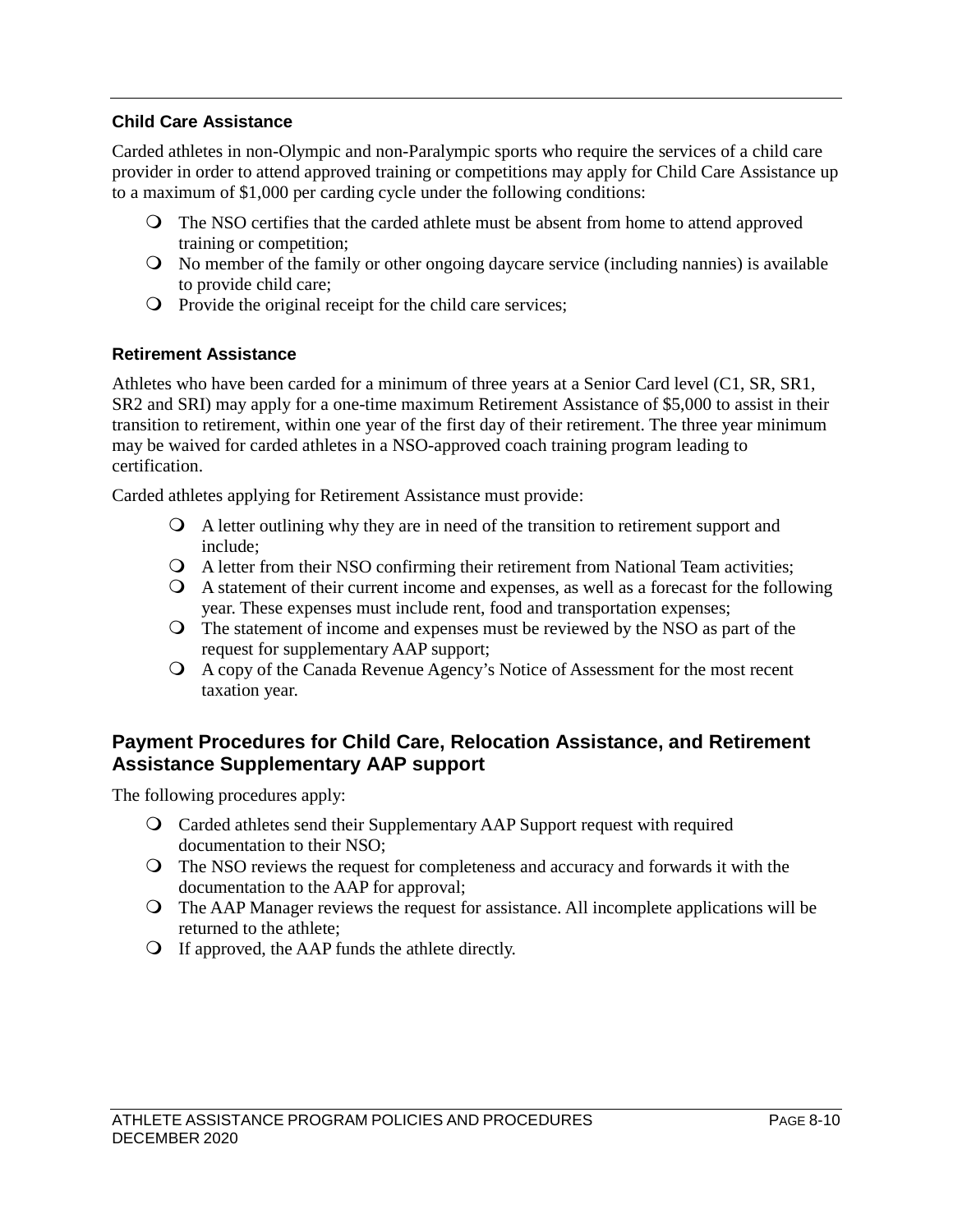# **Section 9 Illness, Injury or Pregnancy**

This section describes Athlete Assistance Program (AAP) policy and procedures for dealing with a carded athlete's illness, injury or pregnancy.

## **9.1 Policy**

Each National Sport Organization (NSO) should have policy for handling illness, injury or pregnancy.

### **9.1.1 Short-term Curtailment of Training and Competition for Health-Related Reasons**

Health-related circumstances that limit a carded athlete's training and competition for four months or fewer are a matter strictly between the NSO and the athlete and do not fall under AAP policy. Carded athletes so affected will continue to receive AAP financial support.

### **9.1.2 Long-term Curtailment of Training and Competition for Health-related Reasons**

Carded athletes who are unable to maintain full training and competition commitments for longer than four months because of injury, illness or pregnancy will continue to receive 100 percent of the AAP financial support to which they would otherwise be entitled, provided the following conditions are met:

- The carded athlete undertakes in writing, to train or rehabilitate, or both, under the supervision of the NSO, or its designate, for the period of time for which the athlete is unable to fulfil the training and competition commitments included in the Athlete/NSO Agreement, and at a level that minimizes risk to the athlete's personal health and ensures optimal return to full training and competition at the earliest possible date;
- The carded athlete signifies in writing, their intention to return to full high-performance training and competition at the earliest date possible following the illness, injury or pregnancy;
- An injured or ill carded athlete provides a positive prognosis from a NSO team physician or equivalent for their return to training and competition at the carded-athlete level in their sport within 8 to 12 months.

### **9.1.3 Failure to Meet Renewal Criteria for Health-related Reasons**

A carded athlete who, at the end of the carding cycle has not achieved the standard required for the renewal of carding status because of strictly health related reasons, may be considered for renomination for the upcoming year provided the following conditions are met:

- The NSO's carding criteria includes a method to rank and nominate athletes who are injured, ill or pregnant;
- The carded athlete has fulfilled all reasonable training and rehabilitation requirements aimed at a speedy return to full high-performance training and competition during the period of their injury, illness or pregnancy, or is continuing a rehabilitation program approved by the NSO;
- $\bigcirc$  In the view of the NSO, the carded athlete's failure to attain the applicable carding standards is strictly related to the injury, illness or pregnancy;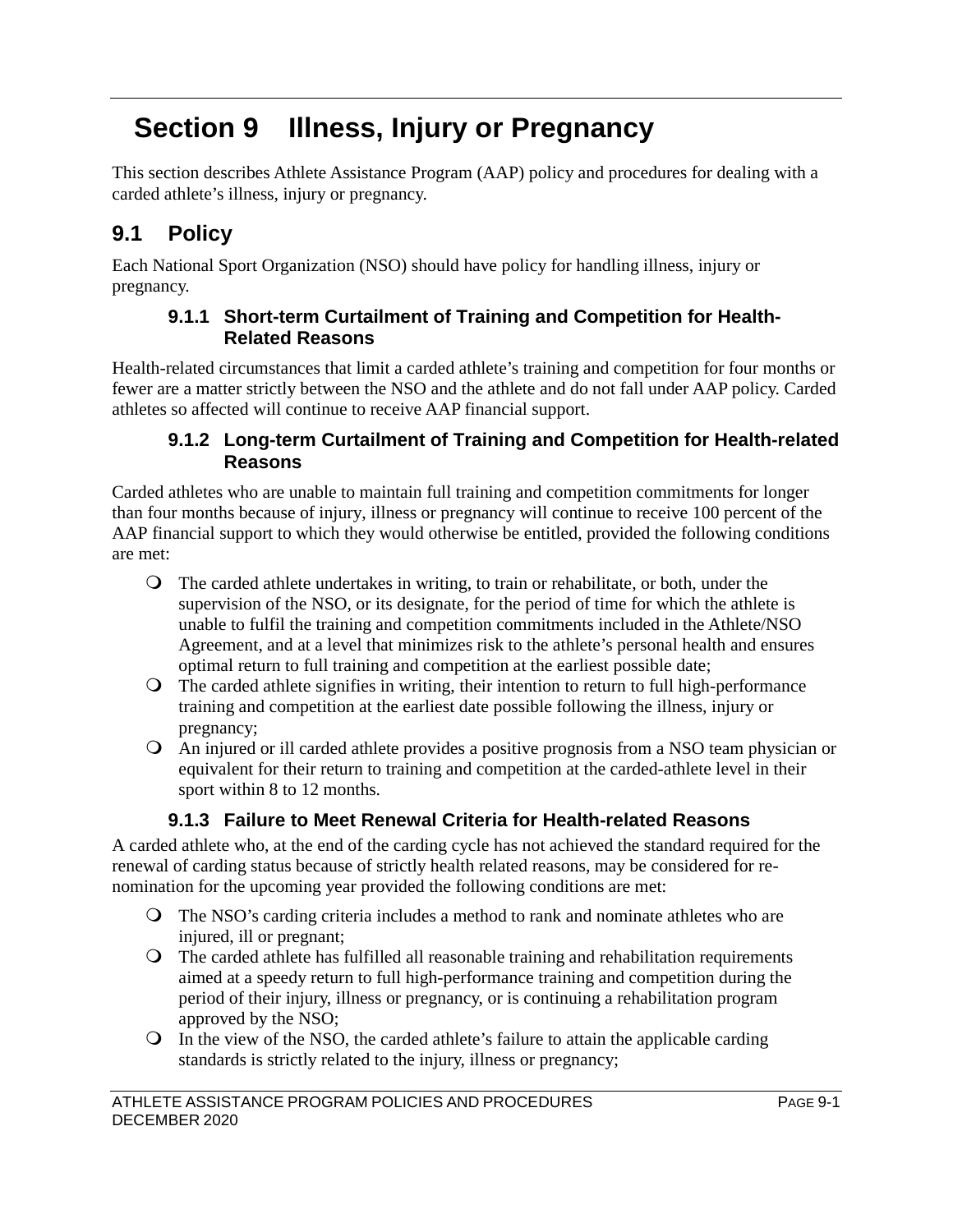- The NSO, based on its technical judgement and that of a NSO team physician or equivalent, indicates in writing the expectation that the carded athlete will achieve at least the minimum standards required for carding during the upcoming carding period;
- The carded athlete has demonstrated and continues to demonstrate their long-term commitment to high-performance training and competition goals, as well as their intention to pursue full high-performance training and competition throughout the carding period for which they wish to be renewed despite not having met the carding criteria;
- The NSO must provide evidence that the above requirements are being met in order to nominate athletes for carding based on the above provisions.

#### **9.1.4 Voluntary Withdrawal from Carded-Athlete Training and Competition for Health-related Reasons**

If a carded athlete wishes, for reasons related to injury, illness or pregnancy, to voluntarily withdraw temporarily or permanently from normal training and competition requirements, the procedures for [voluntary withdrawal](#page-39-0) from the AAP apply (see [Section 10\)](#page-39-0). The athlete will no longer be eligible for monthly Living and Training Allowance but will be eligible, if qualified, for deferred tuition and/or Supplementary AAP Retirement Allowance.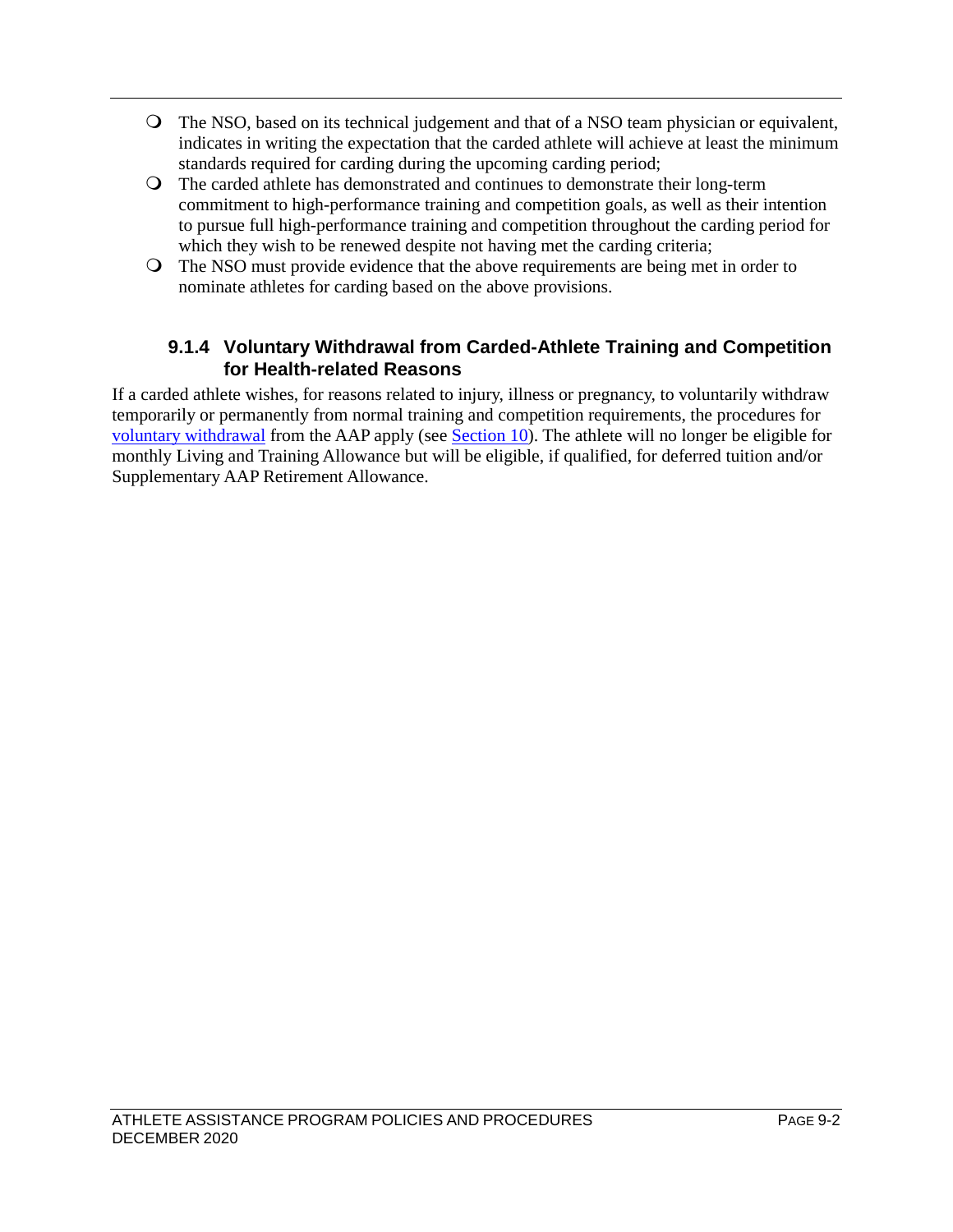## <span id="page-39-0"></span>**Section 10 Voluntary Withdrawal from the AAP or Declining AAP Support**

This section describes the policy and procedures associated with voluntary withdrawal from the Athlete Assistance Program (AAP) or declining AAP support.

## **10.1 Policy**

### **10.1.1 Voluntary Withdrawal from the AAP**

Athletes may withdraw voluntarily from the AAP. This may involve retiring permanently, or temporarily relinquishing the commitments of carding.

Those wishing to withdraw voluntarily should express their wish to do so to their National Sport Organization (NSO).

Should a NSO fail to notify Sport Canada in a timely manner of a carded athlete's voluntary withdrawal and should this result in overpayment of AAP funds to that athlete, the NSO must facilitate the return of the overpaid funds to Sport Canada.

Carded athletes who retire permanently in mid-carding cycle will be entitled to two months of L/T allowance past the date of retirement within the carding cycle for transitional support\* to help them adjust to their post-athletic situation. This does not preclude the athlete from applying for or receiving Supplementary AAP Retirement Allowance, Deferred Tuition or Relocation Assistance. (see Sub[-Section 8.1\)](#page-29-0).

\*Such transitional support does not increase the total number of months of carding previously approved by the AAP, but allows athletes who retire mid-carding cycle to receive two of the remaining months left in their specific carding allocation if any remain at the time of retirement.

### **10.1.2. Declining AAP Support**

If approved for carding, Eligible Athletes, may decline AAP support. If an athlete declines AAP financial support, the AAP support will go to the next ranked athlete that meets the published NSOapproved, AAP-compliant carding criteria.

Declining AAP support means that the athlete receives no Living and Training Allowance, Tuition or Supplementary AAP Support, but continues to be eligible to receive services from Canadian Sport Centres/Institutes.

Declining AAP support for one year does not preclude the athlete from future funding, and the athlete retains the recognition as a "carded" athlete based on the level at which they qualify.

### **10.2 Procedures**

### **10.2.1 Voluntary Withdrawal from the AAP**

When a NSO becomes aware or is informed that a carded athlete wishes to voluntarily withdraw from the AAP, it must advise the AAP **in writing** of the effective date of withdrawal.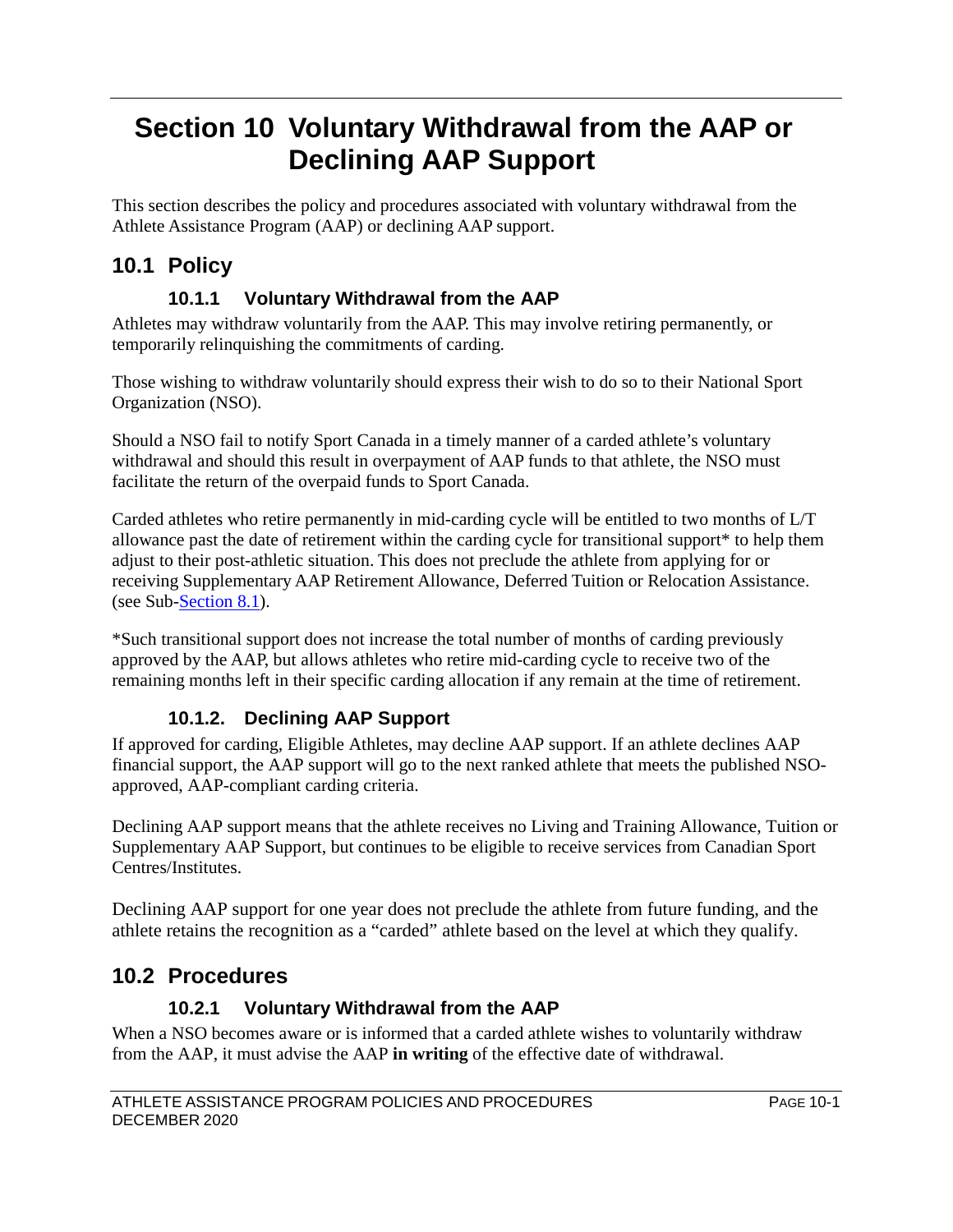Before Sport Canada withdraws a carded athlete's AAP support because of that athlete's decision to voluntarily withdraw from the AAP:

- The NSO shall provide written confirmation to the AAP that the athlete concerned has voluntarily withdrawn from the AAP;
- The AAP Manager will notify the athlete that AAP support is being withdrawn following written notice from the NSO that the athlete has voluntarily withdrawn from the AAP. This letter includes any conditions that may apply, as well as information about future support available, such as Deferred Tuition;
- The athlete has 30 days from receipt of the letter to make representations to the NSO regarding why his or her carded status should not be withdrawn.

After this 30 day period is over and due consideration has been given to any representations made by or on behalf of the athlete, Sport Canada may withdraw the athlete's carded status or continue AAP support if it is determined that the athlete has not voluntarily withdrawn from the AAP.

Any allowances previously paid to the athlete beyond the two month period of transitional support must be refunded by the athlete to the Receiver General for Canada. It is the responsibility of the NSO to facilitate the return of these funds to Sport Canada.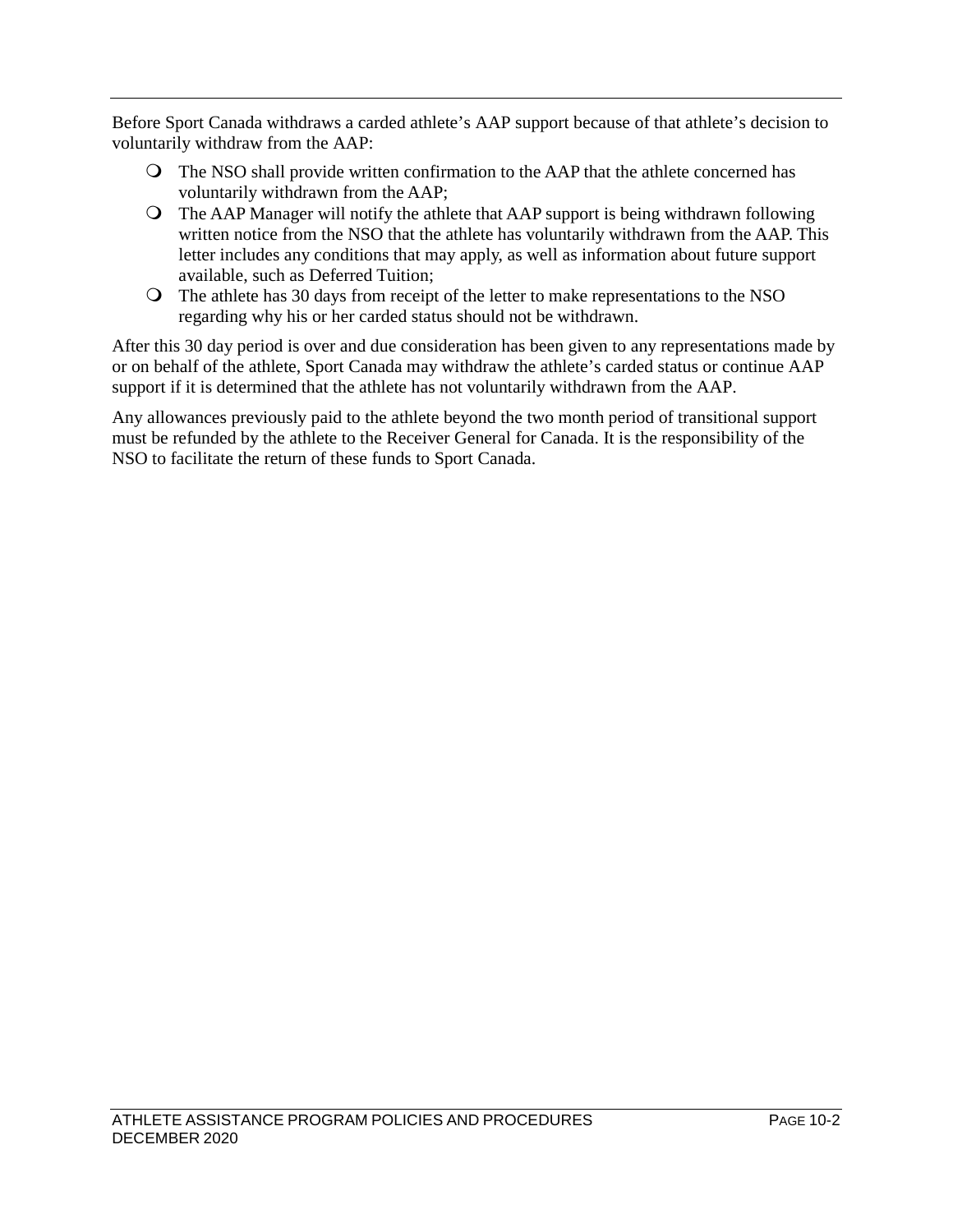# <span id="page-41-1"></span>**Section 11 Withdrawal of Carded Status**

This section describes the policy and procedures associated with withdrawal of carded status.

### **11.1 Policy**

Carded Athletes may have their carded status withdrawn under the following conditions:

- Failure to meet training or competition commitments;
- Violation of the Athlete/NSO agreement;
- Failure to meet athlete responsibilities outlined in the AAP policies and procedures;
- Gross breach of discipline;
- Investigation for cause; and
- Violations of anti-doping rules.

In most cases, the NSO makes the recommendation that carded status be withdrawn; however, Sport Canada may also withdraw carded status without a recommendation from the NSO. These situations are noted in the following sections.

Policies on anti-doping and AAP funding are outlined in [Section 12.](#page-45-0)

### **11.2 Procedure**

#### **11.2.1 Failure to Meet Training or Competition Commitments**

<span id="page-41-0"></span>Failure to meet agreed upon training or competition commitments may include:

- A decision by the carded athlete to live in an environment not conducive to highperformance achievement;
- Any deliberate action by the carded athlete that significantly risks or limits performance; or
- An inability to meet the training and competition obligations outlined in the carded athlete's annual training/competition plan or the Athlete/NSO Agreement for the particular carding cycle.

**Note**: Failure to achieve preset performance objectives does not in itself establish failure to meet agreed upon training or competition commitments.

**If a NSO wishes to recommend withdrawal of carded status** for an alleged failure to meet agreed upon training and competitive commitments, the NSO must first:

- Provide a verbal warning to the athlete, including the steps and timelines to remedy the situation and the consequences of a failure to heed the warning;
- Follow-up with a written warning to the athlete if the verbal warning is not heeded.

If the above steps are not successful in resolving the matter and the NSO still wishes to recommend withdrawal of carded status, the NSO must provide written notification to the AAP, with a copy to the athlete, recommending withdrawal of the athlete's carded status. This written notification must:

- Indicate the grounds on which the recommendation for withdrawal of carded status is being made;
- Indicate the steps already taken to address the issue (verbal warning followed by formal letter of warning);
- Notify the athlete of his or her right to contest the NSO's recommendation to withdraw carded status through the NSO's internal appeal process within the prescribed time.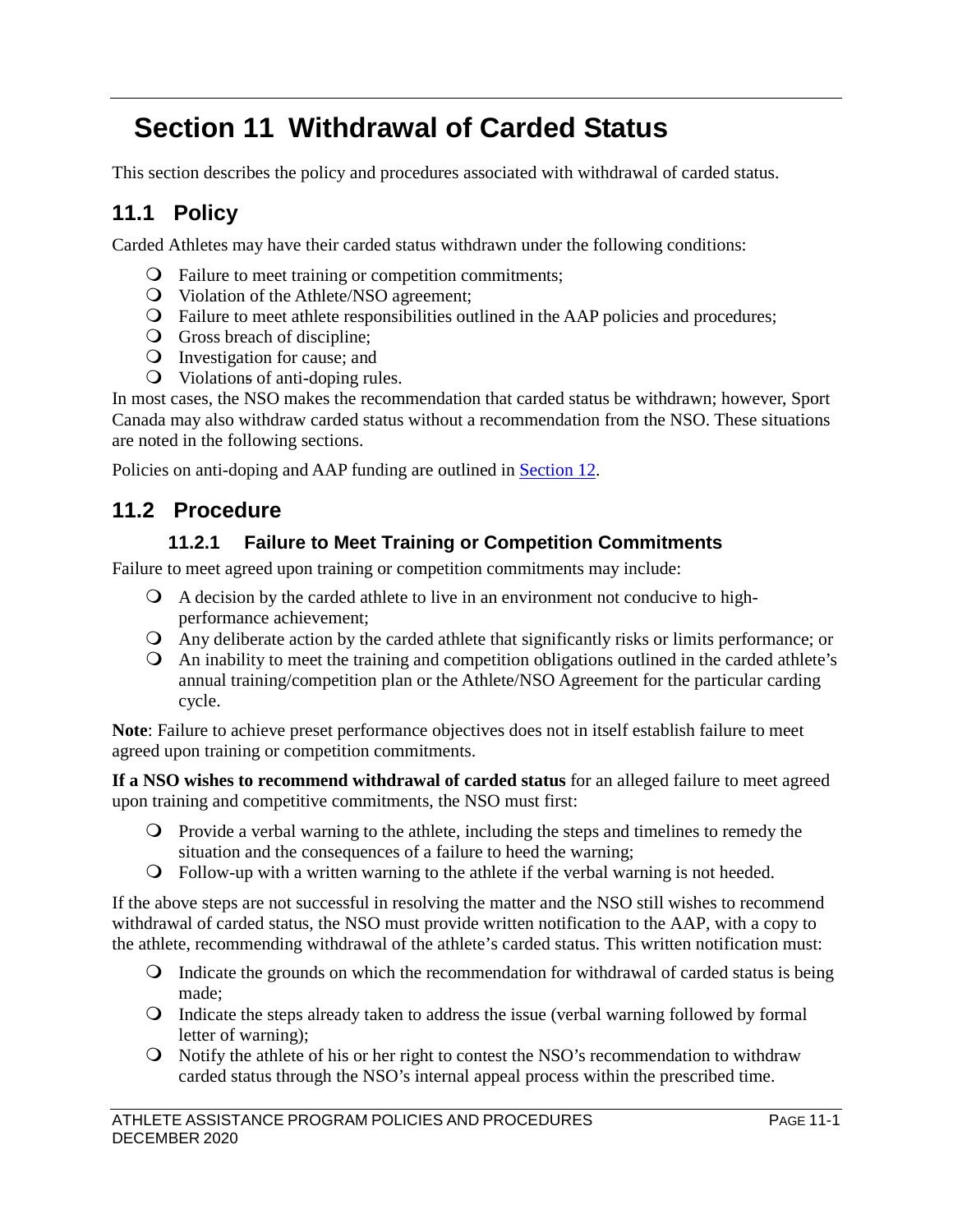Following receipt of a written notification from a NSO recommending withdrawal of an athlete's carded status, the AAP will:

- Advise the athlete of the recommendation from the NSO;
- Enclose a copy of the recommendation in the letter to the athlete;
- Advise the athlete to contact the NSO if the athlete wishes to appeal the NSO's recommendation for the withdrawal of his or her carded status.

Once the period for initiating an appeal has expired and the athlete has not filed an appeal, the NSO must advise the AAP of the following in writing, with a copy to the athlete:

- The athlete has not appealed the recommendation to withdraw their carded status;
- Sport Canada may make a decision on the NSO's recommendation to withdraw the athlete's carded status.

**Pending the resolution of an appeal**, Sport Canada will continue to provide the athlete with AAP Living and Training Allowances for two months after the NSO's initial notification recommending withdrawal of the athlete's carded status.

If an appeal process continues for more than two months, the athlete may request that Sport Canada continue AAP support on a monthly basis until the appeal is resolved. Sport Canada will consider representations from the athlete to continue AAP support pending resolution of the appeal, based on the fact that:

- Withdrawal of support could cause financial hardship that would prevent the athlete from training; or
- There have been significant delays in the appeal process that were not caused by the athlete; or
- Any other matter that Sport Canada deems relevant to its determination.

Sport Canada may approve continued AAP funding subject to conditions.

The NSO must notify the AAP of the outcome of the appeal process and make a recommendation to Sport Canada that conforms to the final appeal decision. Sport Canada will then decide whether to accept or reject a NSO recommendation to withdraw carded status.

When Sport Canada considers the recommendation made by the NSO, it may:

- Accept its recommendation and withdraw carded status from the athlete for the remainder of the carding cycle. The effective date of withdrawal of carded status will be two months following the date of the original letter from the NSO recommending withdrawal of the athlete's carded status;
- **Q** Reject its recommendation altogether:
- Dismiss the recommendation but impose some lesser penalty; or
- Make additional recommendations to either party if it believes some useful purpose might be served by doing so.

If Sport Canada decides to withdraw the athlete's carded status, the AAP must notify the athlete of the decision and the reasons behind the decision.

**If Sport Canada wishes to withdraw** an athlete's carded status for allegedly failing to meet training or competition requirements without the NSO's recommendation, the steps listed below under [Investigations for Cause](#page-43-0) will apply.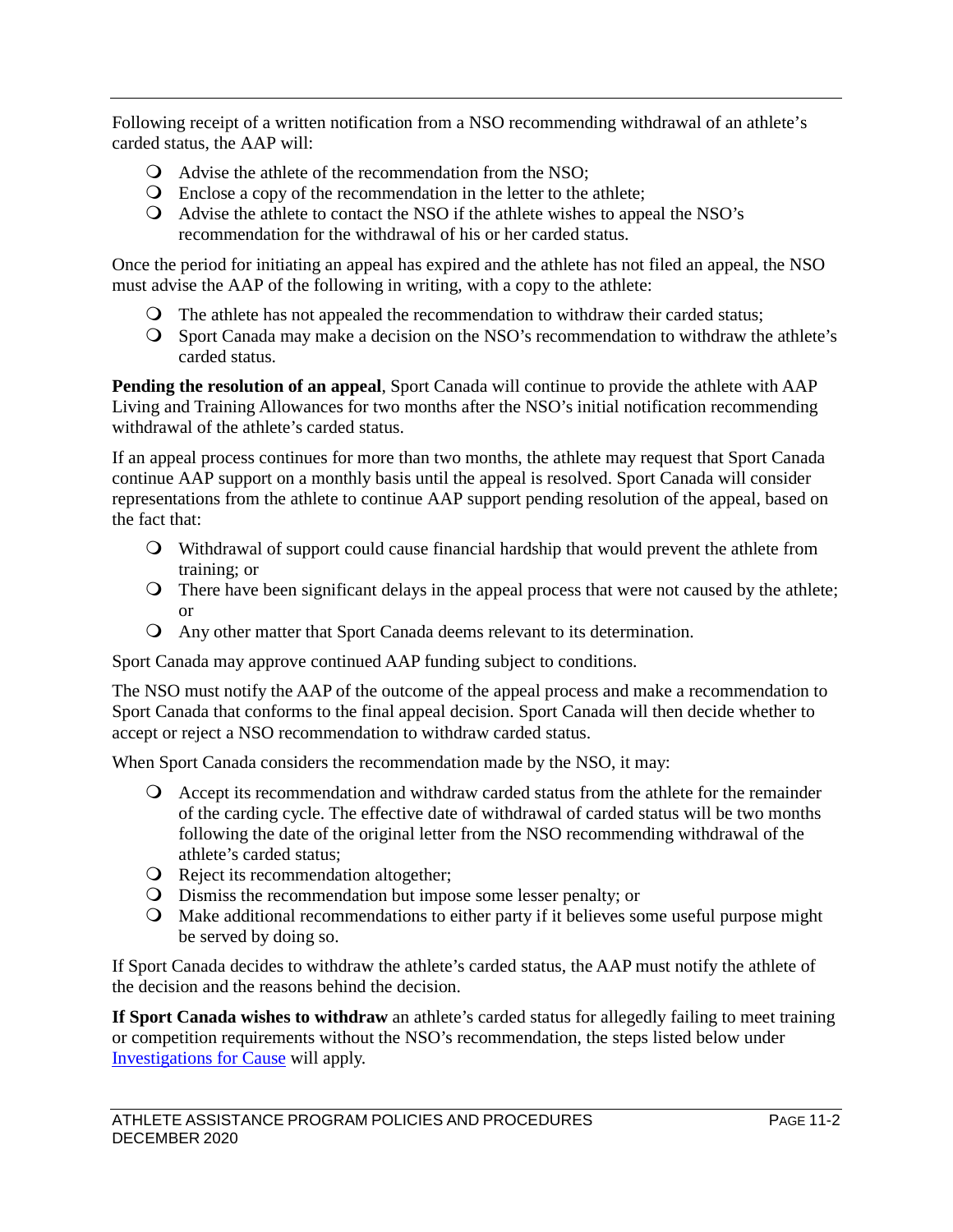#### **11.2.2 Violation of the Athlete/NSO Agreement**

If an athlete allegedly violates any of the obligations specified in his or her Athlete/NSO Agreement, the NSO may recommend withdrawal of carded status. In such cases, the steps listed in Failure to [Meet Training or Competitive Commitments](#page-41-0) will apply*.* 

#### **11.2.3 The Athlete's Failure to Meet Responsibilities Outlined in AAP Policies**

If Sport Canada wishes to withdraw an athlete's carded status because it has reason to believe the athlete has failed to meet responsibilities outlined in AAP policies, the steps listed in [Investigation for](#page-43-0)  [Cause](#page-43-0) will apply.

### **11.2.4 Gross Breach of Discipline**

If the NSO wishes to recommend withdrawal of an athlete's carded status for an alleged gross breach of discipline, the steps listed in [Failure to Meet Training or Competitive Commitments](#page-41-0) will apply.

If Sport Canada wishes to withdraw an athlete's carded status, without the NSO's recommendation, because it has reason to believe the athlete has committed a gross breach of discipline, the steps listed in [Investigation for Cause](#page-43-0) will apply.

#### **11.2.5 Investigation for Cause**

<span id="page-43-0"></span>Investigation for cause may include, but is not limited to, making a false application to obtain AAP benefits for which the carded athlete would not otherwise have been eligible (for example, the AAP Living and Training Allowance, Tuition Support, or Supplementary AAP Support).

The following occurs in situations where Sport Canada wishes to pursue an investigation for cause:

- The AAP Manager asks the NSO to undertake an investigation with appropriate due process regarding the specific allegations against the athlete. A copy of this letter is also sent to the athlete;
- Sport Canada will continue to provide the athlete with AAP allowances for two months after the AAP Manager's letter requesting an investigation is sent to the NSO. Following this two-month period, AAP financial benefits may be withheld pending resolution of the matter;
- Following this two month period, Sport Canada will consider representations from the athlete to continue AAP support on a monthly basis until the matter is resolved, including the following:
	- $\triangleright$  withdrawal of support could cause financial hardship that would prevent an athlete from training;
	- $\triangleright$  there have been significant delays in the investigation not caused by the athlete; or
	- any other matter that Sport Canada deems relevant to its determination.

Sport Canada may approve continued support subject to conditions.

Following receipt of the NSO's report of its investigation, Sport Canada may:

- withdraw the athlete's carded status effective from the beginning of the carding cycle;
- withdraw the athlete's carded status for the remainder of the carding cycle only; or
- $\Omega$  reinstate AAP support if it is determined that the allegations against the athlete are groundless and if support was withheld pending the investigation or appeal.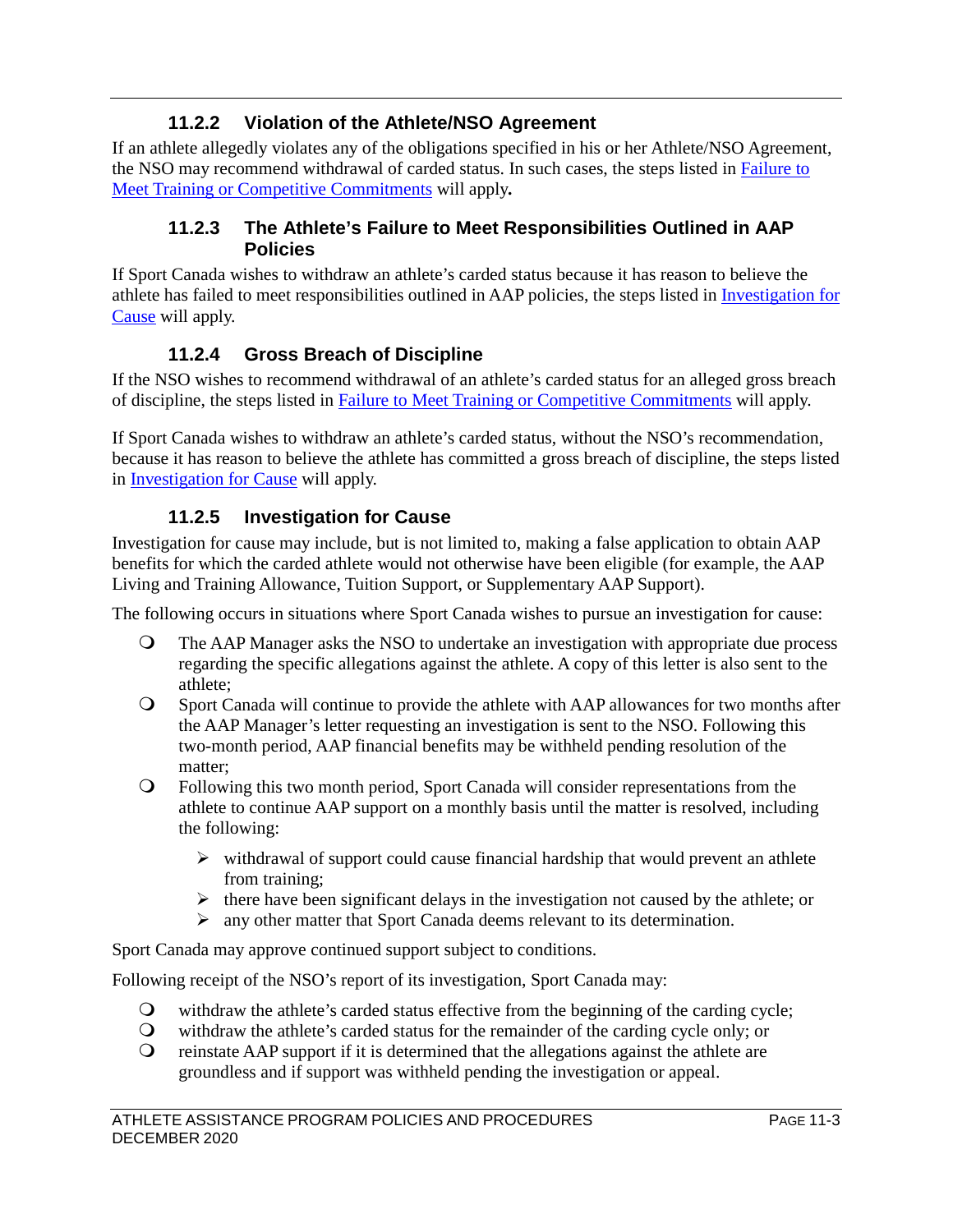If Sport Canada decides to withdraw carded status, the AAP Manager will notify the athlete of the allegations against them. The AAP Manager will also notify the athlete that they may make representations to Sport Canada stating the reasons why Sport Canada should not withdraw carded status. The athlete will also be advised that where there are valid reasons, a Sport Canada decision to withdraw carded status may be appealed by following the appeal procedures in [Section 13.](#page-46-0)

Sport Canada reserves the right to impose penalties for a false application above and beyond the immediate withdrawal of carded status. For example, Sport Canada may declare the athlete ineligible for AAP benefits for one full year from the time of the finding of a false application.

Athletes who have their carded status withdrawn because of a false application must refund any AAP benefits received. Furthermore, since NSOs endorse all AAP applications, NSOs are responsible for facilitating the refunding of AAP benefits by athletes in these circumstances.

### **11.2.6 Anti-Doping Rule Violations**

Athletes who are asserted to have committed an anti-doping rule violation by the Canadian Centre for Ethics in Sport (CCES), an International Federation, a Major Games Organization, the World Anti-Doping Agency or any other anti-doping organization, will have their carded status placed on hold pending resolution of the matter.

The AAP will advise the athlete of any such hold.

If it is determined that an athlete has committed and is sanctioned for an anti-doping rule violation, Sport Canada will withdraw that athlete's carded status from the date of the sport ineligibility.

**Note:** For more information on the anti-doping policy related to AAP funding, refer to **Section 12**.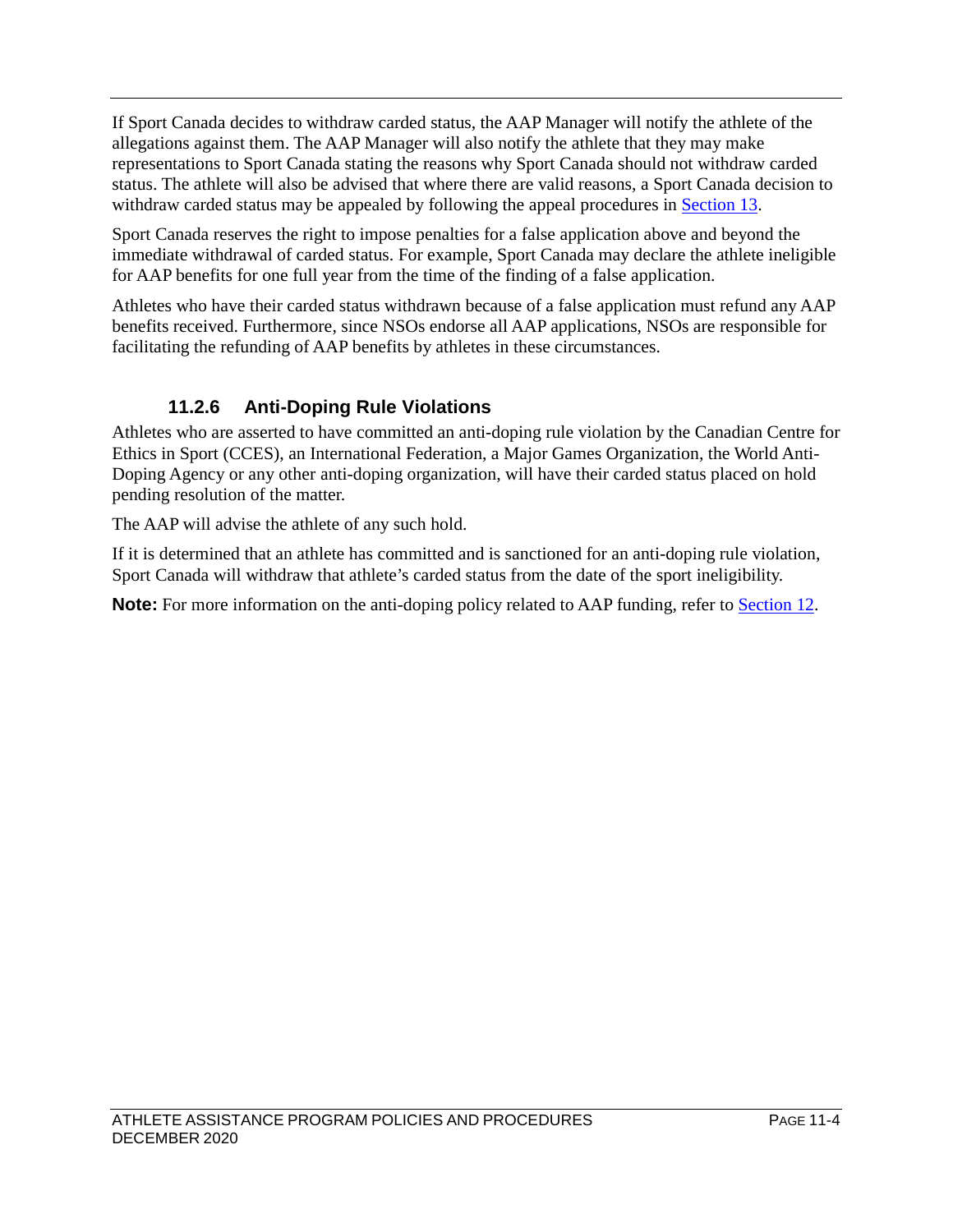# <span id="page-45-0"></span>**Section 12 Policy on Anti-doping and AAP Support**

This section describes the anti-doping policy related to Athlete Assistance Program (AAP) funding.

### **12.1 Policy**

Athletes must respect and comply with the [Canadian Policy Against Doping in Sport-2011,](https://www.canada.ca/en/canadian-heritage/services/sport-policies-acts-regulations/policy-against-doping-sport.html) as amended from time to time, and the Canadian Anti-Doping Program (CADP) of the Canadian Centre for Ethics in Sport (CCES) as a condition of funding under the AAP.

Furthermore, athletes must complete the CCES on line anti-doping education modules at the beginning of their carding cycle, and at times thereafter as required by Sport Canada. Failure to do so will result in AAP payments being withheld until requirements are completed.

It is the responsibility of the CCES to inform Sport Canada of an adverse analytical finding under the CADP or any other assertions by CCES that an athlete has committed an anti-doping rule violation.

It is the responsibility of the NSO to inform Sport Canada of all adverse analytical findings resulting from international testing or any other assertions that an athlete has committed an anti-doping rule violation.

If an athlete is asserted to have committed an anti-doping rule violation by CCES, an International Federation, a Major Games Organization, the World Anti-Doping Agency or any other anti-doping organization, AAP benefits will be placed on hold pending the determination of an anti-doping rule violation or until such time as a final ruling is made on any subsequent appeal.

If it is determined that no anti-doping rule violation occurred and there is no subsequent appeal, the athlete's AAP benefits will be reinstated from the date of the suspension of AAP funding.

Any athlete who has been sanctioned for an anti-doping rule violation pursuant to or recognized under the CADP or its predecessors resulting in a period of sport ineligibility of **less than two years**  is ineligible to receive any AAP support **while serving their sport ineligibility sanction, and is also**  ineligible to be nominated for AAP support during this time**.** 

Following the period of ineligibility for AAP support, the athlete must meet the published NSOapproved, AAP-compliant carding criteria for the carding cycle for which the athlete is applying for support including all other AAP eligibility requirements.

An athlete, who has been sanctioned for an anti-doping rule violation pursuant to or recognized under the CADP or its predecessors resulting in a **two year period of sport ineligibility or greater** and, where applicable, has not been reinstated, is **permanently ineligible** to receive any AAP support.

If an athlete's carding is withdrawn because of a finding that an anti-doping rule has been violated and the athlete is sanctioned with sport ineligibility, the athlete's carding cannot be allocated to another athlete during that carding cycle.

For more information on sanctions related to anti-doping, refer to Sport Canada's Anti-Doping [Sanctions.](https://www.canada.ca/en/canadian-heritage/services/ethics-sport.html)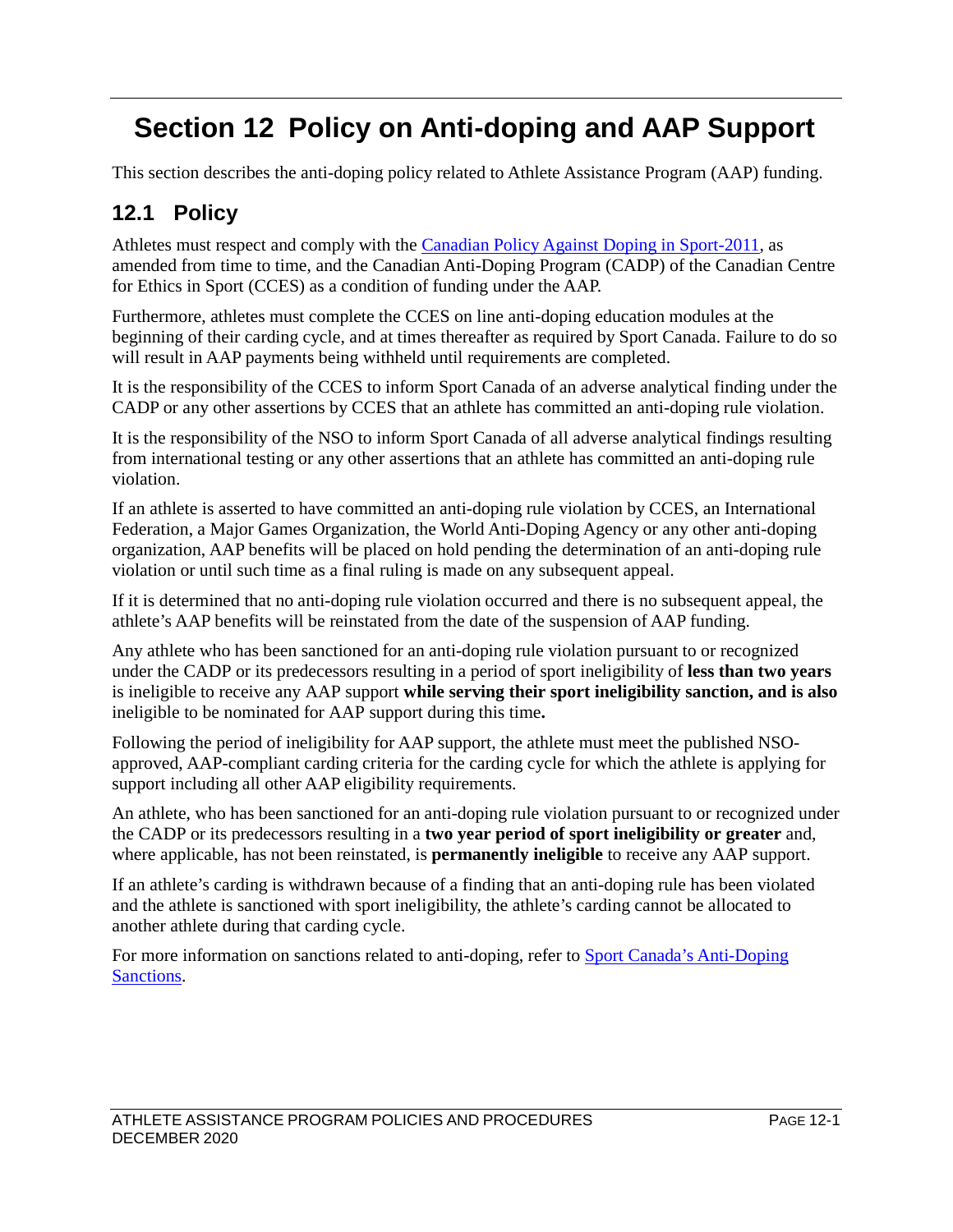# <span id="page-46-0"></span>**Section 13 Appeals Policy**

This section presents the appeals policy of the Athlete Assistance Program (AAP).

#### **Definitions**

For the purposes of this section:

- *AAP Decision* means a Sport Canada decision made under Section 6 [\(Application for and](#page-23-0)  [Approval of Cards\)](#page-23-0) or Section 11 [\(Withdrawal of Carding Status\)](#page-41-1);
- *Appeal* means a review of an AAP Decision requested by an athlete or a National Sport Organization (NSO). (If an athlete makes such a request, Sport Canada will so inform the NSO)

*Appeal* does not include an appeal of a National Sport Organization's AAP nomination/renomination decision or of a NSO's recommendation to withdraw carding. These NSO decisions may be appealed only through the NSO's review process, which includes an application to the Sport Dispute Resolution Centre of Canada.

*Appeal* does not include an appeal of the administrative process of returning *Irregular Nominations* to the NSO as described in Section 6 [\(Application for and Approval of Cards\)](#page-23-0). For greater certainty, *Appeal* does not include a review of a published NSO-approved, AAPcompliant carding criteria;

- *Panel* means the Sport Canada Senior Director of the Programs Division (who is the Chair of the panel), the Manager of High Performance Partnerships (High Performance and Major Games Division), and a Manager within the Programs Division, who together review Appeals of AAP Decisions;
- *Days* shall mean total days, including weekends or holidays.

### **13.1 Policy Statement**

Sport Canada is committed to a dispute-resolution system that is based on clear, consistent, and effective internal procedures for resolving disputes within Sport Canada.

### **Timing of Appeal**

An athlete or a NSO who wishes to appeal an AAP Decision shall have fifteen days from the communication of the decision for which the Appeal is being requested to initiate an appeal.

Any party wishing to initiate an appeal beyond the 15 day period must provide a written request stating the reasons for requesting an exemption from the requirement of the above paragraph. The decision to allow or not allow an appeal outside the 15 day period shall be at the sole discretion of the Sport Canada Senior Director of the Programs Division and cannot be appealed.

### **Requests for Appeal**

Requests for an appeal of an AAP Decision, together with the reasons why the athlete or NSO is requesting an appeal, must be directed to the Manager of the AAP, who will refer the matter to the Panel for a decision.

The Panel will first assess if there are grounds for an appeal. An appeal may only be heard if there are sufficient grounds for appeal. Grounds for appeal include, but are not limited to:

- a) Insufficient authority or jurisdiction as set out in the governing documents;
- b) Procedural fairness;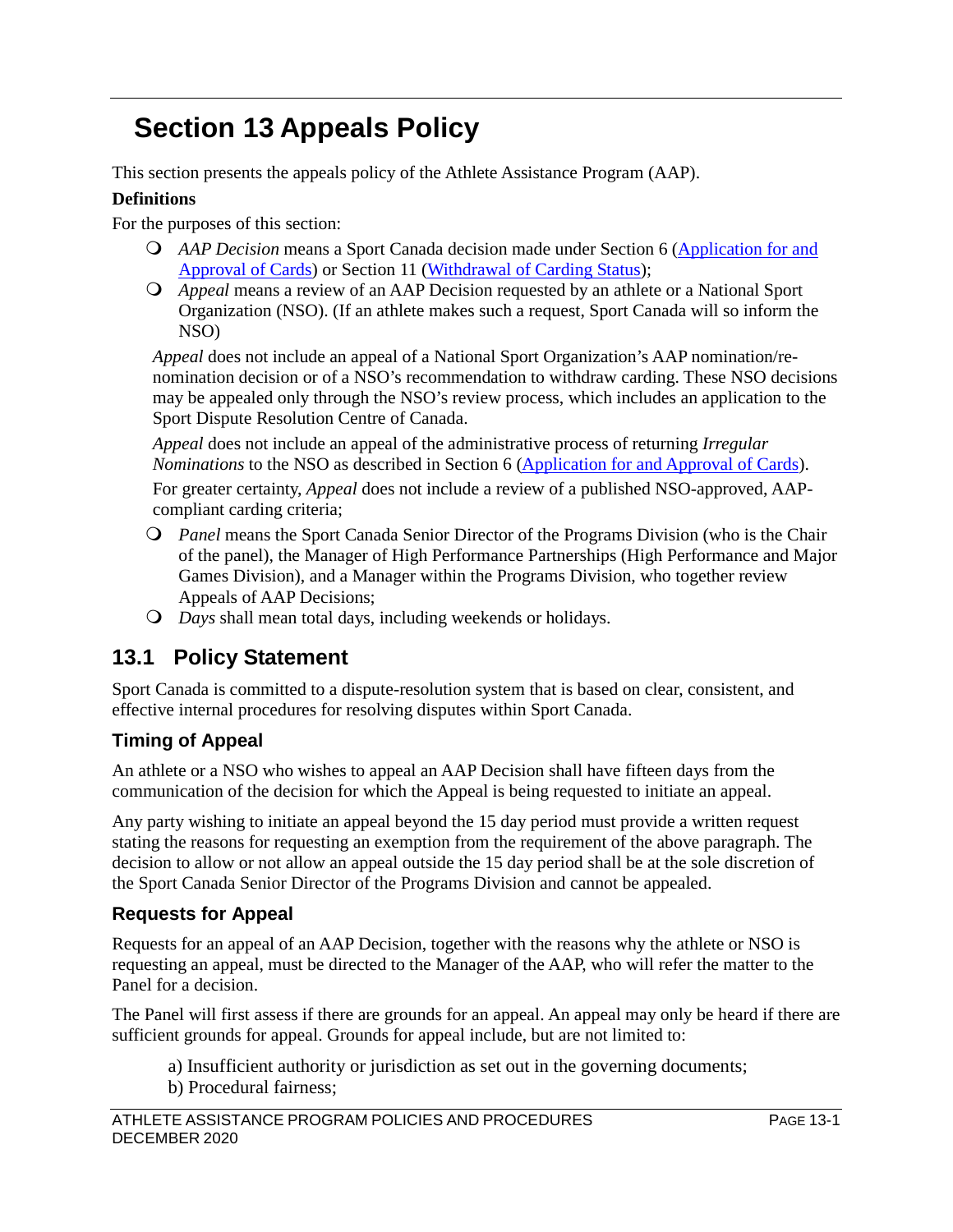c) Legitimate expectation.

The Claimant must demonstrate, on a balance of probabilities, that the Respondent has made a procedural error as described in the above 'grounds for appeal' and that this error had, or may reasonably have had, a material effect on the decision or decision-maker.

If the appeal is denied on the basis of insufficient grounds the Claimant will be notified, in writing, of the reasons for this decision. This decision may not be appealed.

### **Procedure for Documentary Appeal**

The appeal shall be held by way of documentary submissions. The Panel shall govern the appeal by such procedures as it deems appropriate, provided that the basic principles of fairness—the right to know the case to be met and the right to make a case in response—are respected:

- All parties are given a reasonable opportunity to provide written submissions to the Panel, to review the written submissions of the other parties, and to provide written rebuttal and argument; and
- The applicable principles and timelines set out above are respected.

#### **Information that may be Considered**

As a general rule, the Panel will consider only information that was before the original decision maker, namely the following:

- Information provided by the NSO in its annual AAP submission;
- Published NSO-approved, AAP-compliant carding criteria; and
- Sport Canada Athlete Assistance Program Policies and Procedures (this document).

At its discretion, the Panel may consider new information that is material and that was not available at the time of the original decision.

#### **Decision**

Within 30 days of concluding the Appeal, the Panel shall issue its written decision, with reasons. In making its decision, the Panel shall have no greater authority than that of the original decision-maker. The Panel may decide to void, vary or confirm the decision being appealed.

### **13.2 Recourse Against a Decision of the Panel**

An athlete or a NSO may seek recourse against a decision of the Panel only by applying for dispute resolution to the Sport Dispute Resolution Centre of Canada within 30 days of the communication of the decision that is being appealed.

The dispute resolution referred to in the previous paragraph will be conducted under the auspices of the SDRCC and pursuant to its Code of Procedure.

By applying for dispute resolution of a decision of the Panel before the SDRCC, the applicant agrees that all disputes regarding that decision shall be resolved through the SDRCC process and that he or she will not start any action or application for judicial review regarding any decision made by the Panel.

Notwithstanding any provisions of the SDRCC Code of Procedure, the decision being appealed may be set aside by the SDRCC arbitrator or by the SDRCC panel only if the athlete or NSO proves the following: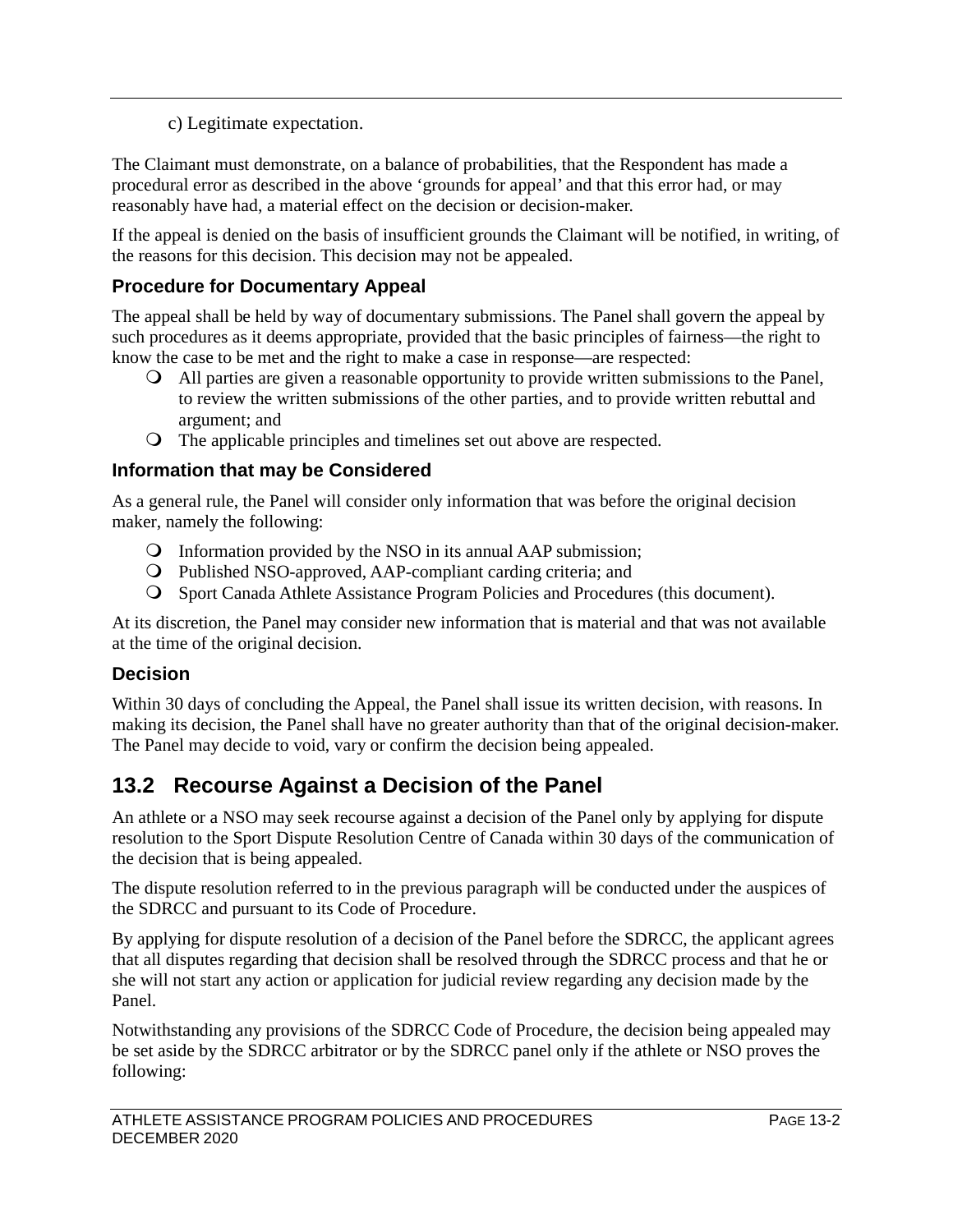- Sport Canada failed to act in accordance with the *Athlete Assistance Program Policies and Procedures*;
- Sport Canada failed to observe a principle of natural justice or procedural fairness; or
- The decision was based on an erroneous finding of fact made in a perverse or capricious manner or without regard for the material before it.

In cases where the decision being appealed is one taken by Sport Canada under Section 6 [\(Application for and Approval of Cards\)](#page-23-0), the decision being appealed may be set aside only if the athlete or NSO proves that such breach in the decision-making process had a material impact on the athlete's ability to meet the established carding criteria.

The jurisdiction of the SDRCC arbitrator or SDRCC panel is limited to making a decision on the existence of an error and, where there is such a finding, to returning the matter with written reasons for the finding to Sport Canada for a proper decision.

Sport Canada will reconsider the matter in accordance with the principles established by the decision of the SDRCC arbitrator or SDRCC panel and render a new decision. This new Sport Canada decision shall be final and binding upon the parties.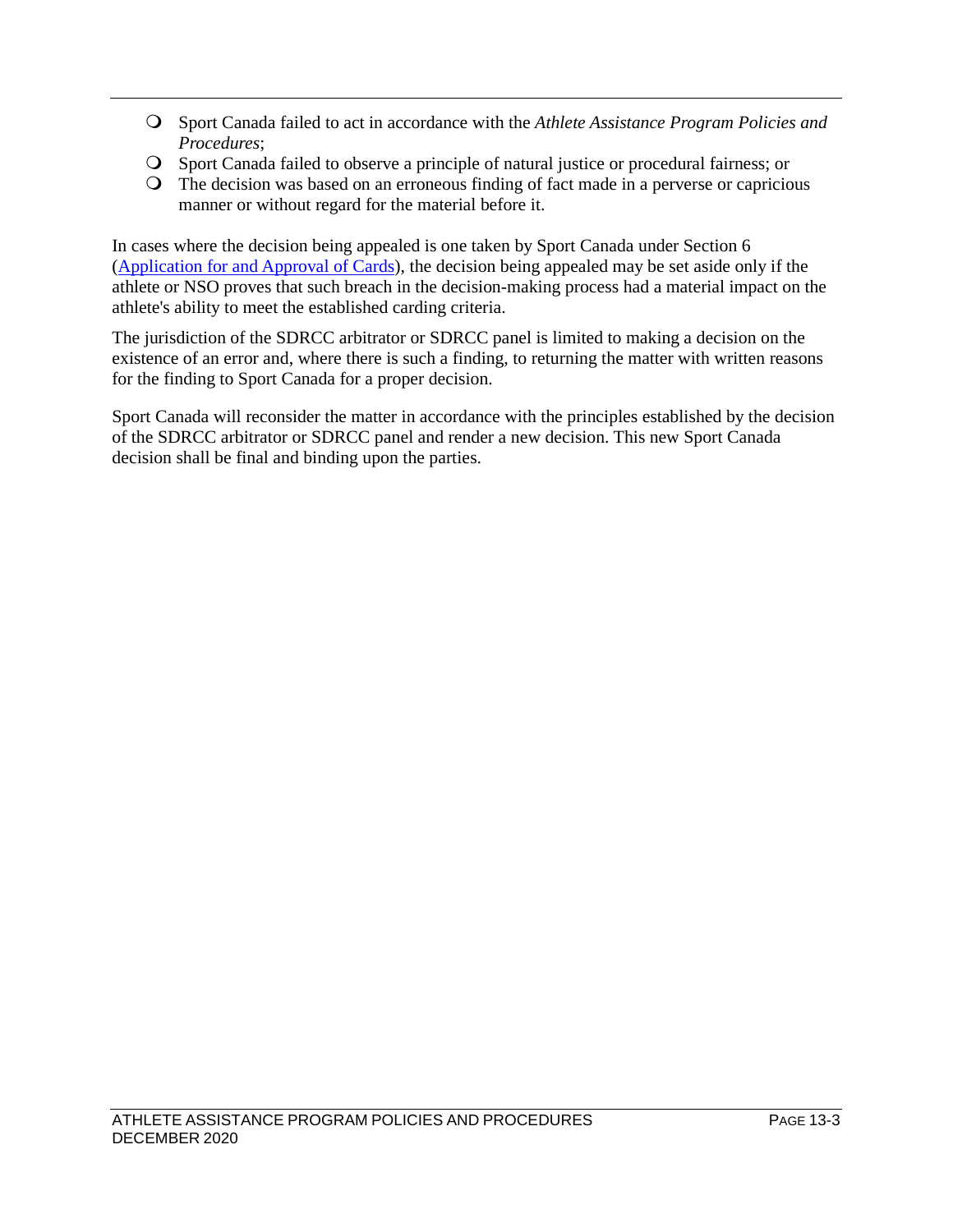## **Appendix A: Athlete Rationale Form - Individual Sports**

Athlete's name:

National Team Level:

Card Level Nomination:

Rationale for carding (which criteria did the athlete met):

Personal coach:

Training location:

University/school (if applicable):

Fitness testing results (if required for carding support):

How will the athlete's training be monitored?

National Team Coach's comments on the athlete's performance in the previous year and on the athlete's objective for upcoming year: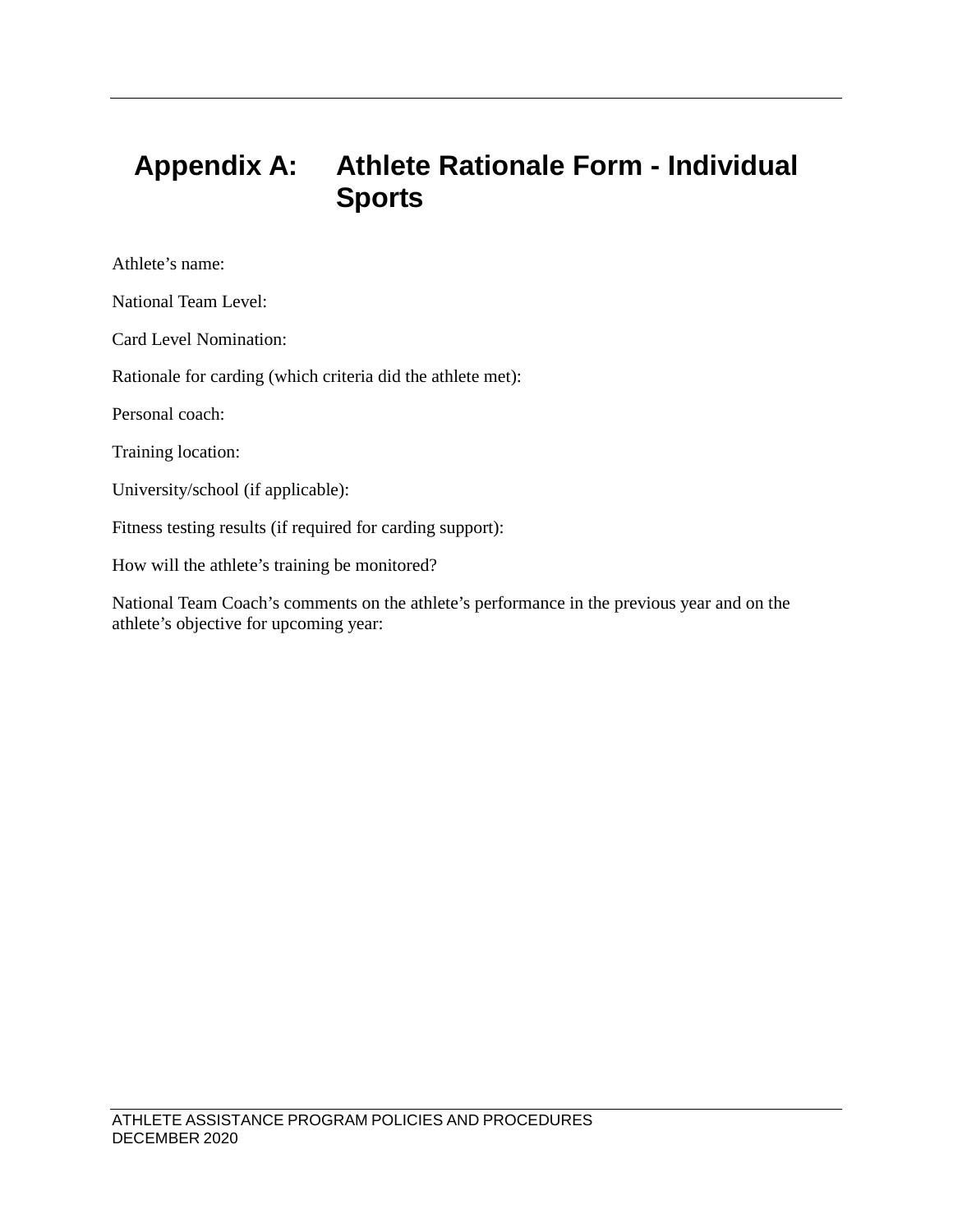## **Appendix B: Athlete Rationale Form - Team Sports**

| Athlete's name:                                            |         | <b>National Team Level:</b> |
|------------------------------------------------------------|---------|-----------------------------|
| Card Level Nomination:                                     |         | Number of months:           |
| Position & rank at position:                               |         |                             |
| Overall rank on team:                                      |         |                             |
| Personal coach:                                            |         |                             |
| Training location:                                         |         |                             |
| Club/team name:                                            | League: | Professional: Yes/No        |
| University/school (if applicable):                         |         |                             |
| International caps:                                        |         |                             |
| Fitness testing results (if required for carding support): |         |                             |
| How will the athlete's training be monitored?              |         |                             |

National Team Coach's comments on the athlete's performance in the previous year and on the athlete's objective for upcoming year: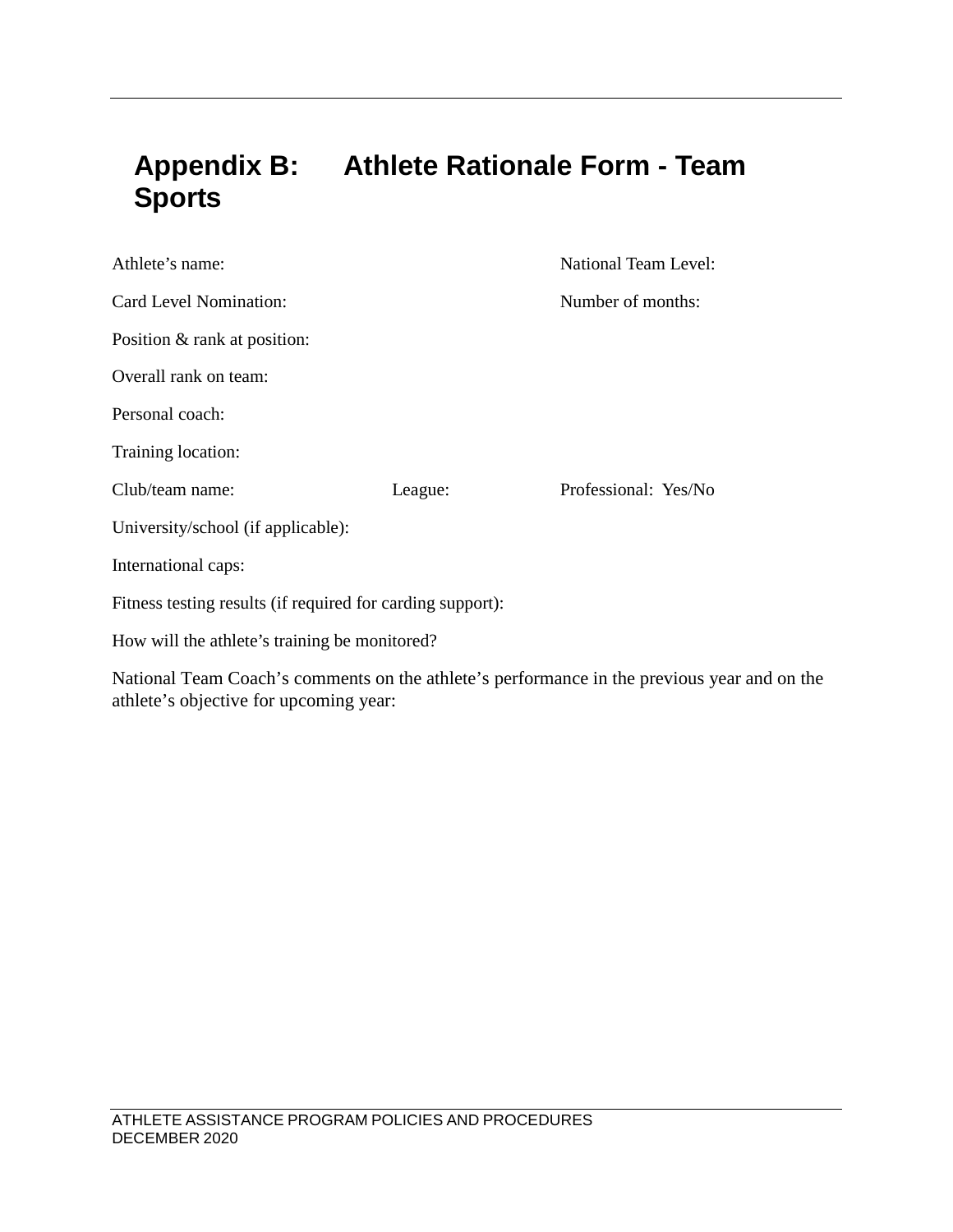# **Appendix C: MODEL Athlete/National Sport Organization (NSO) Agreement**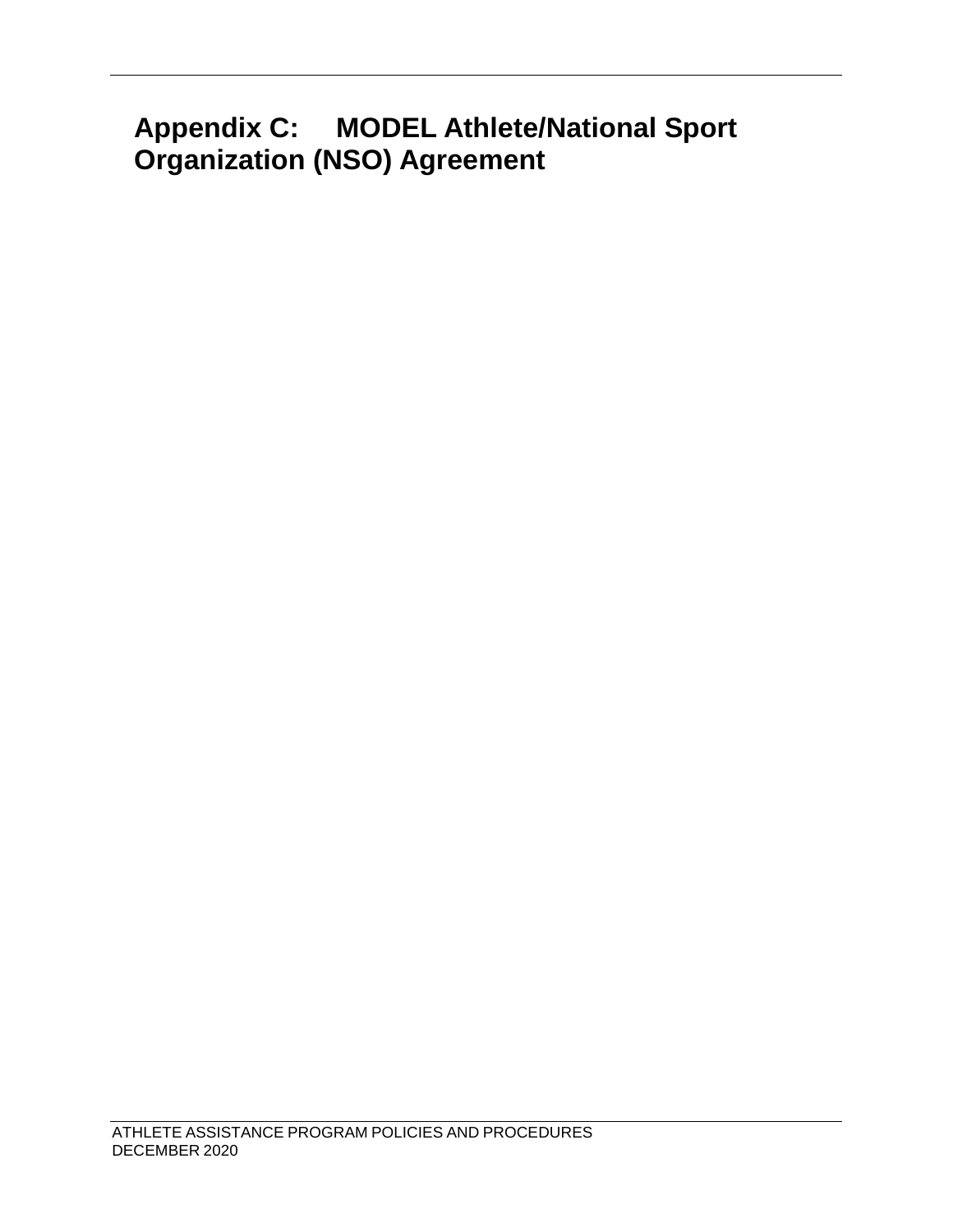### **Annotated**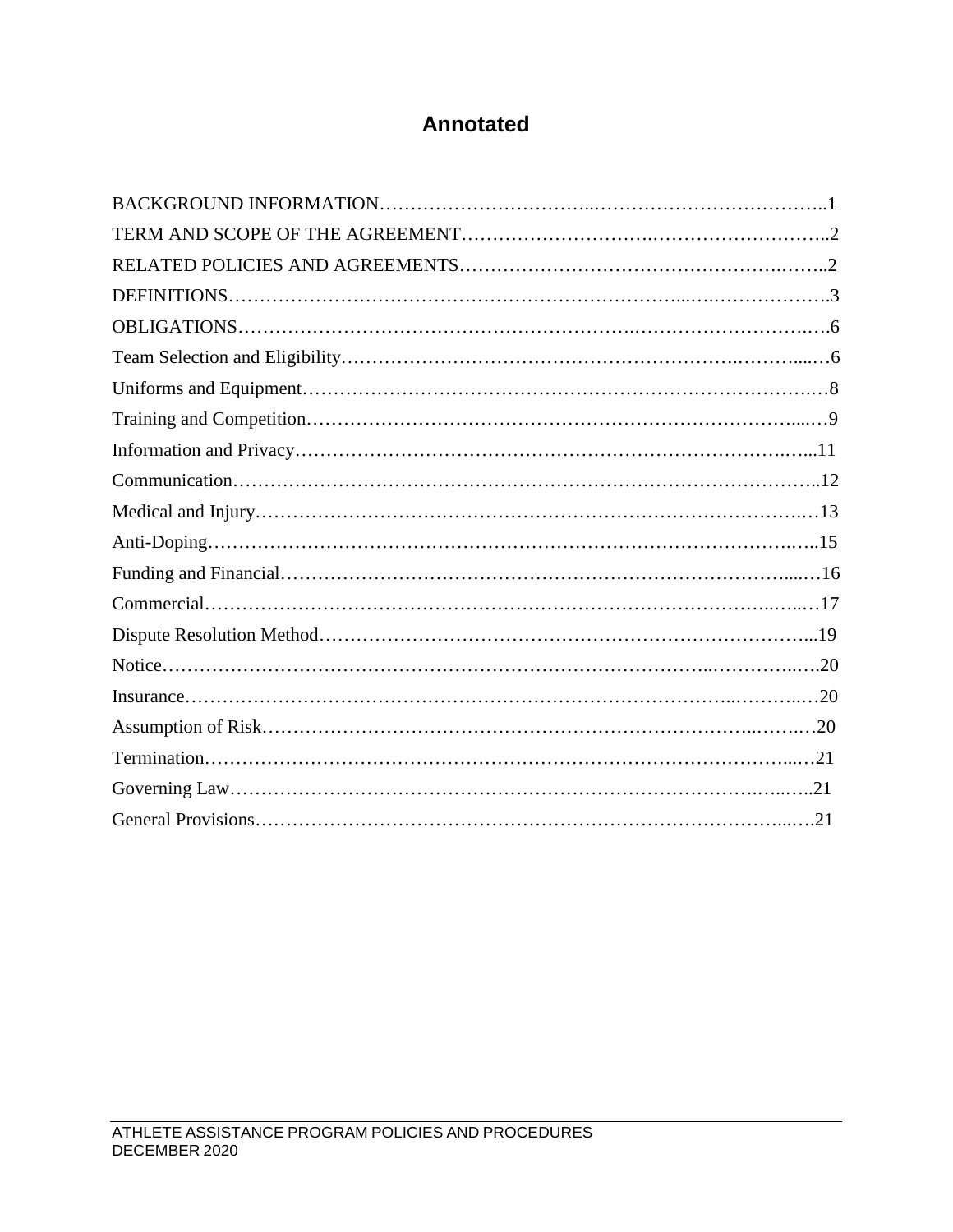| <b>BETWEEN:</b> | THIS AGREEMENT as of [ month ] [ day ], [ year ]                                                        |  |  |
|-----------------|---------------------------------------------------------------------------------------------------------|--|--|
|                 | [ NAME OF ATHLETE ], residing at:                                                                       |  |  |
|                 | <b>ADDRESS</b>                                                                                          |  |  |
|                 |                                                                                                         |  |  |
| AND:            | (the "Athlete")                                                                                         |  |  |
|                 | [ NAME OF NSO ], a registered Canadian amateur athletic<br>association having its registered office at: |  |  |
|                 | ADDRESS                                                                                                 |  |  |
|                 | (the "National Sport Organization" or "NSO")                                                            |  |  |

## <span id="page-53-0"></span>**BACKGROUND INFORMATION**

- A. The NSO is recognized by the [Name of International Federation ("IF")], Canadian Olympic Committee ("COC"), Canadian Paralympic Committee ("CPC"), and the Government of Canada as the national governing body for the sport of [sport].
- B. The NSO strives to deliver a world-leading program and enter a National Team into competition that achieves the best international results it possibly can.
- C. The Athlete has exceptional and unique knowledge, skill and ability in the sport of [sport] and wishes to compete for Canada as a member of the NSO's National Team.
- D. Execution of this Agreement means that both parties understand the mutual obligations set out in this Agreement, including their mutual responsibility to comply with requirements of external sport governance bodies including the International Olympic Committee ("IOC"), the International Paralympic Committee ("IPC"), the International Federation ("IF"), the Canadian Centre for Ethics in Sport ("CCES") and the World Anti-Doping Agency ("WADA").
- E. The Sport Canada Athlete Assistance Program (the "AAP") requires these mutual obligations to be stated in a written agreement to be signed by the NSO and the Athlete who applies for assistance under the AAP.

IN CONSIDERATION OF THE MUTUAL OBLIGATIONS CONTAINED IN THIS AGREEMENT, THE PARTIES AGREE AS FOLLOWS: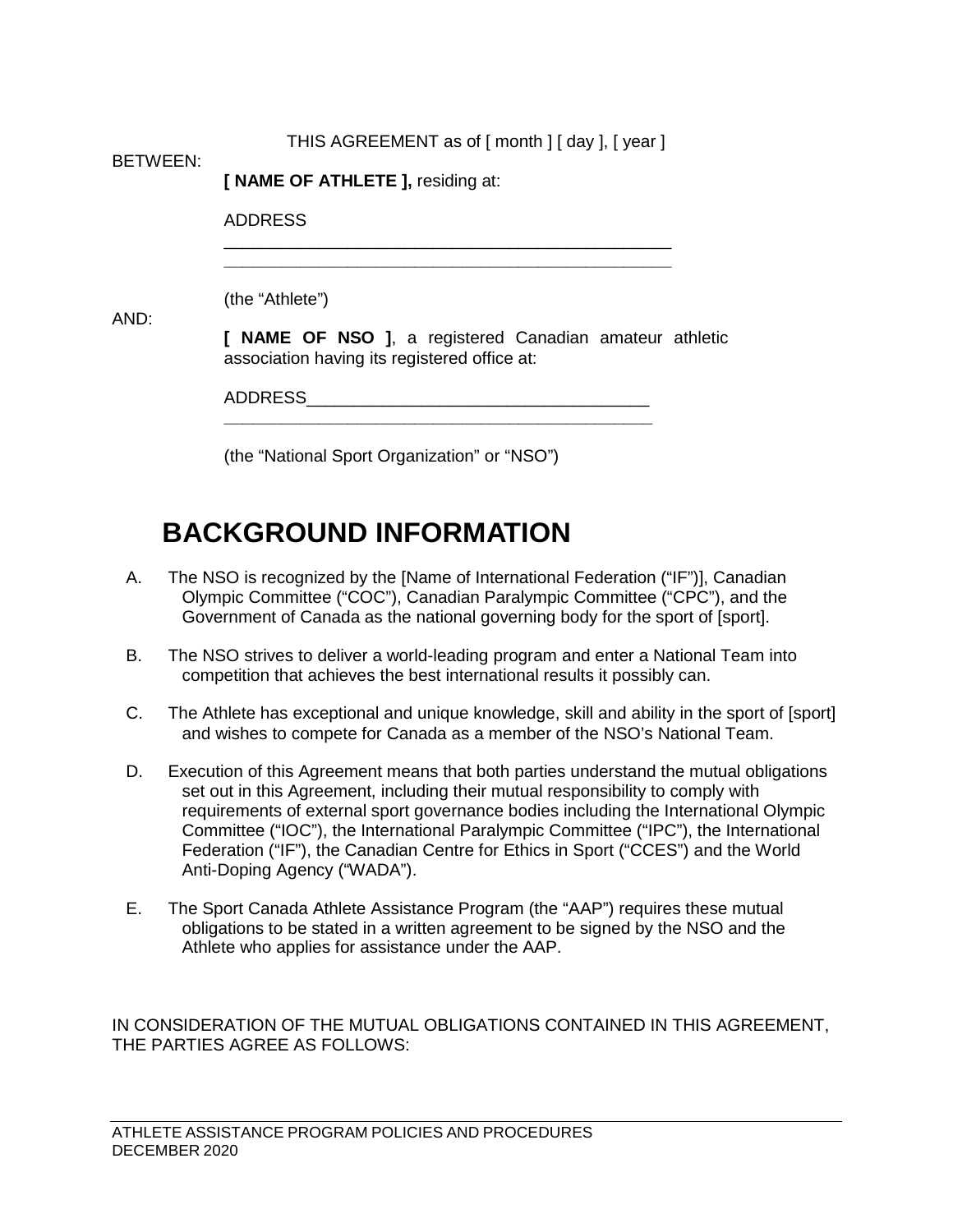# <span id="page-54-0"></span>**TERM AND SCOPE OF THE AGREEMENT**

- 1. This Agreement is effective from [Month day, year] to [Month day, year].
- <span id="page-54-1"></span>2. The Athlete is a member of the National Team for the duration of this Agreement.

# **RELATED POLICIES AND AGREEMENTS**

- 3. The parties agree that the policies and agreements listed in this section are integral to the Athlete and NSO relationship and are contained as appendices to this Agreement. The NSO agrees to make these available to the Athlete, either online or in hardcopy, and the Athlete agrees to follow these policies:
	- (a) NSO Anti-Doping Policy;
	- (b) NSO Injury Status Policy;
	- (c) NSO Code of Conduct;
	- (d) NSO Discrimination and Harassment Policy;
	- (e) NSO Equipment Information;
	- (f) NSO Fee Schedule;
	- (g) NSO Governance Policies;
	- (h) NSO Insurance Policies;
	- (i) NSO Notice of Appeal;
	- (j) NSO Relocation Policy;
	- (k) NSO Social Media Policy;
	- (l) NSO Trust Policy;
	- (m) NSO Appeals Policy;

From time to time, the NSO's existing policies may be updated or changed and the Board of Directors of the NSO may approve new policies. This Agreement contains the most recent policies at the time of signing. The NSO will inform the Athlete of any changes to its policies and agreements, and will always have the most current version of its policies available through the usual communications of the NSO.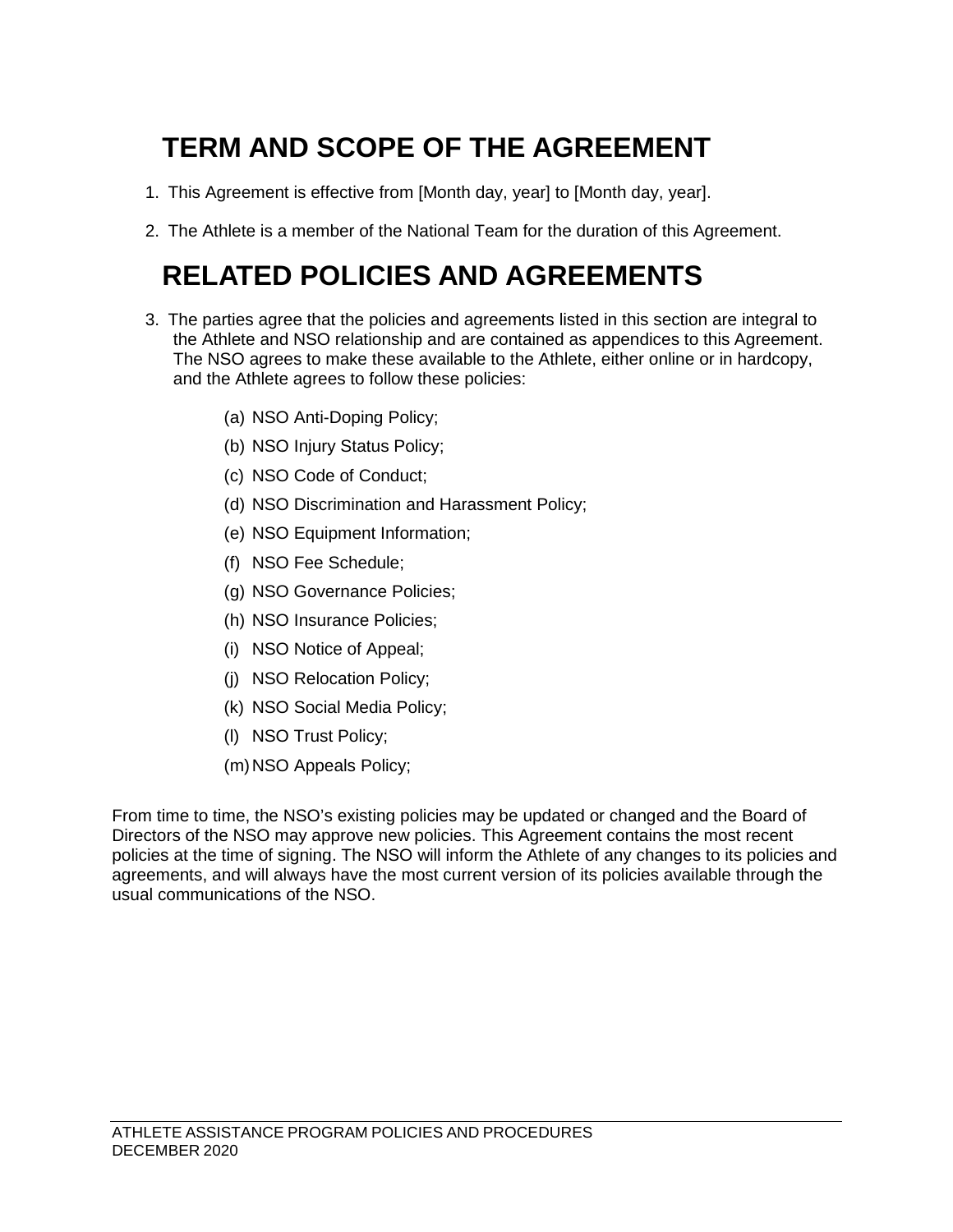# <span id="page-55-0"></span>**DEFINITIONS**

#### 4. Unless otherwise stated, in this Agreement:

"**AAP**" means Sport Canada's Athlete Assistance Program; also referred to as "carding"; **"Agreed Upon Training Plan"** means a schedule of mandatory training programs and competitions tailored to the individual needs of the Athlete to progress towards achieving agreed upon objectives and goals of the Athlete and National Team;

"**Agreement**" means this written agreement;

"**Athlete**" means one of the parties to the Agreement, listed above;

"**Athlete Commercial Agreement**, or **ACA**" means a separate and optional contract entered into between the NSO and Athlete detailing obligations of the parties in furthering their commercial and non-commercial mutual interests;

**"AthletesCAN"** means the association of Canada's National Team athletes; "**Athletes' Council**" means a group of Athlete Representatives, usually from diverse genders, disciplines and classifications, governed by written or unwritten terms and elected or selected to meet, discuss and communicate positions and feedback representing all athletes in the sport governed by the NSO;

"**Athlete's Emergency Contact**" means a person designated by the Athlete to the NSO, such as a parent, close family member, close friend or spouse, who the NSO will contact in the event of an emergency;

"**Athlete Representative**" means the athlete or athletes elected or selected to act as a representative of all athletes within the sport governed by the NSO at decision-making bodies such as the NSO's committees or the NSO's Board of Directors, and may include Athletes' Council members;

"**Athlete Sponsor**" means any entity, whether characterized by Athlete as a sponsor, supplier, licensee or otherwise, with whom the Athlete has a contract to use, market, advertise, or promote their products or services;

"**Banned Substance**" means those substances and methods listed in the Canadian Centre for Ethics in Sport's list of "banned and restricted Doping Classes and Methods" with any such additional substances as may from time to time be added to the said list by the various governing bodies of the sport, the NSO, or such other recognized body having at the time jurisdiction over the sport;

"**Business Day**" means Monday through Friday, from 9am to 5pm Eastern Time, and excludes weekends and public holidays;

"**CADP**" means the Canadian Anti-Doping Program;

"**CCES**" means the Canadian Centre for Ethics in Sport;

"**COC**" means the Canadian Olympic Committee;

"**CPC**" means the Canadian Paralympic Committee;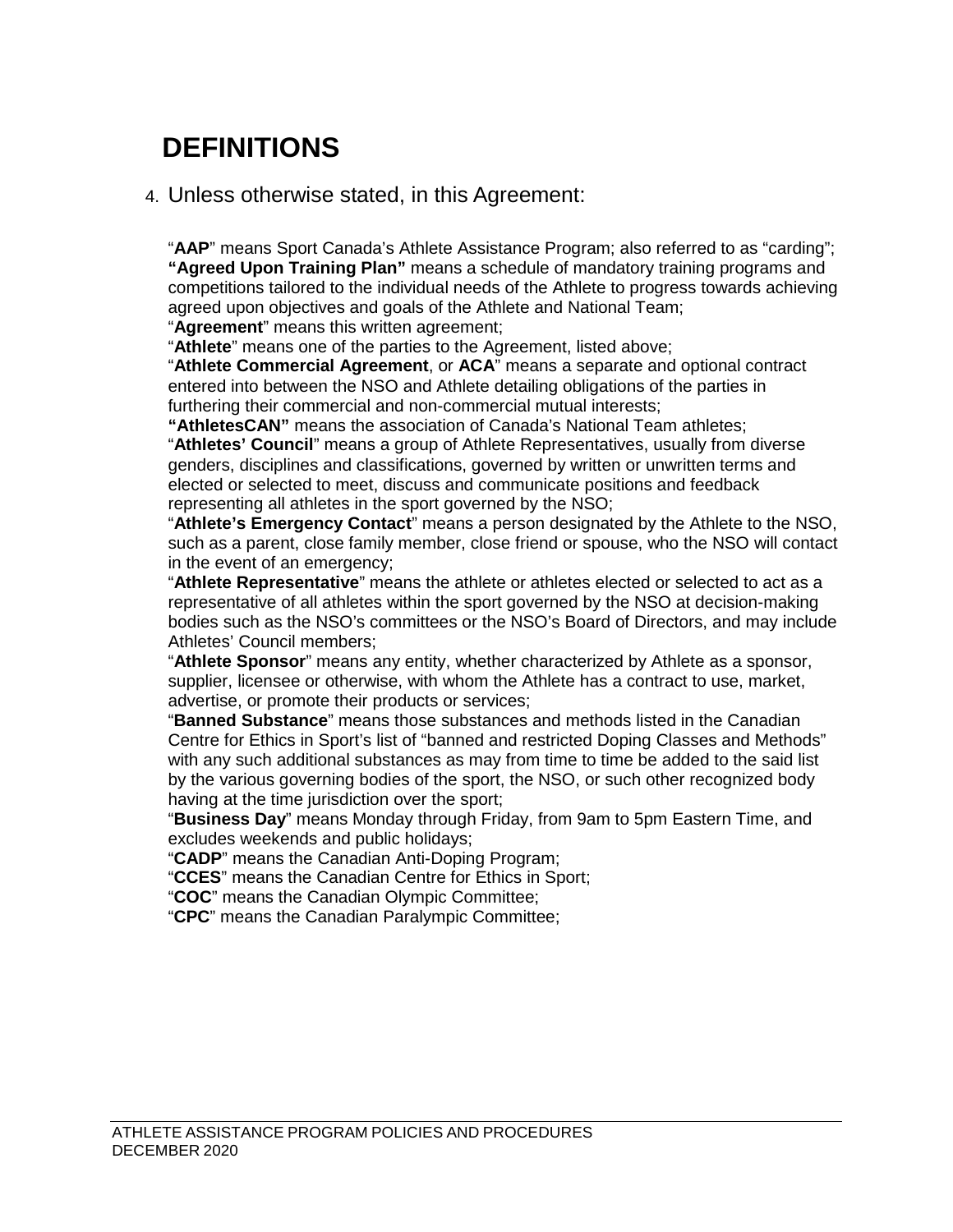"**Default Notice**" means a written document given by one party to this Agreement to the other party that outlines particulars of an alleged default (failure to conform to obligations under this Agreement) and how the situation can be remedied. Providing Default Notice is the first step in the dispute resolution procedure (see the Dispute Resolution Method section);

"**Designated Contact**" means the individual designated by the NSO as the Athlete's main contact for questions, concerns and communication regarding this Agreement; "**Fee Schedule**" means the schedule of when an Athlete will have to pay any fees or costs associated with participation on the national team, and the amount; "**HPD**" means High Performance Director;

"**HPP**" means High Performance Program;

"**IF acronym**" means the [**IF name**], which is the International governing body for the sport of [sport];

"**IF**" means the International Federation, which is the [**IF name**];

"**IOC**" means the International Olympic Committee;

"**IPC**" means the International Paralympic Committee;

"**IST**" means Integrated Support Team and is a multi-disciplinary team of sport science, sport medicine and sport performance professionals including experts in exercise physiology, mental performance, biomechanics, performance analysis, nutrition, strength, conditioning, medicine, physical therapy, massage therapy, and sport administration;

"**Major Games National Team**" means the athletes, coaches and necessary support staff selected to form a Canadian team for an Olympic, Paralympic, Commonwealth, Pan or Parapan American, or Federation international du sport universitaire (FISU). This term is not limited to athletes receiving AAP; [NOTE: This type of separate team identifier could be included for other events such as world cups, tours, etc. under a different name.]

"**Marketing Rights**" means promotional and advertising rights to photographs, video or film images, or other likenesses or images of the Athlete, Athlete's image, voice, name, personality, likeness and fame gained in **[specific sport]** as a member of the NSO National Team to promote the NSO and its high-performance program and athletes, and includes all Athlete images whether captured in competition, training or other NSO Sanctioned Activities used in any media whatsoever (print, video, digital, social, etc.);

"**National Team**" means the athletes, coaches and necessary support staff selected to form a Canadian team for an international competition (may include World Cups, international opens, or other particularly meaningful events). This term is not limited to athletes receiving AAP;

"**Non-Commercial Use**" means any use of Marketing Rights by the NSO solely for the purposes of promoting the NSO using NSO marks on a stand-alone basis, or in conjunction with non-commercial third parties such as [Int'l Federation] marks or NSO/IF event marks, but not affiliated or attached to any NSO partner promotion, activation or activity;

"**NSO Sanctioned Activities**" means all NSO training camps, competitions, fitness testing, NSO or IF technical meetings, press conferences, fundraising activities, meet and greets and personal appearances/promotional days;

"**NSO Sponsor**" means any entity, whether characterized by NSO as a sponsor, supplier, licensee or otherwise, with whom the NSO has a contract to use, market, advertise, or promote their products or services;

"**Personal Equipment**" means equipment provided by the Athlete or the Athlete Sponsor;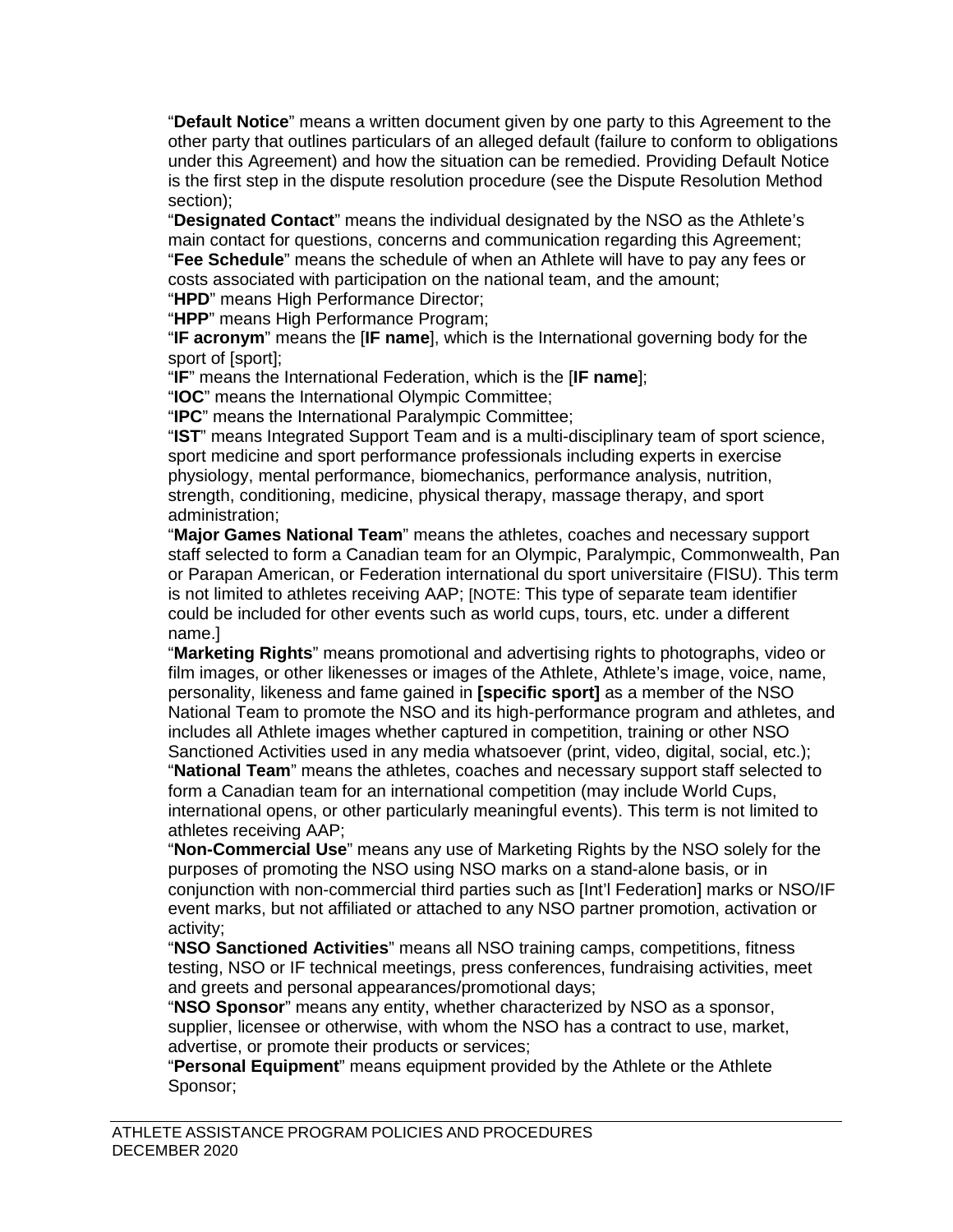"**Personal Information**" means information collected about an identifiable individual, which may include information concerning:

- (a) the physical or mental health of an individual;
- (b) any health service provided to an individual; or
- (c) the donation by the individual of any body part or any bodily substance of the individual or information derived from the testing or examination of a body part or bodily substance of the individual.

"**Privacy Officer**" means the person responsible for privacy within the NSO; ["**Progress Report Form**" or other name] means the document provided to the Athlete by the NSO to track the status of progress of the Athlete's yearly training plan on a [monthly] basis;

"**Team Uniform and Equipment**" means uniform and equipment provided by the NSO or through an NSO Sponsor;

"**SDRCC**" means the Sport Dispute Resolution Center of Canada;

"**WADA**" means the World Anti-Doping Agency.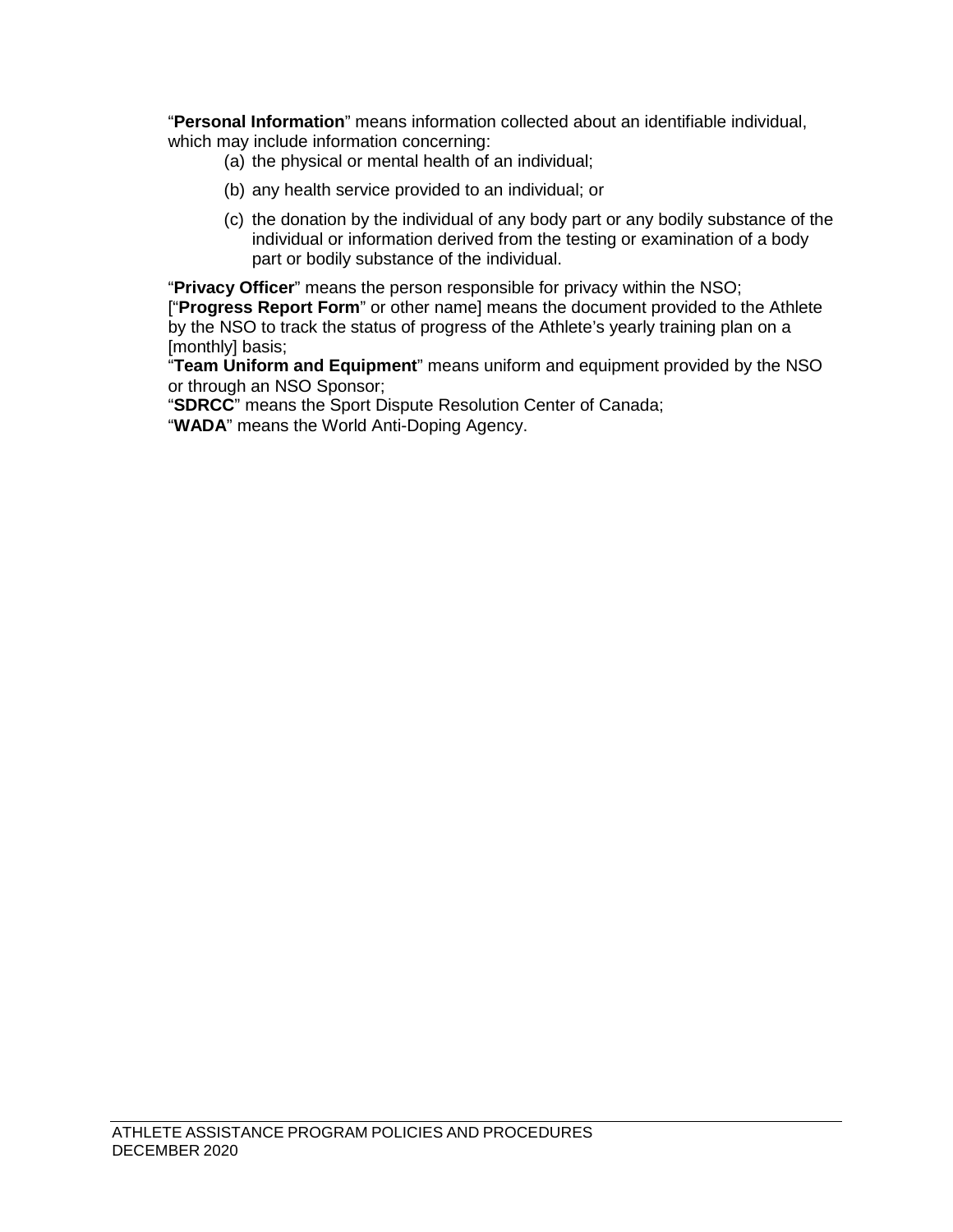## <span id="page-58-1"></span><span id="page-58-0"></span>**OBLIGATIONS Team Selection & Eligibility**

This section of the Agreement addresses general eligibility requirements and how a team is selected. Eligibility refers to whether an athlete is qualified for, or allowed to take part as a member of a specific team that is managed by the NSO based on certain criteria. Team selection is the specific process by which any given team is selected, for example, for a specific competition. Competition-specific selection criteria can be found at the link provided in this section.

As a general principle, it is important to have clearly outlined terms as to how teams are selected to ensure that prospective team members understand how they will be selected and can prepare accordingly. The more ambiguity or vague language that a set of criteria has, the more likely that there will be confusion, which can lead to disputes between an Athlete and an NSO.

At section 5(h), the NSO is required to conduct selection of members in conformity with "generally accepted principles of natural justice and procedural fairness." These are legal terms, which give rights to groups and individuals who are affected by the decisions made by a decision-making body, in this case, the NSO. For example, if an Athlete is not selected to a team, the Athlete should clearly understand why that is the case. They have a right to know the reasons for the decision. Another example is that an Athlete should have the right to appeal a decision where they believe the decision was made unfairly, with bias, or having improperly applied the criteria. While these legal concepts are nuanced and complex when they are applied, the most important thing for the Athlete to understand is that they have rights when the NSO's decisions affect them, and should not hesitate to ask questions if they believe they have been unfairly treated during team selection, or in any other situation.

This section also explains that the NSO is responsible for identifying how an Athlete can stay on the specific team once they are chosen. If the NSO's obligations in this section and requirements in a given selection policy are not followed, an Athlete can file a Notice of Appeal by the appropriate deadline pursuant to the [name of NSO Appeals Policy].

It is important that the Athlete also understands their responsibilities under this section. The Athlete is responsible for reading all information on team selection and eligibility provided by the NSO. Additionally, the Athlete may be responsible for remaining in "good standing" as per the eligibility criteria and per the rules/policies of the NSO, which can be found on the NSO's website and as an appendix to this Agreement. For example, if the Athlete has to miss a competition or training camp for a legitimate reason, they must inform the NSO to ensure that they will not be penalized and/or jeopardize their standing on the team.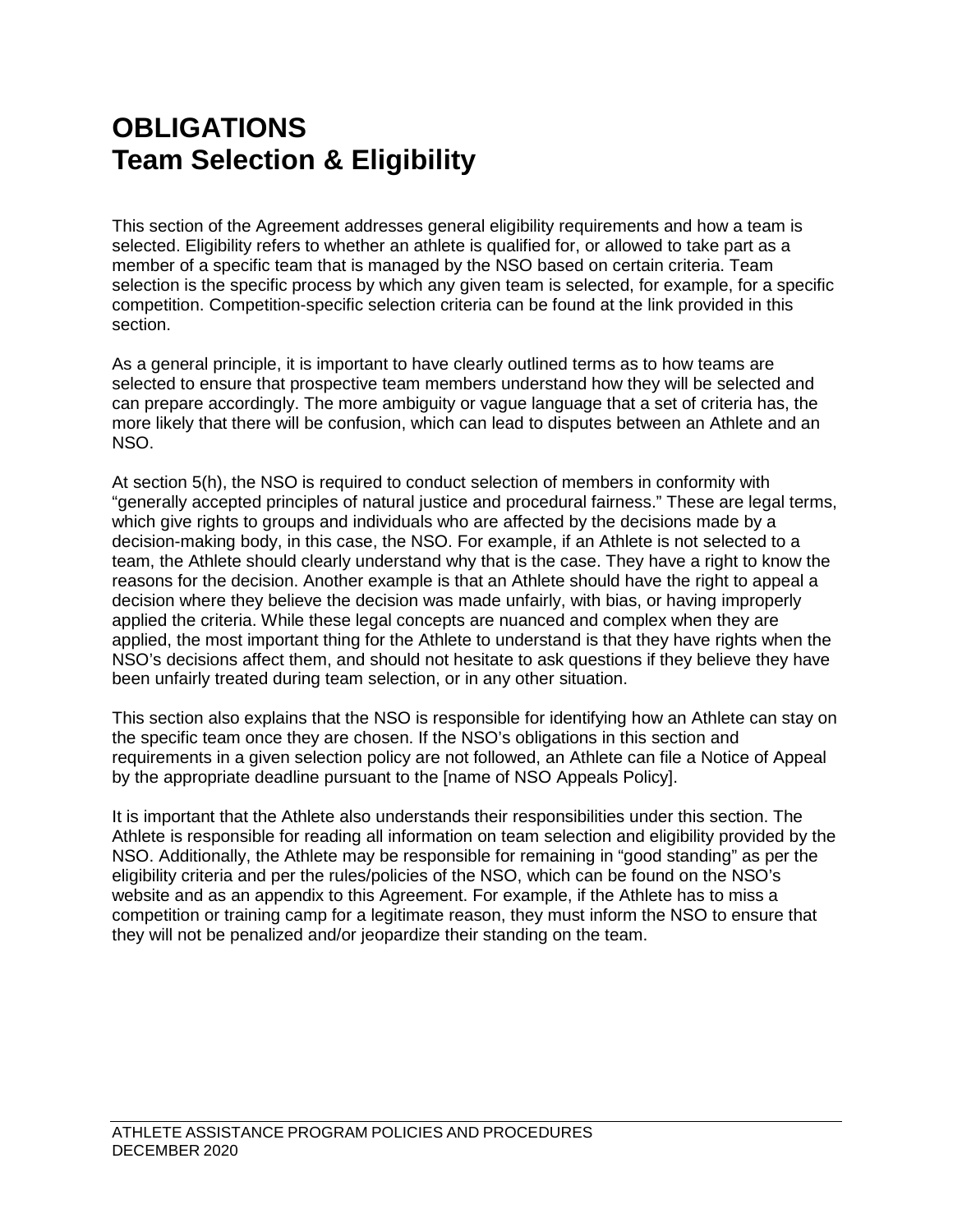- 5. The NSO will:
	- (a) organize, select and operate teams of athletes, coaches and other necessary support staff as part of National Teams to represent Canada in the sport of [sport] throughout the world;
	- (b) publish team selection and eligibility criteria for all National Teams at least three months before the selection of a particular National Team;
	- (c) publish team selection and eligibility criteria for all Major Games National Teams at least eight months before the selection of a Major Games National Team;
	- (d) communicate the team selection and eligibility criteria by [posting it online at: [NSO website DIRECT link] and publish this link in the usual communications of the NSO (for example, by e-mail, press release and social media) in accordance with this Agreement; [NOTE: As best practice we recommend including these types of documents in the appendix as well as posting them on the NSO website and distributing via usual NSO communications.]
	- (e) post its policies, rules and regulations at: [NSO policy website DIRECT link];
	- (f) not make changes to any policies, rules and regulations regarding an athlete selection while the selection process is underway;
	- (g) publish any changes to its rules and regulations through the usual communications of the NSO (for example, by e-mail, press release and social media) in accordance with this Agreement;
	- (h) conduct selection of members to all National Teams in conformity with the published selection criteria, process and generally accepted principles of natural justice and procedural fairness;
	- (i) notify athletes individually of selection or non-selection to NSO teams and provide reasons;
	- (j) protect the Athlete's eligibility for national and international competition by educating the Athlete about applicable and potentially applicable eligibility requirements of the NSO, IF or other party and informing the Athlete if any proposed activity, communicated by the Athlete to the NSO, appears to be in violation of such eligibility rules; and
	- (k) within all applicable timelines, register the Athlete or perform all necessary tasks for the Athlete to compete at all IF, IOC or IPC sanctioned events that the Athlete is entitled to compete at, and agrees to compete at, subject to this Agreement and duly published NSO eligibility and selection criteria for National Teams or Major Games National Teams.
- 6. The Athlete:
	- (a) warrants that he or she is a Canadian citizen, or is otherwise eligible to compete representing the NSO and Canada. If the Athlete's status changes, the Athlete will immediately inform the NSO's Executive Director or Designated Contact**;**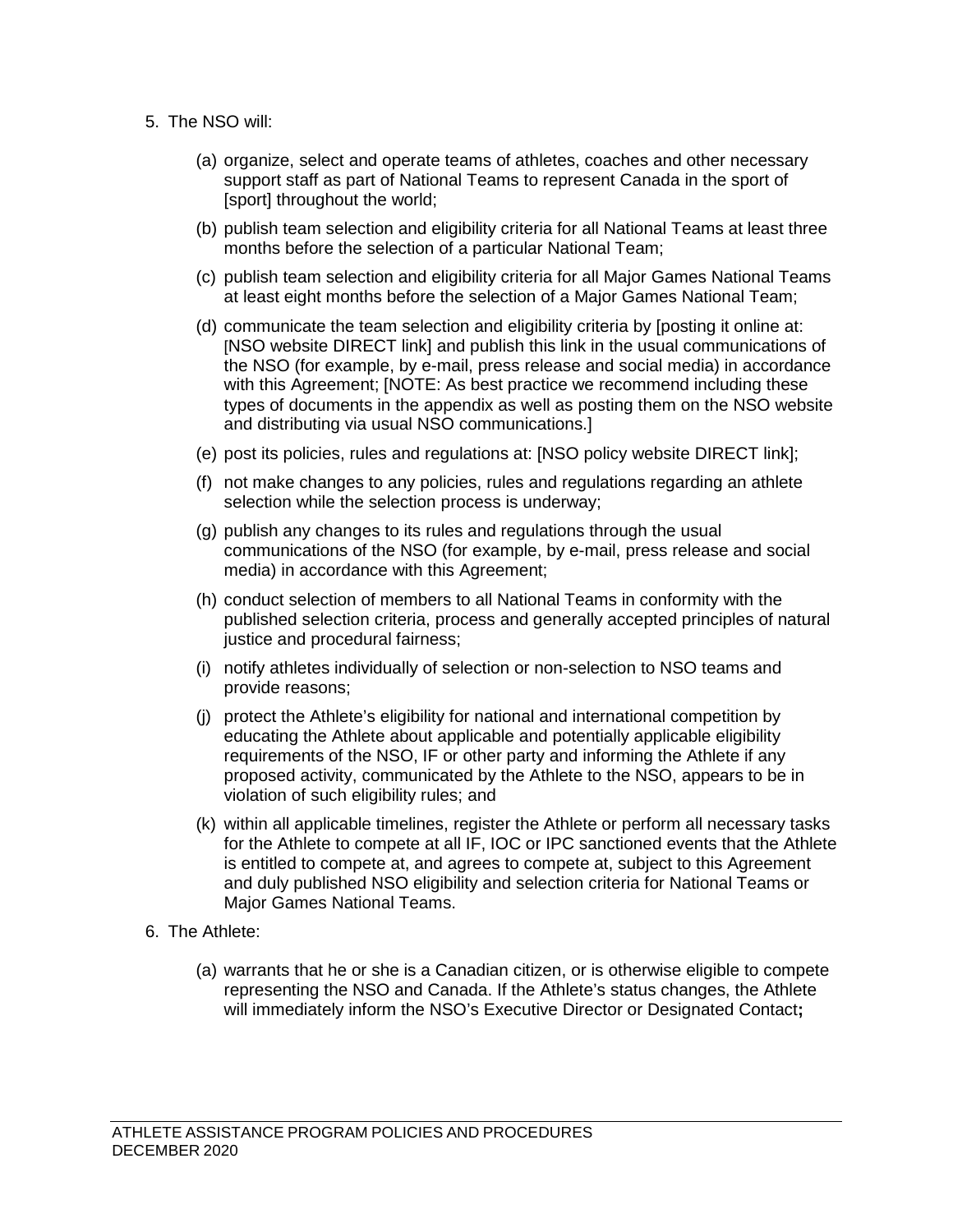- (b) will make best efforts to be aware of and comply with all policies, rules and regulations of the NSO, which may change from time to time and are posted online at: [NSO policy website DIRECT link], and are further communicated to the Athlete with an obligation on the Athlete to provide receipt of the communication;
- (c) will make best efforts to be aware of and comply with all NSO, IF or other applicable eligibility requirements; and
- (d) will notify the Designated Contact immediately of any circumstance which may affect their eligibility, for example, an injury or other legitimate reason that will prevent the Athlete from attending an event for which they have been selected.

## <span id="page-60-0"></span>**Uniforms and Equipment**

This section indicates what uniforms, equipment and apparel the Athlete is required to wear and at which times, and who will pay for it. Terms in this section of the Agreement will explain when the uniforms, equipment and apparel will be acquired, when and how it is to be worn, and whether the Athlete must return any of it upon the expiration of this Agreement.

Regarding sponsorship, the NSO may seek to obtain the right to put sponsor or commercial logos on the uniform, equipment, or apparel. This section may also articulate guidelines that prohibit the Athlete from displaying personal sponsorship logos on the uniform, equipment, or apparel. If an Athlete has their own sponsors, Sport Canada requires carded athletes and recommends for non-carded athletes, that they have a separate Commercial Agreement with the NSO that is separate from this general agreement.

If for health, safety or performance reasons, the Athlete wishes to wear competition attire that is not provided by the NSO, this section will indicate what is permitted and/or the steps the Athlete must take to secure this allowance.

- 7. The NSO will:
	- (a) pay for and provide Team Uniform and Equipment for National Team events or designate such items to be provided by an NSO Sponsor;
	- (b) seek feedback from the Athlete Representatives and/or Athletes' Council and the Athlete regarding the Team Uniform and Equipment, including material and design at least two (2) weeks before such items are ordered by the NSO or NSO Sponsor;
	- (c) implement the Team Uniform and Equipment feedback, subject to criteria appropriate in the circumstances including level of consensus among athletes, cost, available options and timelines; and
	- (d) pay for and modify Team Uniform and Equipment if the parties agree a modification is required to accommodate a reasonable need of the Athlete including a disability or performance need. A reasonable modification request will not be withheld.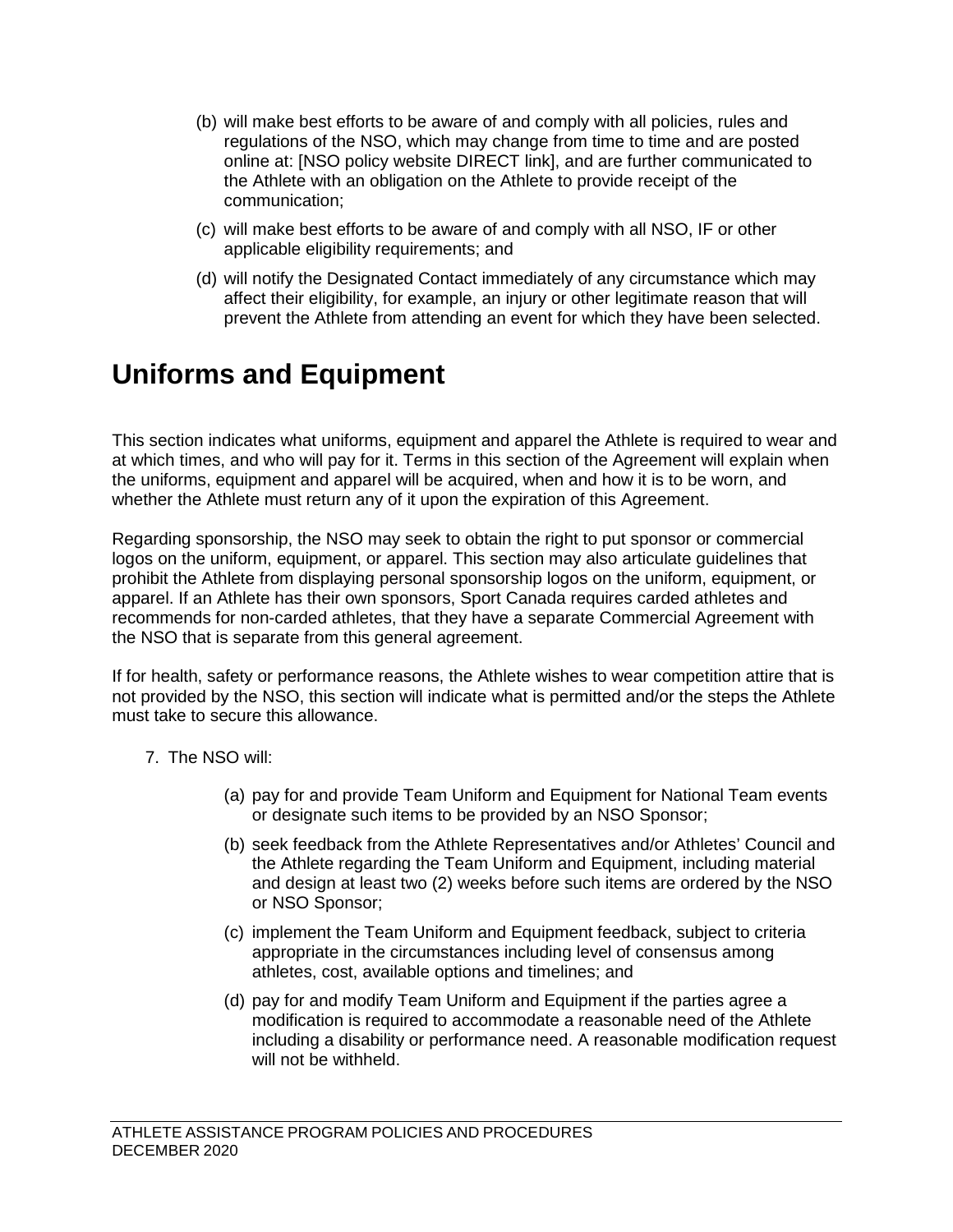- 8. The Athlete will:
	- (e) wear and/or use the Team Uniform and Equipment [define expectations either here or within a separate Dress Code appendix];
	- (f) provide feedback to the NSO regarding the Team Uniform and Equipment, including material and design at least one (1) week before such items are ordered by the NSO or NSO Sponsor; and
	- (g) communicate any required modifications to the Designated Contact before or when the NSO seeks Team Uniform and Equipment feedback and provide evidence of such needs if requested by the NSO.

## <span id="page-61-0"></span>**Training and Competition**

This section indicates that the NSO is obligated to plan and manage any training programs that the Athlete agrees to. The NSO should communicate with the Athlete regarding training plans, testing schedules and results, monitoring, player evaluation feedback, anticipated financial costs and assessments, proposed competition and training plans, and CCES doping and drug testing documentation.

The Athlete's responsibilities in this section are to consult the National Team coaches or a High Performance Director while planning training and competition schedules. For example, every month, the Athlete may be required to provide updates regarding training progress if requested by the National Team coaches or High Performance Director. In the case of a carded Athlete, a failure on the part of the Athlete to provide monthly updates could result in a recommendation by the NSO to Sport Canada to withdraw AAP support which could result in the loss of carding status.

Additionally, this section outlines what happens if the Athlete is required to move to a National Training Centre, otherwise known as centralizing. This includes, but is not limited to, the NSO providing funding and assistance for the relocation. The Athlete should consider what costs the NSO will cover before signing this agreement. For carded Athletes, note that Sport Canada currently pays 50% of costs, up to a maximum of \$500 for an athlete relocating permanently to a single sport national training centre, therefore in the case of carded Athletes, the contribution by Sport Canada through AAP should also be outlined.

Based on what is included in this section, before signing the agreement, the Athlete should consider how long they may have to relocate for, and how many months of notice the NSO should give them before they are required to do so. [NOTE: As best practice, it is recommended that three (3) months' notice be given to relocate. This may vary depending on the circumstances.]

The Athlete must relocate if required by an NSO policy, such as a team selection or eligibility policy. However, if for some reason the Athlete cannot do so, they should provide written reasons to the NSO. The NSO is not required to accept these reasons, but may have certain exceptions to their relocation requirements which could be helpful to the Athlete. The Athlete should also contact his or her Athlete Representative(s) and/or AthletesCAN in a situation such as this.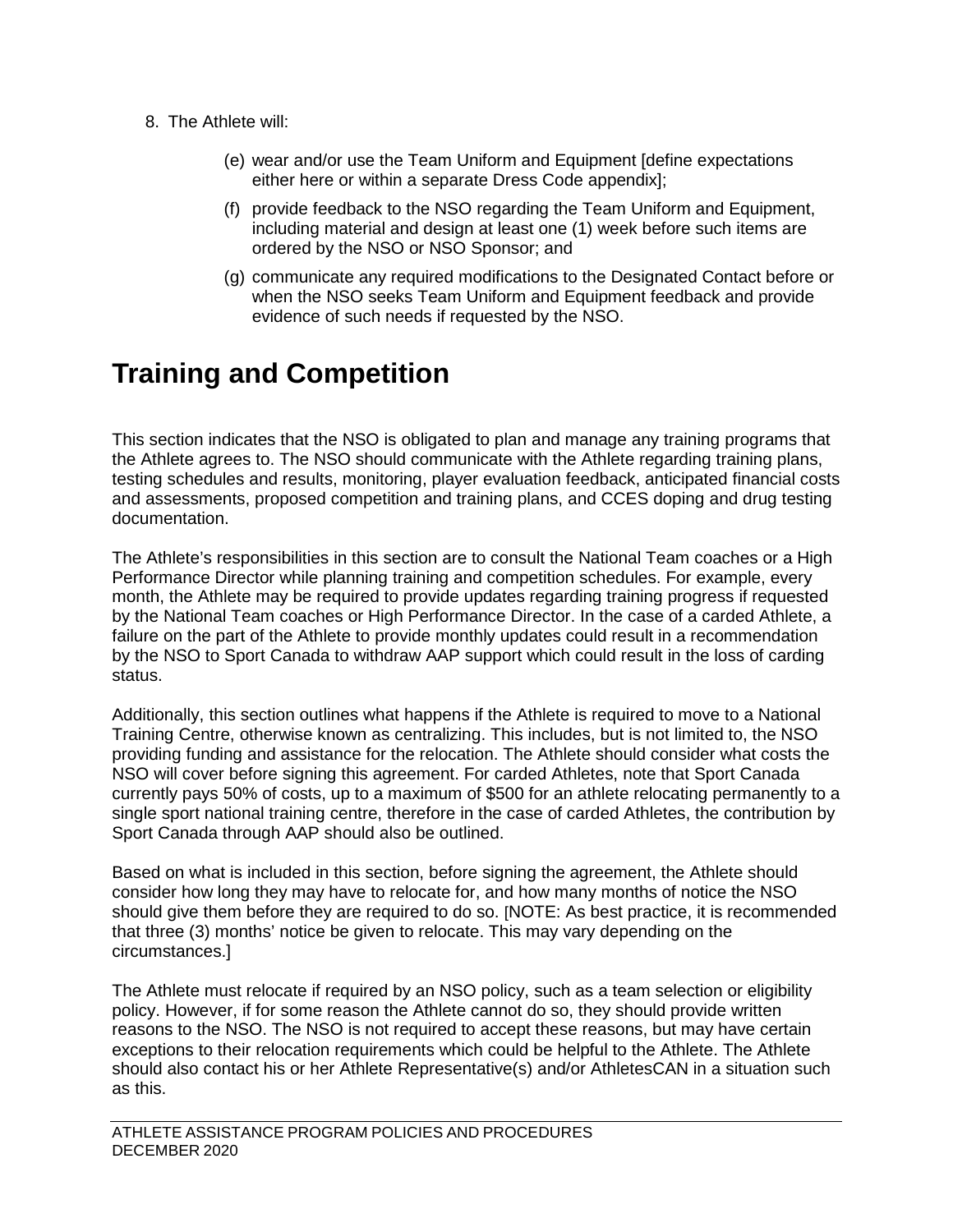- 9. The NSO will:
	- (a) present a schedule of mandatory training programs and competitions tailored to the individual needs of the Athlete to progress towards achieving agreed upon objectives and goals of the Athlete and National Team (the "Agreed Upon Training Plan"). The plan will be developed in consultation with the Athlete and the Athlete's coaches in accordance with section [10\(a\);](#page-62-0) [NOTE: The Agreed Upon Training and Competition Plan is a separate agreement which does not need to be included in the Athlete Agreement as an appendix. However, we recommend as best practice to provide a preliminary schedule which includes all events, training programs, etc. during the term of the agreement for the Athlete to review along with this Athlete Agreement. This is a proactive measure to set a degree of expectation for commitment before the tailored Agreed Upon Training Plan is established.]
	- (b) manage the Agreed Upon Training Plan;
	- (c) not unreasonably withhold its approval by designated person, (i.e. Ntl Coach, HPD) of proposals by the Athlete to make changes to the Agreed Upon Training Plan; and
	- (d) provide the Athlete with agreed upon updates to training plans, monitoring, testing schedules and results, player evaluation feedback, anticipated financial costs and assessments, proposed changes to competition and training plans and a [Progress Report Form or other name] as soon as the circumstances permit. [NOTE: If you do not already have a Progress Report Form (or a document like it) to provide to your athletes, it is best practice is to develop and implement one into regular practice. These are some items to consider including in your Progress Report Form: physical and psychological well-being status, overall training and competition progress, sport specific tactical and technical skill status, nutritional status, fitness status, comprehensive injury status, level of support, etc.]
- <span id="page-62-0"></span>10. The Athlete will:
	- (a) consult with the [National Team coaches / HPD / Designated Contact] to develop the Agreed Upon Training Plan, and present to the NSO for the NSO's approval, proposed changes to the Agreed Upon Training Plan, if any, as soon as the circumstances permit;
	- (b) not unreasonably withhold his or her approval of proposals by the NSO to make changes to the Agreed Upon Training Plan;
	- (c) demonstrate commitment to the Agreed Upon Training Plan and provide the [National Team coaches / HPD / Designated Contact] with a completed [Progress Report Form or other name] provided to the Athlete by the NSO; and
	- (d) avoid participating in any competitions where federal government sport policy has determined that such participation is not permitted as communicated by the NSO.
- 11. If the Athlete has AAP status and fails to submit the Regular Training Reports as and when required, the NSO may, per Sport Canada policy, make a recommendation to Sport Canada to have the Athlete's AAP status withdrawn with reasons and appropriate due process.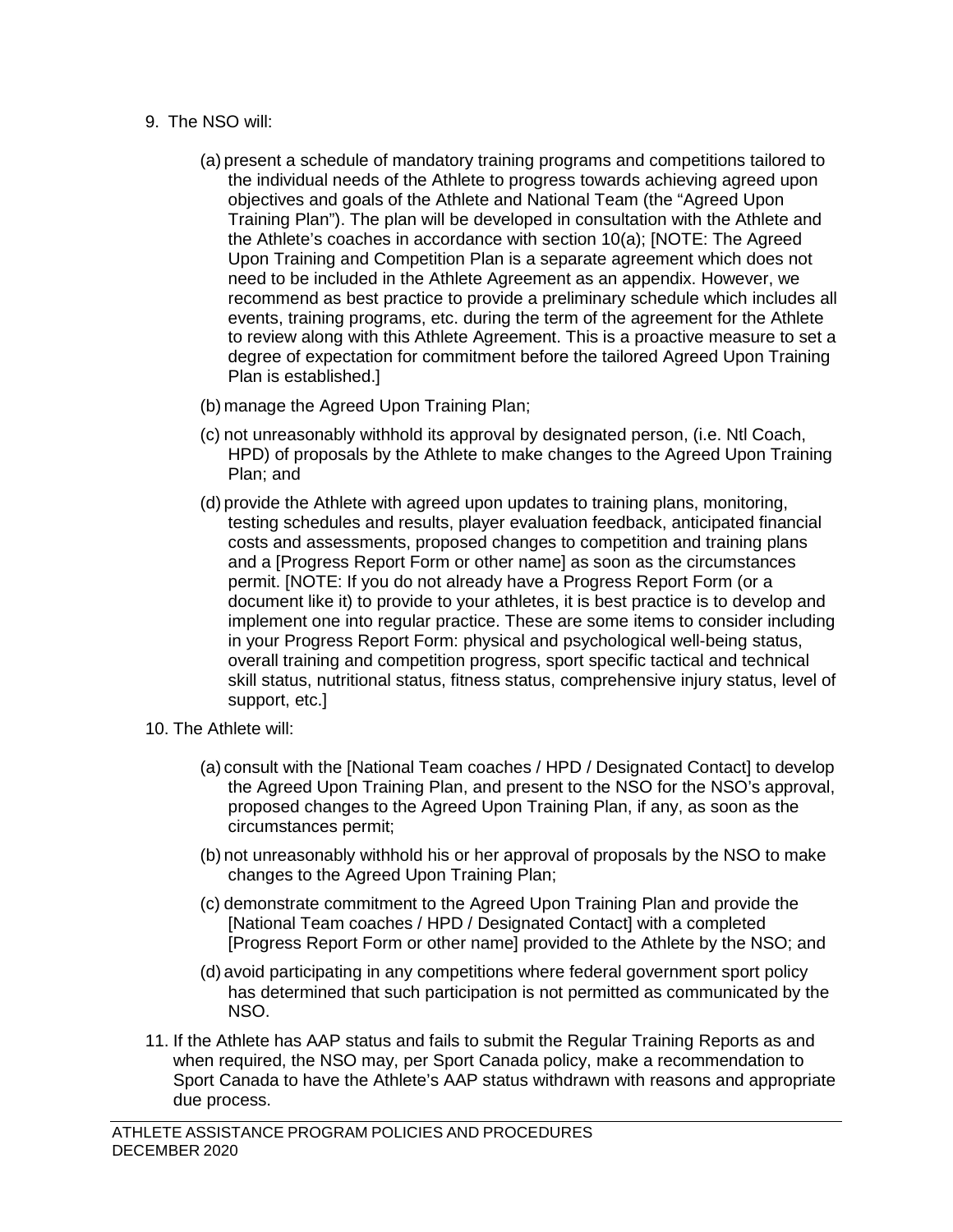## <span id="page-63-0"></span>**Information and Privacy**

This section addresses information and privacy rights of both the Athlete and NSO. Essentially, the Athlete and NSO cannot share private information about each other without the other party's consent, or unless the sharing of information by either party is required by law.

While the NSO needs certain information to be able to properly govern the Athlete's participation as a member of the National Team, this section allows the Athlete to be confident about providing private and personal information necessary to their NSO because the NSO is required to respect their privacy rights.

The Athlete's responsibilities to the NSO regarding information and privacy require the Athlete to share necessary information, and to not discuss or share information that the NSO wishes to remain private and has expressed that wish to the Athlete.

#### 12. The NSO will:

- (a) designate an employee who acts in the role of the NSO's Privacy Officer and communicate that designation and any changes to the designation to the Athlete as soon as the circumstances permit;
- (b) collect Personal Information from the Athlete;
- (c) communicate to the Athlete which recordings, technology, tactics, methods, logistics or other information that the NSO deems confidential as soon as the circumstances permit;
- (d) protect all information gathered in relation to the Athlete; and
- (e) not disclose any information about the Athlete to outside parties without consent of the Athlete, unless required to do so by law.
- 13. The Athlete will:
	- (a) provide the NSO with any Personal Information required to confirm the eligibility of the Athlete;
	- (b) provide the NSO with Personal Information required for the NSO to make sure that the Athlete receives proper medical attention or other necessary care that may be needed while under the supervision of the NSO; and
	- (c) not disclose NSO recordings, technology, tactics, methods, logistics or other information that the NSO deems confidential, unless required to do so by law.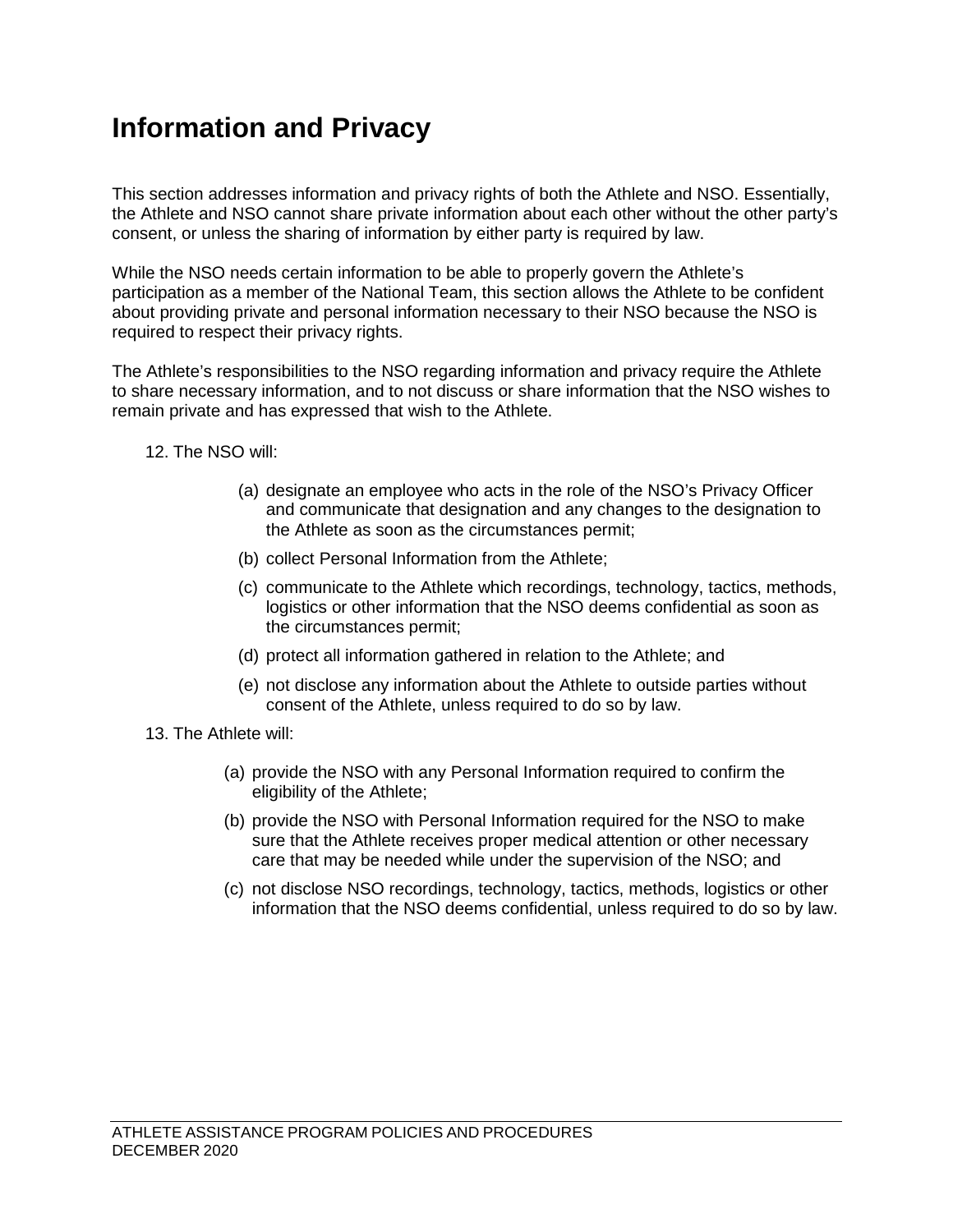# <span id="page-64-0"></span>**Communication**

This section addresses the expectations regarding communication for both the Athlete and the NSO.

The Athlete has the right to have all communication in either French or English and should identify which language they prefer to the NSO. The Athlete must provide the NSO (and Sport Canada in the case of carded athletes) with a current e-mail address, or other reasonable method of communication where they can be contacted.

The NSO must communicate with the Athlete in a timely manner, which could vary depending on the situation.

An important consideration for the Athlete under this section is that once an e-mail or letter is sent by the NSO, it is expected that it will be received and read by the Athlete. It is very important that the Athlete stays on top of communication and takes the time to read what is sent. The Athlete is responsible for reading and responding to all the information in the appropriate designated manner. Communicating expectations about communication and responses from both parties is a fundamental opportunity for the Athlete and NSO to build their high-performance relationship.

The list of appendices to this Agreement contains important information as it relates to related policies and agreements. There is then an obligation on the Athlete to provide receipt of the notification via e-mail or electronic signature. Failure to give receipt after seven (7) business days will mean that the Athlete is deemed to have acknowledged the change(s). The NSO will assume that the Athlete has accessed and read any information that is referred to in the Agreement, for example, the Code of Conduct or any other NSO policy as long as it is made available to the Athlete.

14. The NSO will:

- (a) assign [HPD, Athlete Services Manager, etc. provide name and contact details] as the Designated Contact for the Athlete;
- (b) ensure that the Designated Contact or an alternate NSO staff person at the NSO office is available for communication each business day the NSO is open for business, and will respond within seven (7) days;
- (c) communicate both orally and in writing in the official Canadian language of the Athlete's choice;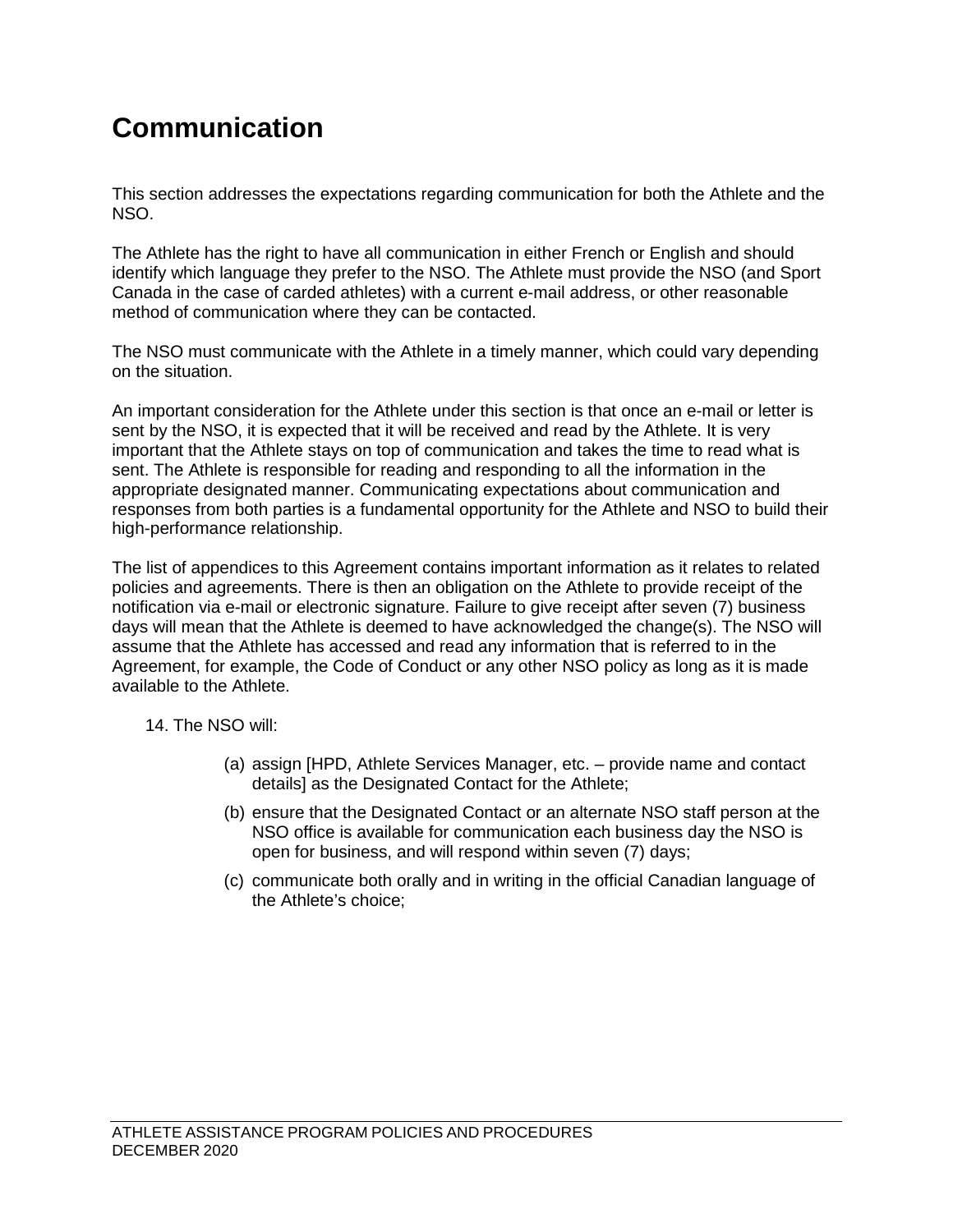- (d) communicate in a timely manner, using appropriate methods such as telephone, e-mail, SMS, text or video messaging, or other methods depending on the nature of the communication and the Athlete's expressed communication preferences;
- (e) respond to the Athlete correspondence and communication as soon as the circumstances permit, depending on the nature of the communication and meet any deadlines for responding provided they have been mutually agreed upon by the parties, and given they do not exceed the timeframe in subsection 14(b); and
- (f) notify the Athlete forthwith by e-mail if there are any changes made to the NSO's policies or agreements, and post all new or updated NSO policies, agreements, or general updates on [name of usual communication method, e.g. e-mail, press release, social media].
- 15. The Athlete will:
	- (a) provide the NSO with an up-to-date e-mail address that accepts file attachments and that the Athlete will make reasonable efforts to check at least once every seven (7) days;
	- (b) provide the NSO with the required information to communicate by some other reasonable method of communication should the Athlete so choose;
	- (c) respond to NSO correspondence and communication as soon as the circumstances permit, depending on the nature of the communication and meet any deadlines for responding provided they have been mutually agreed upon by the parties; and
	- (d) provide notice of receipt by e-mail or electronic signature of notice from NSO within seven (7) business days. If the Athlete does not provide notice of receipt after seven (7) business days, the Athlete is deemed to have acknowledged and understood the policy or agreement changes.

# <span id="page-65-0"></span>**Medical and Injury**

This section indicates that the NSO will help the Athlete return to and/or maintain their health in the event of injury or illness. To help the NSO do this, the Athlete should inform the NSO about any medical issues or injuries. This is also important in order to maintain team eligibility and in some cases, AAP funding.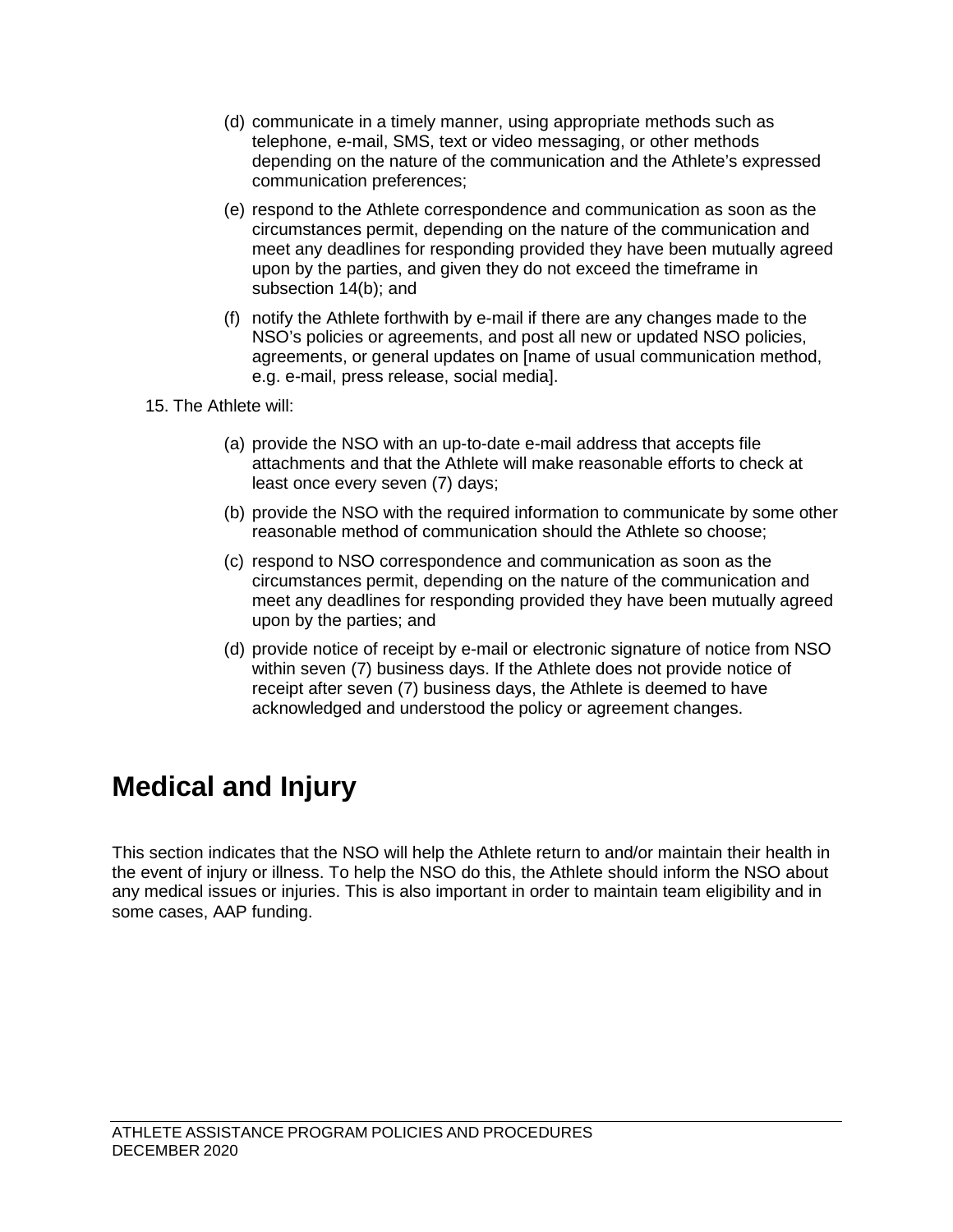This section requires the Athlete to notify their National Coach verbally and the Designated Contact in writing as soon as possible if they have an injury or other reason for not being able to complete any of the terms in this Agreement. In the event the Athlete gets injured, the Athlete is required to obtain a certificate from a health professional that includes information about the injury and give it to the National Coach and/or Designated Contact within a specified time period. Additionally, the NSO may require that the Athlete follow a recovery and rehabilitation program that is approved by a medical doctor designated by the NSO.

This section also ensures that, if possible, the NSO will contact the Athlete's emergency contact before medical treatment starts in an emergency situation.

- 16. In the event of an Injury or Illness of the Athlete, the NSO will:
	- (a) assist the Athlete in maintaining health or returning to health.
	- (b) make every effort to contact the Athlete's emergency contact prior to medical treatment being initiated in the event of a serious medical situation where the Athlete lacks legal capacity to make healthcare decisions arising while the Athlete is training or competing.
- 17. In the event of an injury or illness, the Athlete will:
	- (a) notify the National Coach and/or Designated Contact verbally within 24 hours, and the Designated Contact in writing within 48 hours, or as soon as possible thereafter, of becoming aware of any injury or illness that might prevent the Athlete from fulfilling any obligations under this Agreement;
	- (b) provide the NSO with a certificate from a health professional describing the nature and diagnosis of the injury or illness which states the:
		- *i. date or estimated the injury or illness was incurred;*
		- *ii. nature of the injury or illness, and whether it is an overuse or chronic injury;*
		- *iii. rehabilitation protocol, if any;*
		- *iv. amount and type of training the Athlete can do in the next 12 weeks and/or limitations thereto; and*
		- *v. expected date for return to full training and full recovery; and*
	- (c) follow a recovery and rehabilitation program for the injury or illness that prevented the Athlete from fulfilling obligations under this Agreement, approved by the Athlete's personal physician and, at the NSO's discretion, an NSO designated medical doctor, to ensure his or her return to training and/or competition in a safe and timely manner.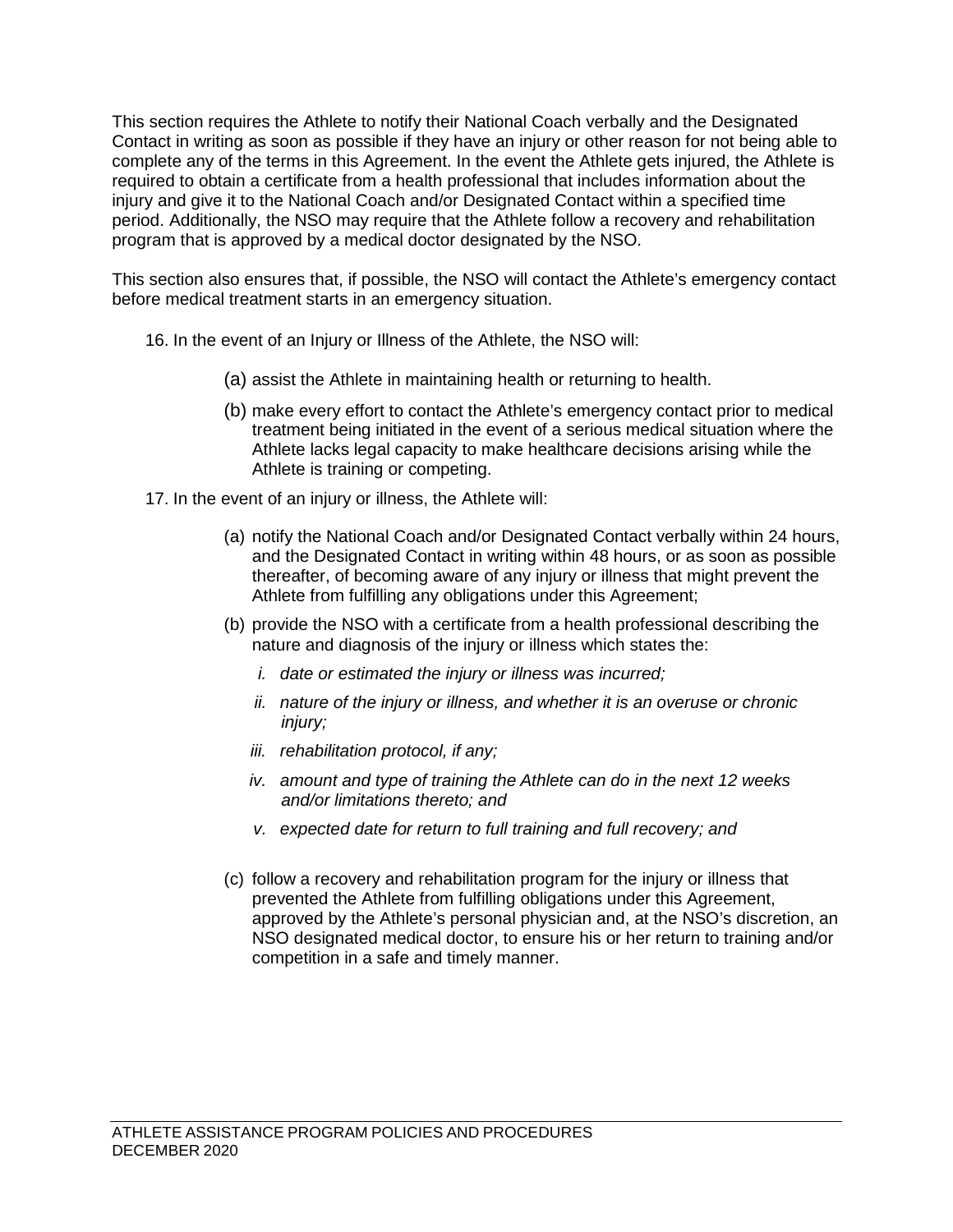# <span id="page-67-0"></span>**Anti-Doping**

This section sets out the obligations of the NSO and the Athlete regarding anti-doping.

Anti-doping rules and their corresponding obligations on athletes are often complex, and therefore making sure that, as an Athlete, you have the right resources in order to understand what is expected of you is very important. The NSO is obligated to provide the Athlete, in writing, with a variety of information regarding anti-doping regulations, including any updates to banned substances lists and updated drug classification documents. The NSO should either provide them directly to the Athlete, or identify where Athletes should go to find other information related to anti-doping.

In addition to having strict anti-doping requirements as a National Team athlete, the Athlete's obligations to the NSO under this Agreement are to avoid the use and possession of any banned substances, and to submit to both announced and unannounced anti-doping tests conducted by the CCES or other authorized bodies. Doping tests may occur both during and outside of competition. Furthermore, the Athlete must cooperate with any investigations into anti-doping being made by disciplinary bodies. Various sport organizations that may be involved in anti-doping programs and proceedings include but are not limited to: the IF, IOC, IPC, WADA, Sport Canada, and the CCES.

As part of helping the NSO meet its obligations to educate the Athlete on anti-doping, the Athlete may be required to participate in anti-doping education programs.

- 18. The NSO will:
	- (a) ensure that the Athlete receives communications from the IF, WADA, IOC, IPC, CCES or other bodies regarding interpretations of and changes to the anti-doping rules the Athlete is subject to;
	- (b) promote an environment and culture of clean sport;
	- (c) ensure procedural fairness, no unreasonable violations of the Athlete's rights to privacy and a just and fair process; and
	- (d) as soon as the circumstances permit, communicate to the Athlete the name of any athlete, coach, IST or other person known to be involved, likely to be involved, or desiring to be involved in the NSO's activity, and under sanction by the NSO or an anti-doping agency for a doping-related offence, or who the Athlete is prohibited from associating with by the CADP or WADA.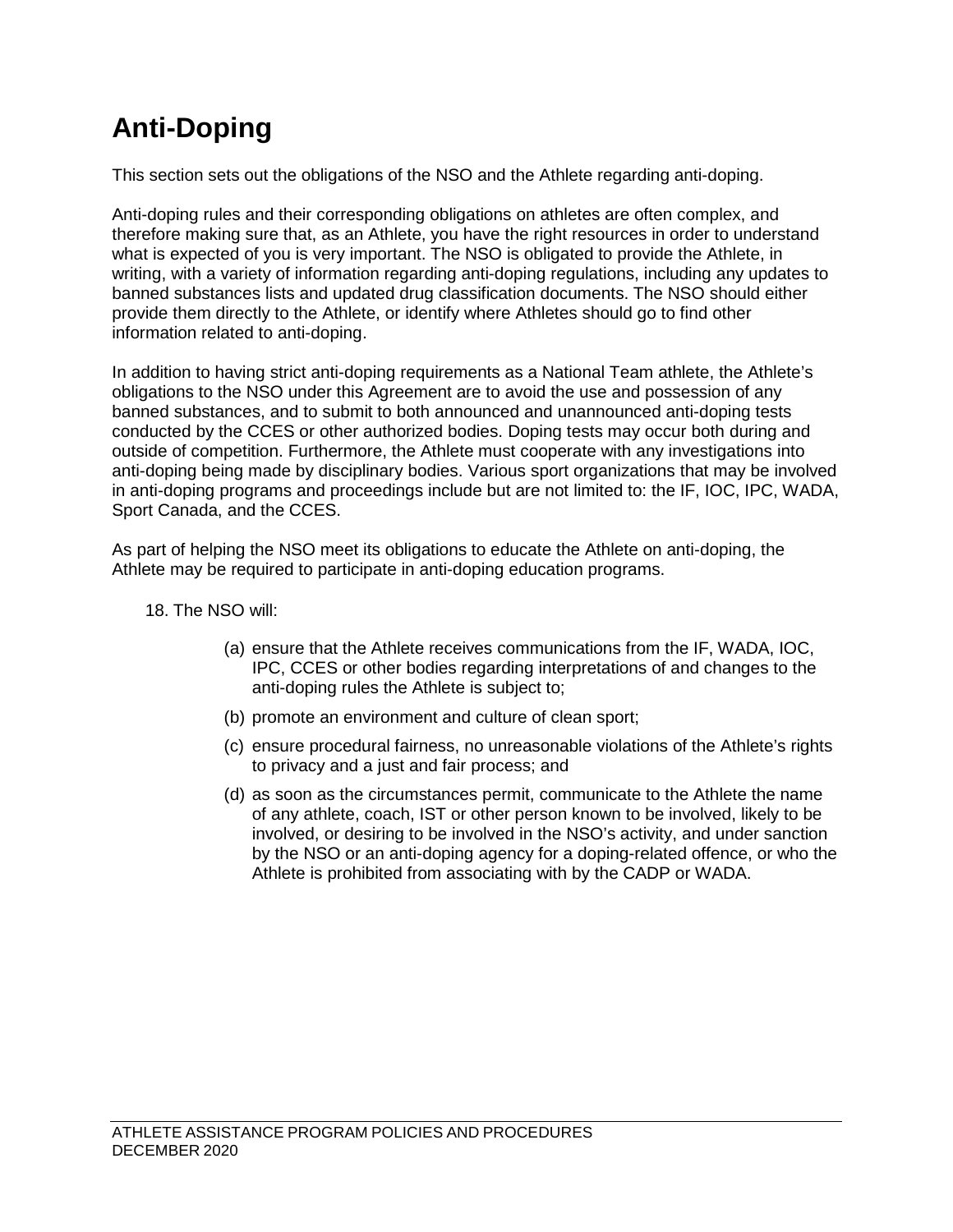- 19. The Athlete will:
	- (a) comply with the anti-doping rules of the IF, IOC, IPC, CCES and NSO (if any), including submitting to announced and unannounced doping control testing when required by the NSO, IF, CCES, WADA or any other agency authorized to conduct testing;
	- (b) complete the CCES online anti-doping courses, True Sport Clean 101 and Sport Canada - Athlete Assistance Program, at the beginning of each new carding cycle;
	- (c) participate, if asked by the NSO to do so, in any doping control and/or education program developed by the NSO in co-operation with Sport Canada and the CCES;
	- (d) abide by the CADP as administered by the CCES;
	- (e) refuse to enter into any relationship with a coach, IST or person who the Athlete knows is under sanction by the NSO or an anti-doping agency for a doping-related offence;
	- (f) not use banned substances that contravene the rules of the IOC, IPC, IF or the CADP; and
	- (g) not supply such substances to others directly or indirectly, nor encourage or condone their use by knowingly aiding in any effort to avoid detection.

### <span id="page-68-0"></span>**Funding and Financial**

This section discusses the funding and financial obligations of the NSO and the Athlete. The NSO is responsible for organizing programs and funding for the development and administration of coaching, officials, competitions and training centres in Canada. This funding is different for each NSO, depending on their budget, objectives and other factors. The NSO is also responsible for providing selected Athletes with "Fee Schedules" prior to signing an Agreement, meaning the schedule of when an Athlete will have to pay any fees or costs, and the amount. Having this information is meant to assist the Athlete in financial planning, giving them a full understanding of the costs that the Athlete can anticipate to incur.

When selected to participate in funded training and competition activities, the Athlete is expected to understand their financial obligations based on the Fee Schedule provided by the NSO. If the Athlete has any questions or concerns regarding the Fee Schedule, the Athlete should ask questions and express concerns as soon as possible and before signing the Agreement.

- 20. The NSO will:
	- (a) provide an estimated Fee Schedule (Appendix X) to the Athlete that the Athlete will be required to pay to the NSO during the term of the Agreement and will invoice the Athlete from time to time, with notice, for additional fees based on the actual costs incurred to the NSO;
	- (b) provide an estimated amount that the Athlete will be required to pay approximately to cover their own sport expenses during the term of this Agreement on mandatory events and optional events typically attended by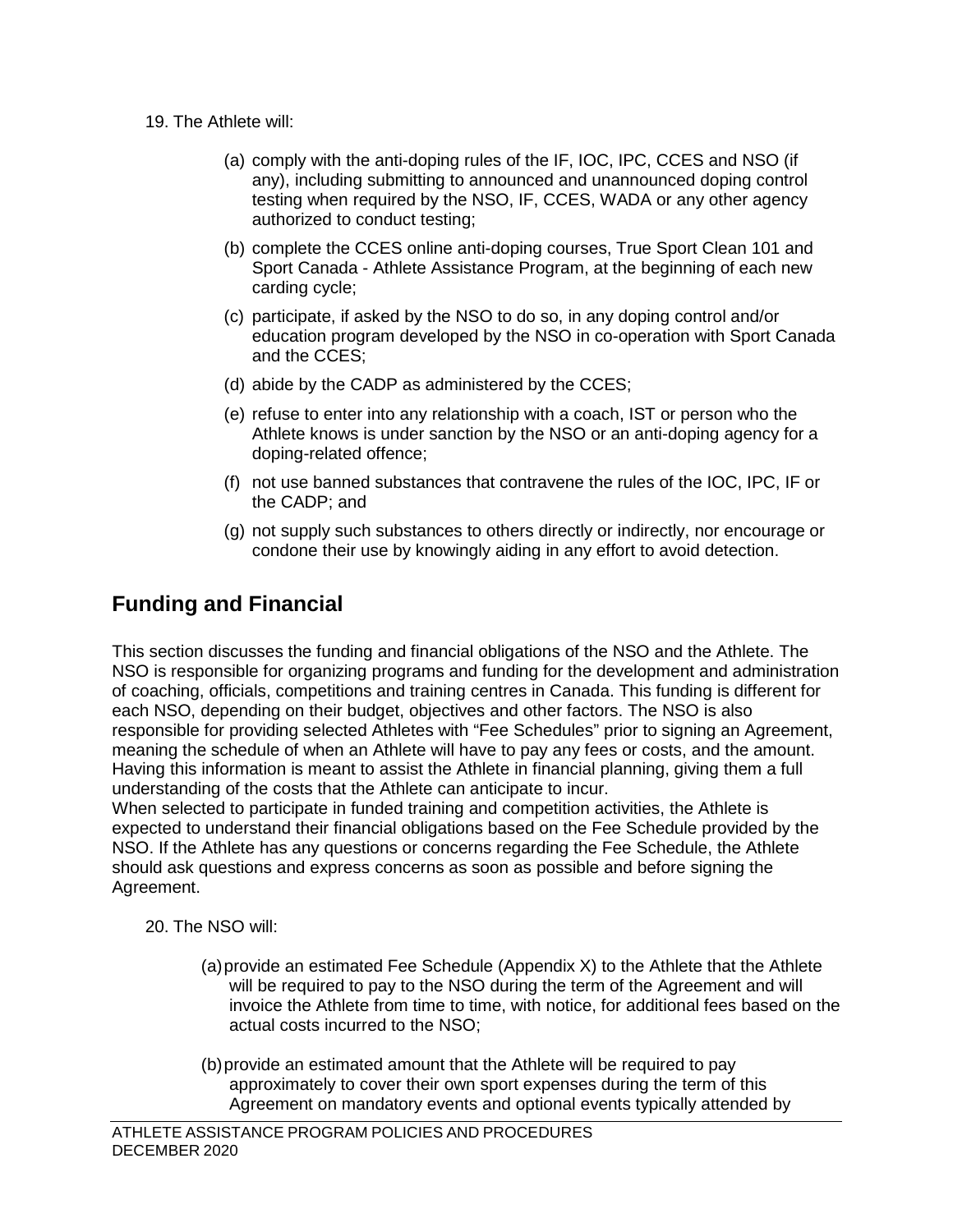<span id="page-69-1"></span>National Team athletes; and

- (c) inform the Athlete as soon as possible after the NSO has knowledge of any changes to the fees as set out in the Fee Schedule, and will give the Athlete additional time, as the circumstances require, to pay any new fees as invoiced by the NSO.
- 21. The Athlete will:
	- (a) review any Fee Schedule provided to them as soon as possible after it is received;
	- (b) pay the invoiced fees within 30 days of being provided an invoice by the NSO, except as set out in paragraph [\(b\)](#page-69-1) or as the circumstances require; and
	- (c) reimburse additional expenses incurred by the NSO on behalf of the Athlete within 30 days of receiving an invoice for those expenses or as the circumstances require.

### <span id="page-69-0"></span>**Commercial**

- 22. The Athlete and NSO agree that**:** 
	- (a)both parties have significant mutual interests in the promotion and independent commercial success of both the NSO and the Athlete;
	- (b)it is in the best interests of both parties to work together to promote the commercial and non-commercial interests of each party;
	- (c) the Athlete and NSO may enter into a separate Athlete Commercial Agreement (the "ACA"); and
	- (d)the NSO will only offer the separate ACA to the Athlete once this Agreement is executed.
- 23. If the Athlete and NSO do not enter into a separate ACA, the Athlete agrees and gives consent to the NSO to use the Athlete's Marketing Rights within the Term of this Agreement solely for Non-Commercial Use, and the NSO and Athlete agree that such consent does not extend to NSO Sponsors.

### **ATHLETE ASSISTANCE PROGRAM (AAP)**

This section deals with the relationship between the NSO, the Athlete and the AAP - a federal government grant program that provides direct financial assistance to Canadian highperformance athletes.

NSOs are allocated a quota from the AAP budget by Sport Canada, which is provided each year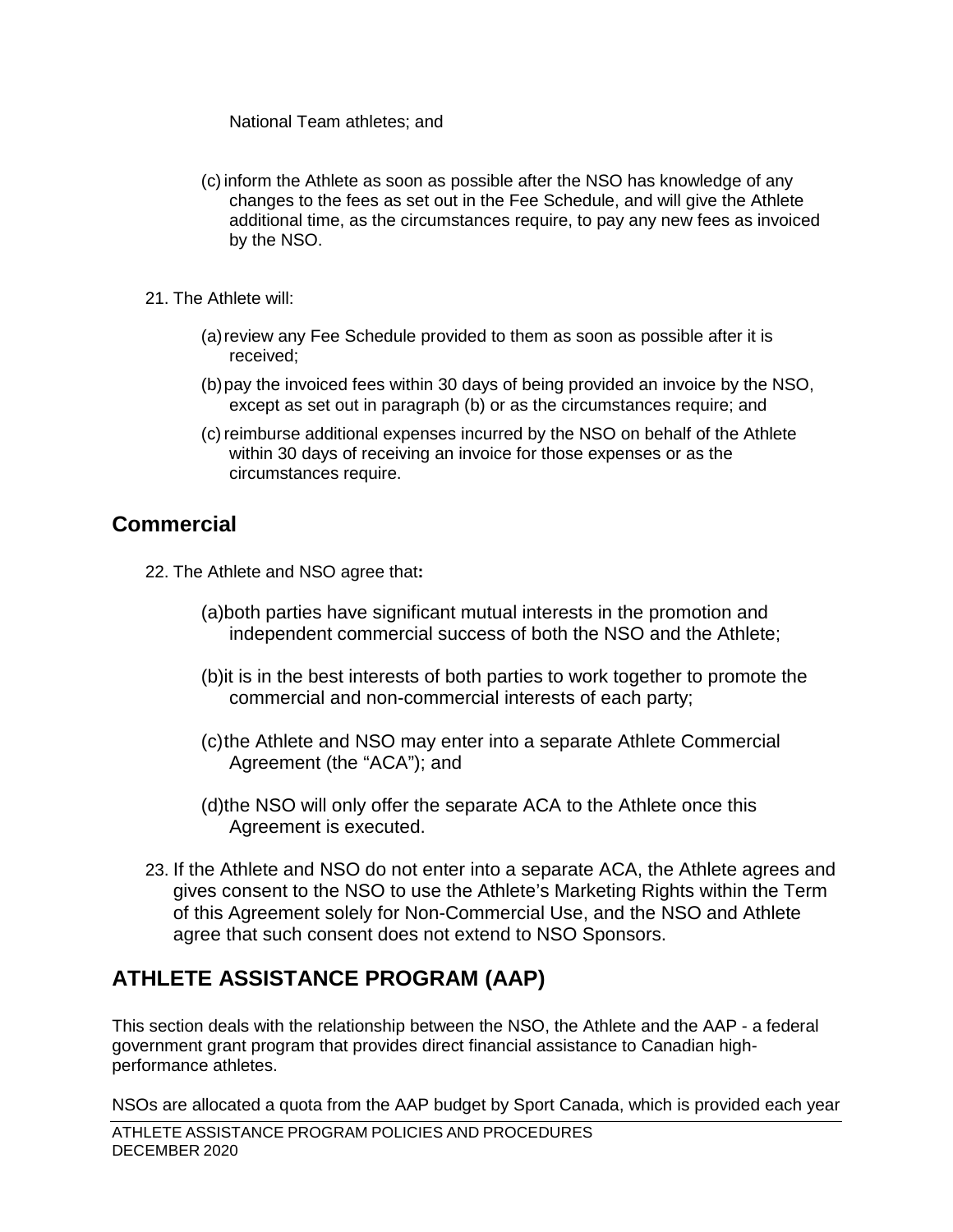directly to individual Athletes by Sport Canada through a process known as "carding". Once the NSOs have been provided with a quota, they nominate or re-nominate eligible Athletes for AAP support at a given level from Sport Canada (for example, senior or development level cards). Sport Canada reviews those applications and approves AAP funding for Athletes who meet the NSO's sport-specific eligibility criteria, and AAP policies. Athletes then complete the AAP Application Form provided by their NSO and sign an Athlete/NSO Agreement. Eligible Athletes approved for carding receive benefits during the period of time for which they are approved.

The NSO and the Athlete both have obligations related to AAP funding. The NSO is responsible for publishing their AAP selection criteria in advance, for nominating all eligible Athletes for the AAP and for ensuring that those carded Athletes receive the funding to which they are entitled. In return, the Athlete must participate in sport-related, non-commercial promotional activities on behalf of the Government of Canada. In the event a decision is made to retire, the Athlete must notify the appropriate body of their decision in order to cease AAP funding. If an Athlete is carded, they should review all documentation provided to them and make sure they understand any conditions that arise from having carding status.

In the event where an NSO recommends to Sport Canada that an Athlete's funding be withdrawn, the Athlete Assistance Program Policy and Guidelines manual provides recourse to the procedural rules and policies as set out by Sport Canada. In the event where carding may be withdrawn, it is strongly suggested that the Athlete seek professional advice and/or counsel. AthletesCAN's Sport Solution Program is also available to provide support, assistance and guidance with these matters. More information can be found at: [https://athletescan.com/en/athlete-zone/programs/sport-solution](http://athletescan.com/the-sports-solution/)

- 24. The NSO will:
	- (a) publish criteria for the selection of athletes to the AAP by [DATE (should be 8 months before the start of the AAP eligibility cycle, as per AAP policy)]; and
	- (b) nominate all eligible athletes for AAP and ensure those Athletes approved for carding receive all the benefits to which they are entitled under the AAP.
- 25. If receiving AAP, the Athlete will:
	- (a) participate in sport-related, non-commercial promotional activities on behalf of the Government of Canada for up to two working days per year as requested;
	- (b) comply with AAP policies and procedures, including those dealing with Sport Canada AAP Decisions as described in Section 13 of the AAP Policies and Procedures available online at: [https://www.canada.ca/en/canadian](https://www.canada.ca/en/canadian-heritage/services/funding/athlete-assistance.html)[heritage/services/funding/athlete-assistance.html](https://www.canada.ca/en/canadian-heritage/services/funding/athlete-assistance.html)
	- (c) actively participate in all Sport Canada program evaluation activities, including the Status of the Athlete Study. The Athlete will cooperate fully in any evaluation that may be conducted by the Minister or anyone authorized to act on the Minister's behalf. The Athlete will also provide such data as considered necessary for the proper conduct of the evaluation; and
	- (d) notify the Designated Contact, at the earliest possible date, of the Athlete's intention to retire so that the NSO may advise Sport Canada to cease AAP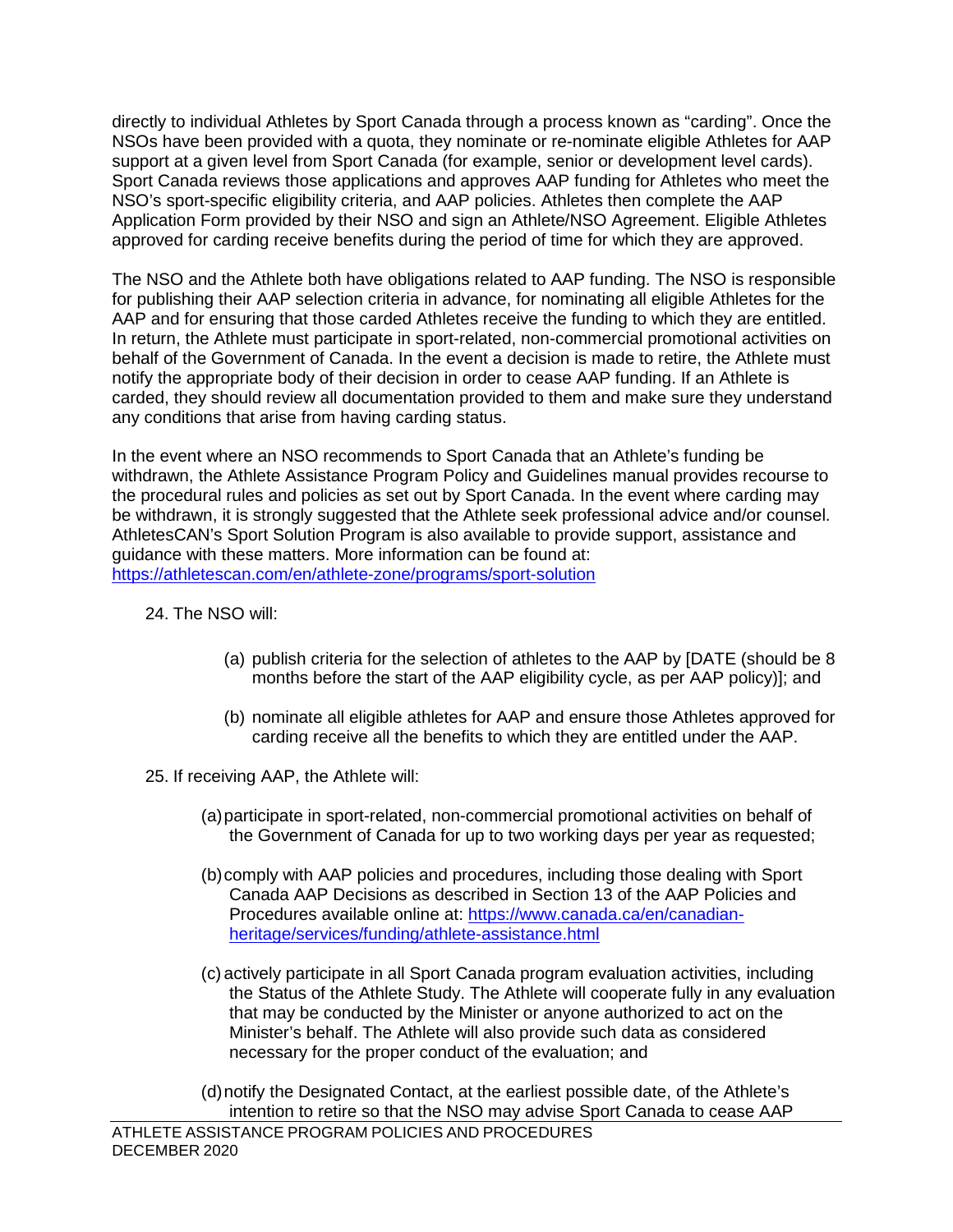payments. The Athlete will refund any AAP payments to Sport Canada received after the Athlete has ceased training.

26. The NSO and Athlete agree that the procedure for withdrawal of AAP status of the Athlete is outlined in Sport Canada's Athlete Assistance Program Policy and Procedures manual available online at: [https://www.canada.ca/en/canadian](https://www.canada.ca/en/canadian-heritage/services/funding/athlete-assistance.html)[heritage/services/funding/athlete-assistance.html](https://www.canada.ca/en/canadian-heritage/services/funding/athlete-assistance.html) 

### <span id="page-71-0"></span>**DISPUTE RESOLUTION METHOD**

The purpose of this section is to outline the dispute resolution procedures for disputes arising out of this Agreement, and to inform parties of their rights, responsibilities, and options in the event that a dispute may arise. For the purpose of this Agreement, a dispute is defined as an instance "where one of the parties to this Agreement is of the opinion that the other party has failed to conform to obligations under this Agreement."

Section 29 below, states that "the parties agree that the giving of a Default Notice by a party will not prevent that party from later asserting that the default was so fundamental as to amount to a repudiation of this Agreement." This means that making a complaint through a Default Notice about an issue arising from this Agreement does not waive or limit a party's broader rights as related to this Agreement. For example, despite voicing a complaint, an NSO's breach of a fundamental obligation may result in an Athlete being released from their reciprocal obligations or all of their obligations under this Agreement.

It is recommended that the Athlete or NSO always follow the dispute resolution procedure set out in this section to ensure the fairest, most transparent and consistent process for all parties involved. This process should follow the principles of natural justice and procedural fairness explained earlier.

It is also important to note that the SDRCC requires that a party go through the internal appeal process with the NSO before going to the next step of using the dispute resolution mechanism offered by the SDRCC. However, the SDRCC now offers Early Resolution Facilitation (ERF), which takes place before an internal appeal is conducted by your sport organization. During this process, parties can work collaboratively with the assistance of a neutral third party in order to resolve their dispute or partially settle some underlying issues to their dispute. The process set out in the Agreement and in the NSO's Appeal Policy constitutes the internal appeal process. More information about the SDRCC and its processes can be found at: [http://www.crdsc](http://www.crdsc-sdrcc.ca/)[sdrcc.ca](http://www.crdsc-sdrcc.ca/)

- 27. The NSO will provide a hearing and appeal procedure with respect to any dispute between the Athlete and the NSO that conforms with the principles of natural justice and procedural fairness. This procedure shall include access to an internal appeal process, as well as a clearly outlined pathway to independent arbitration through the SDRCC. The details of this procedure will be published by the NSO under its [NSO Appeals Policy] found at [link or Appendix].
- 28. Where one of the parties to this Agreement alleges that the other party has failed to conform to their obligations under this Agreement, the parties agree: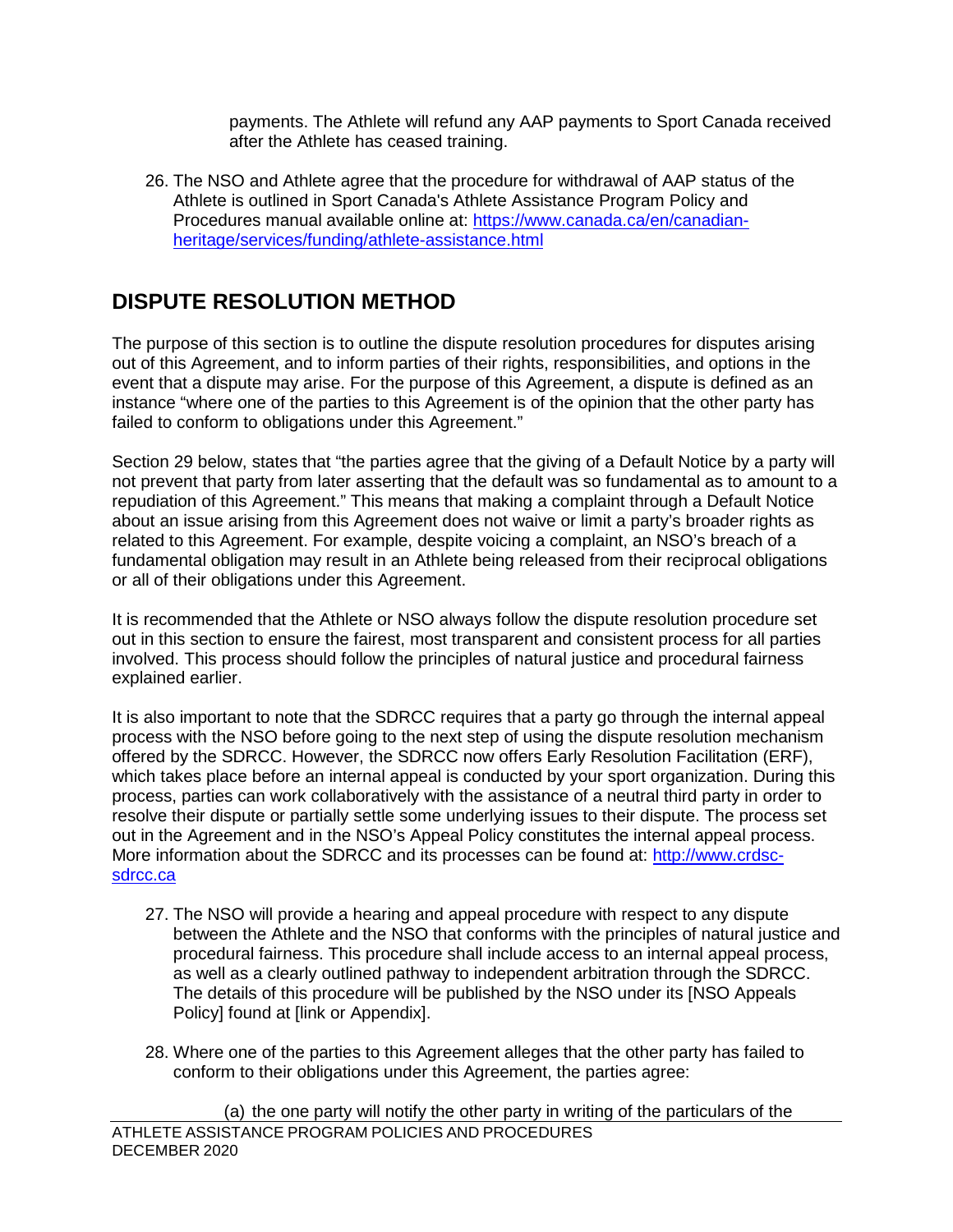alleged default (the "Default Notice");

- (b) to indicate in the Default Notice, the steps to be taken to remedy the situation, and set out a reasonable period of time within which steps may be taken; and
- (c) where the party that gave the Default Notice alleges that the other party has not remedied the situation within the period of time set out, that party will file a complaint through the process set out in the [NSO Appeals Policy].
- 29. The parties agree that the giving of the Default Notice by a party will not prevent that party from later asserting that the default was so fundamental as to amount to a repudiation of this Agreement. If the party receiving the Default Notice remedies the breach within the specified period of time, the dispute will be considered resolved and neither party will have any recourse against the other concerning the matter alleged to comprise the default. If the party receiving the Default Notice fails to remedy the breach within the specified period of time, and the party that gave the Default Notice still wishes recourse against the other concerning the matters alleged to comprise the default, that party will use the dispute settlement mechanism of this Agreement to resolve the differences between the parties.

## **NOTICE**

The objective of this section is to establish a method of communication between the Athlete and the NSO in the event that notice has to be given as pertaining to this Agreement.

The clause works in conjunction with other provisions of the agreement stating the circumstances when notice is required.

- 30. Any notice required or permitted to be given to the Designated Contact by the Athlete under this Agreement will be done in accordance with [section 14](#page-64-0) of this Agreement. Notice will be executed by delivery by courier to the NSO at [Physical Address] or delivery by e-mail to [NSO e-mail].
- 31. Any notice required or permitted to be given to the Athlete by the NSO under this Agreement will be done in accordance with [section 15](#page-65-0) of this Agreement. Notice will be executed by delivery by courier to the Athlete at [Physical Address] or by delivery by email to [Athlete e-mail].

### **INSURANCE**

This section establishes the Athlete's options for insurance and should be customized or removed as needed.

- 32. The NSO will provide the Athlete with the option of enrolment in insurance.
- 33. The Athlete and NSO acknowledge that the Athlete is eligible to purchase group insurance coverage under the [AthletesCAN / NSO] benefits plan by contacting [CONTACT] before [DATE].

# **ASSUMPTION OF RISK**

ATHLETE ASSISTANCE PROGRAM POLICIES AND PROCEDURES DECEMBER 2020 34. The Athlete agrees that participation as a National Team member exposes the Athlete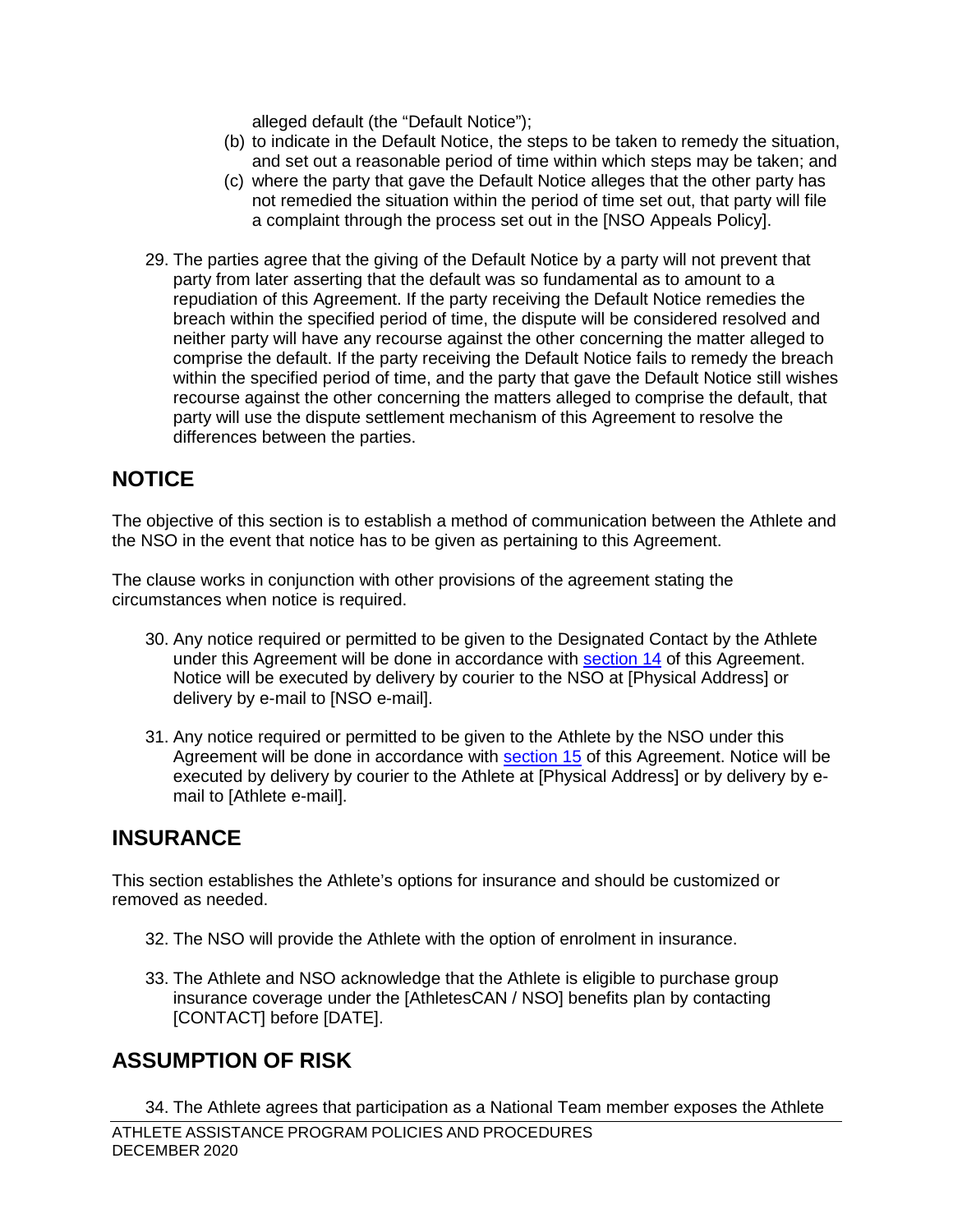to substantial risk and danger. With the pursuit of excellence and the drive to achieve results being a common element motivating all competitive athletes, the likelihood of suffering personal injury on the part of the Athlete is both real and probable. By signing this Agreement, the Athlete voluntarily and freely acknowledges and fully assumes these risks and dangers (the "Assumed Risk").

35. The NSO will reduce the Assumed Risk through risk management, including the implementation of a [NSO Risk Management Policy] and a risk registry.

### **TERMINATION**

This section outlines the circumstances in which this Agreement may be terminated by the Athlete and NSO.

36. The Athlete:

- (a) may terminate this Agreement at any time by providing written notice of termination to the NSO;
- (b) understands and agrees that in terminating this Agreement, the Athlete loses all rights, benefits and privileges of participation on the National Team, including payments under the AAP, and the right to compete internationally at IF, IOC or IPC sanctioned events.
- 37. The NSO:
	- (a) may terminate this Agreement, subject to section 38 by providing written notice, prior to its scheduled expiry if the Athlete:
		- i. has been found guilty by the CCES, WADA, or a designated body with the authority to conduct anti-doping testing of a doping control violation if:
			- a. the limitation period for an appeal has passed or the Athlete has appealed and the appeal has been decided; and
			- b. the sanction against the Athlete was not reduced;
			- c. has been convicted of a violent criminal offense; or
			- d. has become ineligible to represent the NSO.
- 38. Any decision by the NSO to terminate this Agreement prior to its scheduled expiry may be appealed by the Athlete through the NSO's Appeal Policy.

#### **GOVERNING LAW**

39. This Agreement will be governed and construed in accordance with the laws of [PROVINCE OF THE NSO] and the laws of Canada applicable therein.

#### **GENERAL PROVISIONS**

40. The NSO will conduct an annual review of its proposed Athlete Agreement in consultation with the designated Athlete Representative(s) prior to board approval and distribution of the draft to athletes;